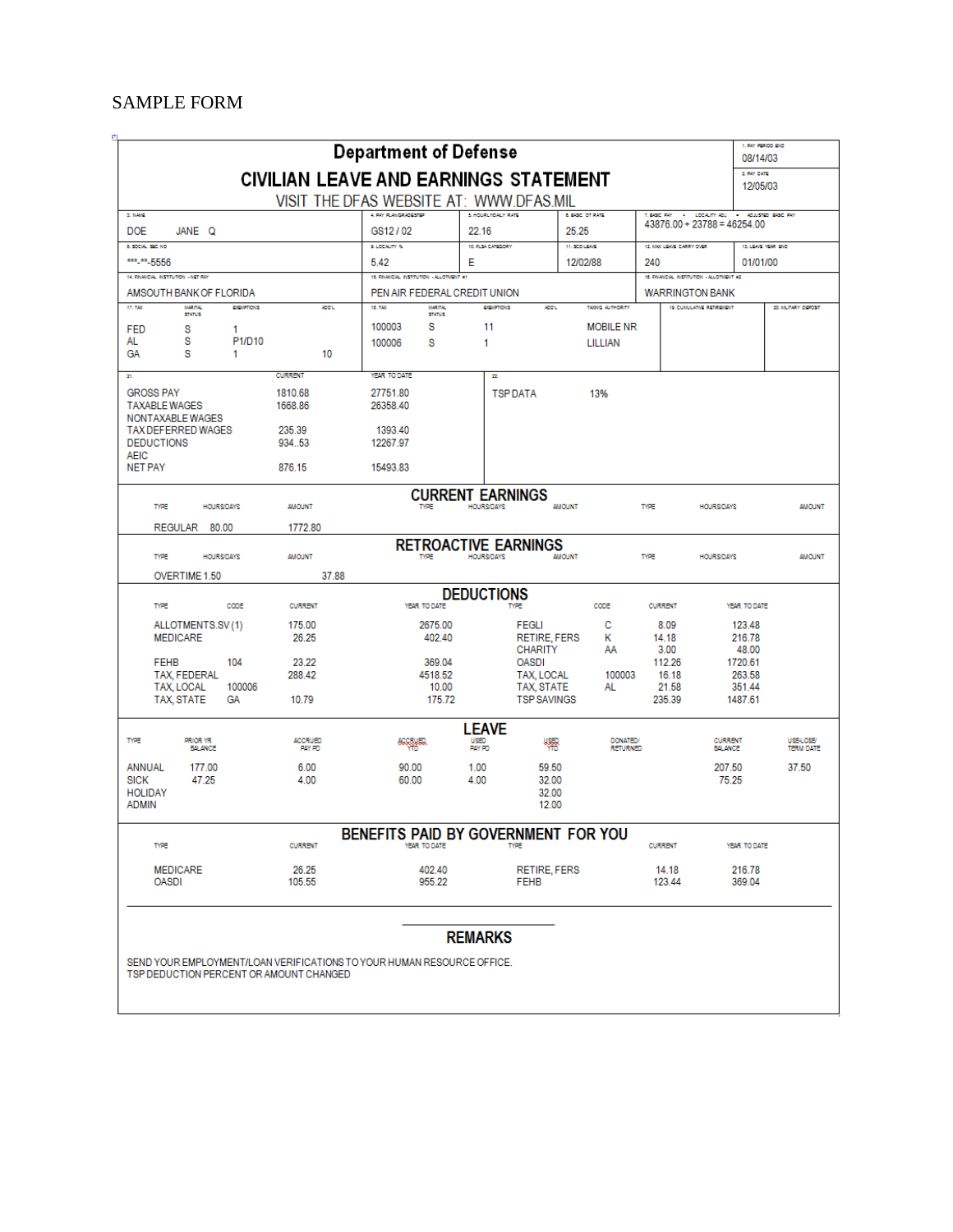# **P6641R01 LEAVE AND EARNINGS STATEMENT**

| <b>PURPOSE:</b>      |                 | LES.              | The purpose of the Leave and Earnings Statement (LES) is to provide the<br>employee with a biweekly record of earnings, deductions, and leave<br>information. The LES provides civilian employees with pertinent and<br>timely information. The form, designated as DFAS Form 1, is tailored to<br>each employee, that is, only earnings, deductions, and leave data<br>applicable to the individual employee will be printed.<br>Information printed will be textual, eliminating the need for the employee<br>to refer to pay, deduction, or leave codes. Remarks based on payroll and<br>personnel actions processed during the pay period will also print on the |
|----------------------|-----------------|-------------------|----------------------------------------------------------------------------------------------------------------------------------------------------------------------------------------------------------------------------------------------------------------------------------------------------------------------------------------------------------------------------------------------------------------------------------------------------------------------------------------------------------------------------------------------------------------------------------------------------------------------------------------------------------------------|
|                      |                 |                   | <b>SORT SEQUENCE:</b> These statements are sorted by Defense Automated Printing Service Sites,<br>then zip codes. See System Processing number 5 for file printing sort.                                                                                                                                                                                                                                                                                                                                                                                                                                                                                             |
| <b>FREQUENCY:</b>    |                 |                   | BI-WEEKLY. This report is generated at the end of the pay period.                                                                                                                                                                                                                                                                                                                                                                                                                                                                                                                                                                                                    |
| <b>DISTRIBUTION:</b> |                 |                   | These statements are printed at various Defense Automated Printing<br>Service Sites then mailed to the employees.                                                                                                                                                                                                                                                                                                                                                                                                                                                                                                                                                    |
| <b>BLOCK#</b>        | <b>TITLE:</b>   |                   | <b>FIELD/DESCRIPTION</b>                                                                                                                                                                                                                                                                                                                                                                                                                                                                                                                                                                                                                                             |
| 1                    | <b>END</b>      | <b>PAY PERIOD</b> | PAY PERIOD END DATE<br>This is the last day of the pay period reflected in the data on<br>this LES. The date is in mm/dd/yy format.                                                                                                                                                                                                                                                                                                                                                                                                                                                                                                                                  |
| $\overline{2}$       | <b>PAY DATE</b> |                   | PAY PERIOD DISBURSING DATE<br>This is the actual payday for the above pay period.                                                                                                                                                                                                                                                                                                                                                                                                                                                                                                                                                                                    |
| 3                    | <b>NAME</b>     |                   | <b>EMPLOYEE NAME</b><br>This is the employee name as it appears in the payroll<br>records.                                                                                                                                                                                                                                                                                                                                                                                                                                                                                                                                                                           |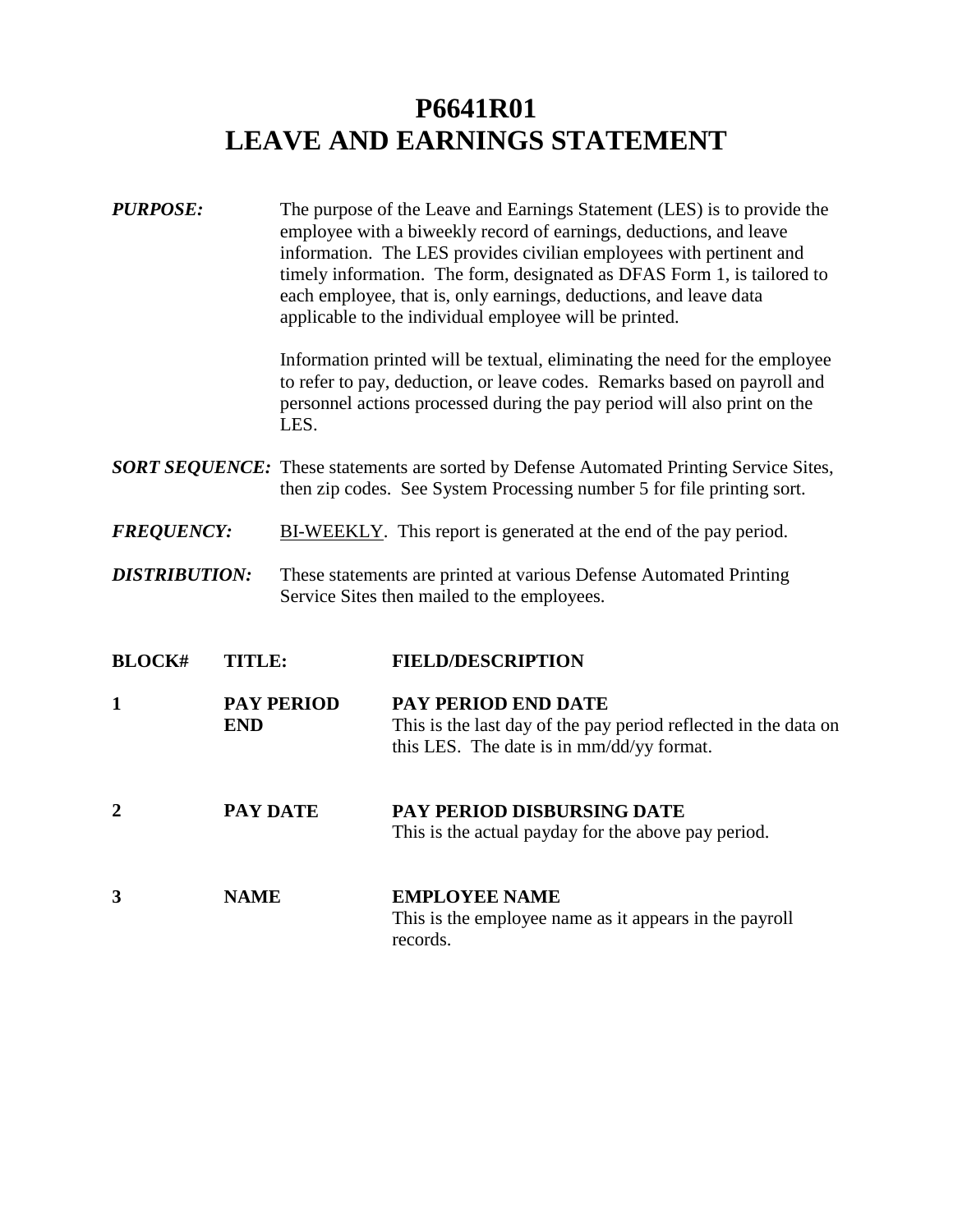| $\overline{\mathbf{4}}$ | PAY PLAN/<br><b>GRADE/STEP</b>                                                                      | PAY PLAN CODE/GRADE CIVILIAN<br>PAY RATE STEP<br>This is the employee's current pay plan, pay grade, and<br>step. If an employee is in 'retained grade' status the<br>retained pay plan, grade and step used to calculate pay<br>entitlements are not printed, however, the message 'PAY<br><b>COMPUTED USING RETAINED INFORMATION' is</b><br>printed in the Remarks section.                                                                                                                                                                                                                             |
|-------------------------|-----------------------------------------------------------------------------------------------------|-----------------------------------------------------------------------------------------------------------------------------------------------------------------------------------------------------------------------------------------------------------------------------------------------------------------------------------------------------------------------------------------------------------------------------------------------------------------------------------------------------------------------------------------------------------------------------------------------------------|
| 5                       | <b>HOURLY/DAILY</b><br><b>RATE</b>                                                                  | <b>SALARY HOUR/SALARY CLASSROOM DAY</b><br>This is the daily rate of pay for employees whose pay basis<br>is per day, or the hourly rate of pay for all others.                                                                                                                                                                                                                                                                                                                                                                                                                                           |
| 6                       | <b>BASIC OT RATE</b>                                                                                | <b>GRADED OVERTIME HOURLY LIMIT</b><br>For employees not eligible for overtime pay, this block will<br>be blank.<br>For employees eligible for overtime pay:<br>- for Federal Wage System and other FLSA non-exempt<br>employees, this is the Hourly Rate in block 5 times 1.5,<br>although the actual overtime rate for any given day can be<br>affected by shift or other premium pay.<br>- For all other eligible employees, including FLSA exempt<br>employees, this is the Hourly Rate in block 5 times 1.5, or<br>the maximum overtime rate payable (GS-10 Step 1 plus<br>any applicable locality). |
| 7                       | <b>BASIC PAY +</b><br><b>LOCALITY ADJ/</b><br><b>MARKET ADJ</b><br>$=$ ADJUSTED<br><b>BASIC PAY</b> | <b>BASIC PAY + LOCALITY/MARKET ADJUSTMENT</b><br>$=$ ADJUSTED BASIC PAY<br>For employees paid an annual salary, this<br>is the basic annual pay. If a locality adjustment or market<br>adjustment is applicable, the block will also contain those<br>amounts which will total up to the adjusted basic annual<br>pay. These values are shown on the SF-50.                                                                                                                                                                                                                                               |
| 8                       | <b>SOC SEC NO</b>                                                                                   | <b>EMPLOYEE IDENTIFICATION</b><br>For U.S. citizens, this is the employee's Social Security                                                                                                                                                                                                                                                                                                                                                                                                                                                                                                               |

[Number. For non-citizens, this is the identification number](#page-0-0)  assigned by the HRO.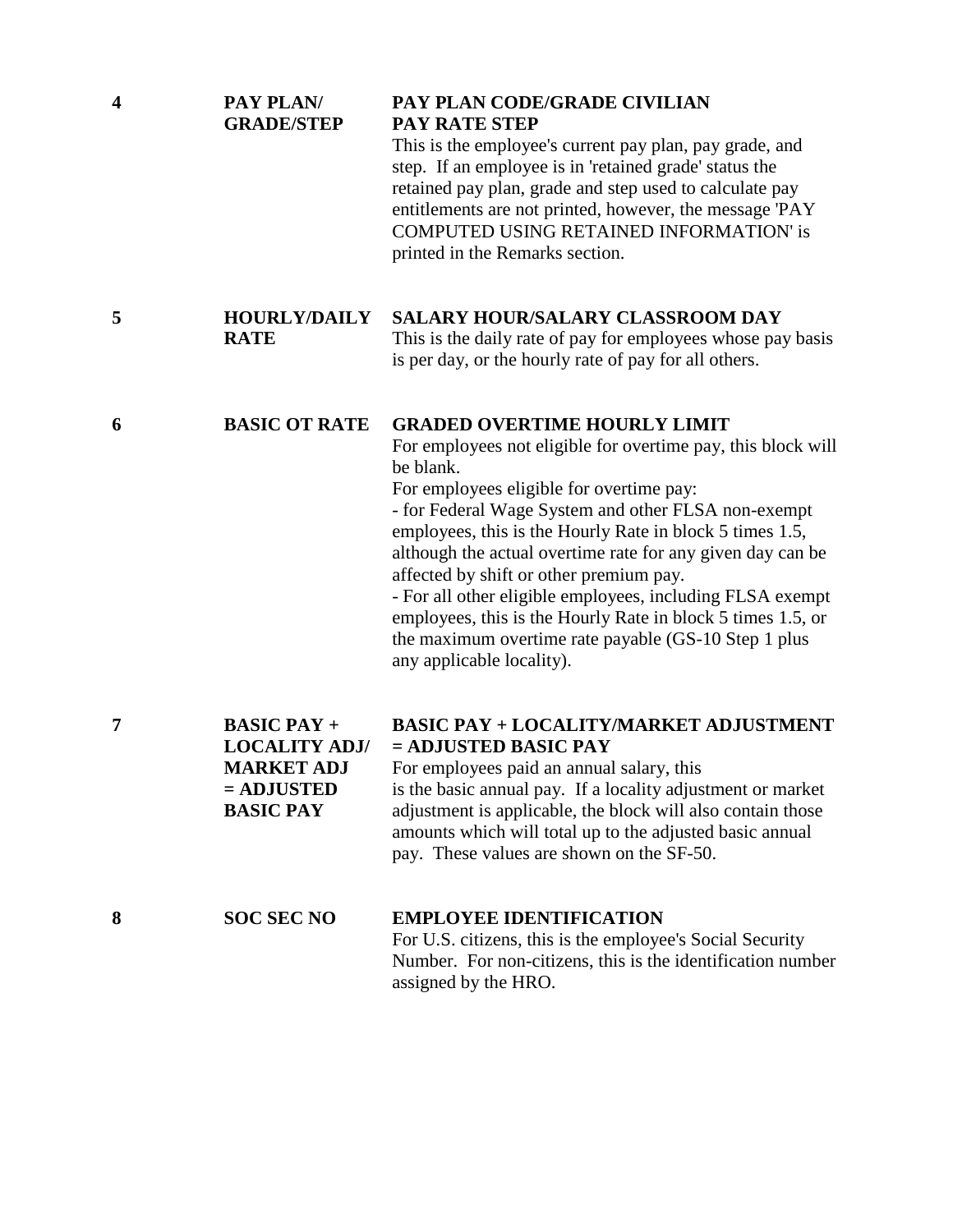| 9  | <b>LOCALITY %</b>                                               | <b>LOCALITY PAY PERCENTAGE</b><br>This is the percentage for any applicable locality<br>adjustment.                                                                                                                    |
|----|-----------------------------------------------------------------|------------------------------------------------------------------------------------------------------------------------------------------------------------------------------------------------------------------------|
| 10 | <b>FLSA</b><br><b>CATEGORY</b>                                  | <b>FAIR LABOR STANDARDS ACT EXEMPT STATUS</b><br>This is the employee's Fair Labor Standards Act (FLSA)<br>status, E for exempt, N for non-exempt. The FLSA Status<br>used to calculate the employee's pay is printed. |
| 11 | <b>SCD LEAVE</b>                                                | <b>SERVICE COMPUTATION DATE LEAVE</b><br>This is the employee's Service Computation Date for<br>Leave. This date is used to determine the annual leave<br>accrual rate and is shown on the SF-50.                      |
| 12 | <b>MAX LEAVE</b><br><b>CARRY OVER</b>                           | <b>ANNUAL LEAVE CEILING</b><br>This is the maximum number of annual leave hours which<br>the employee may carry from one leave year to the next.                                                                       |
| 13 | <b>LEAVE YEAR</b><br><b>END</b>                                 | <b>LEAVE YEAR END</b><br>This is the last day of the current leave year. This is the<br>date any annual leave above the 'Max Leave Carry Over'<br>amount will be forfeited.                                            |
| 14 | <b>FINANCIAL</b><br><b>INSTITUTION -</b><br><b>NET PAY</b>      | <b>NAME</b><br>This is the name of the financial institution receiving the<br>employee's net pay direct deposit.                                                                                                       |
| 15 | <b>FINANCIAL</b><br><b>INSTITUTION -</b><br><b>ALLOTMENT#1</b>  | <b>NAME</b><br>This is the name of the financial institution receiving a<br>direct deposit of an employee savings allotment.                                                                                           |
| 16 | <b>FINANCIAL</b><br><b>INSTITUTION -</b><br><b>ALLOTMENT #2</b> | <b>NAME</b><br>This is the name of the financial institution receiving a<br>direct deposit of an employee savings allotment.                                                                                           |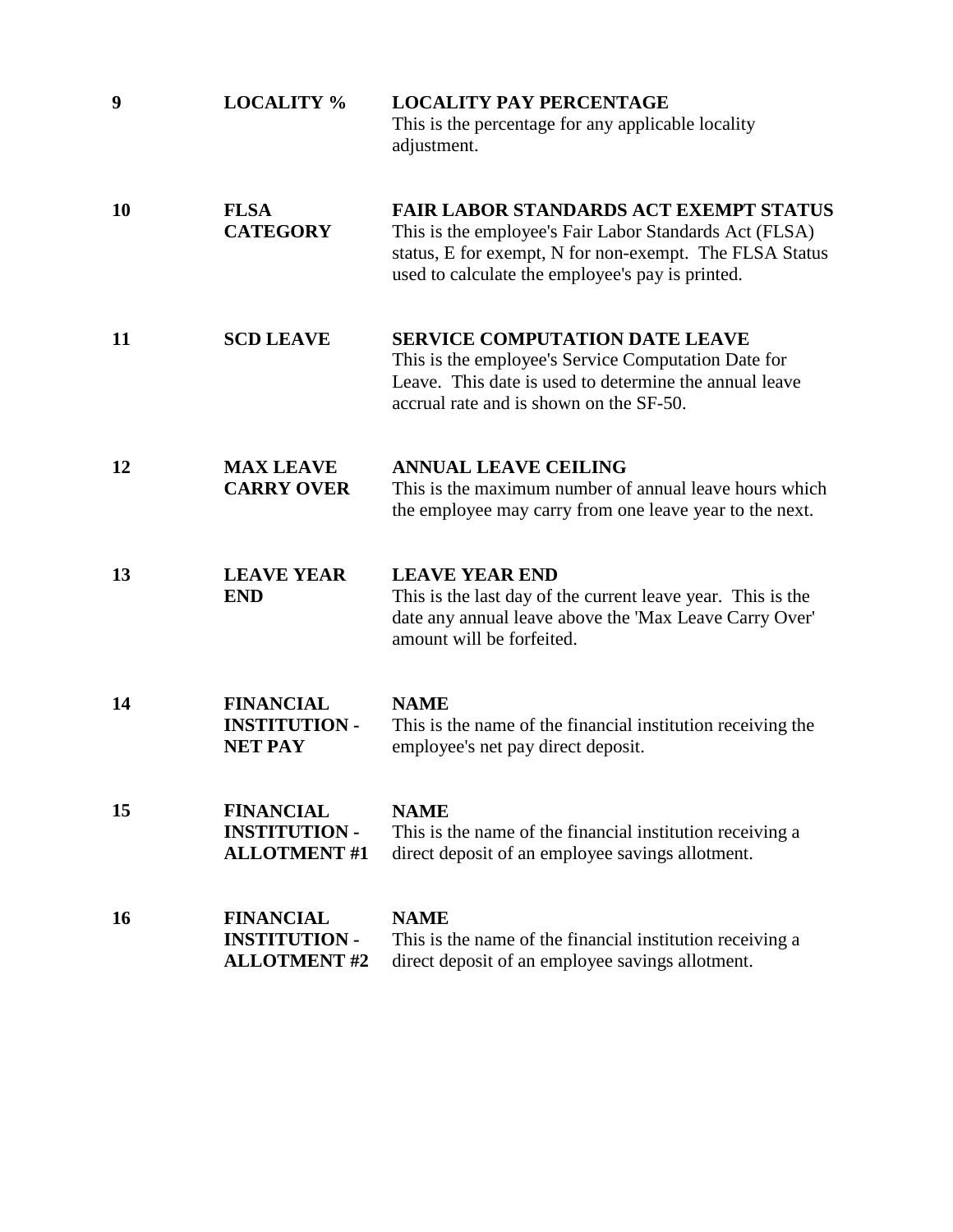#### **17 TAX, MARITAL TAXING AUTHORITY CODE, MARITAL STATUS, STATUS, EXEMPTIONS, ADDITIONAL TAX EXEMPTIONS, WITHHOLDING**

**ADD'L This block contains any applicable federal** and state tax information. Line 1 contains 'FED' for federal tax, if applicable, under the heading 'TAX'. The current federal filing status, 'M' for married or 'S' for single, prints under the heading 'MARITAL STATUS'. Lines 2 and 3 contain information for any state, U.S. territory, or foreign country taxes currently being withheld. The Postal Service two character state abbreviation or a two character country code prints under the heading 'TAX'. This abbreviation will also print in the Deductions Section of the LES, on the [applicable 'TAX, STATE' line, for easy identification of the](#page-0-0)  tax deduction amount by taxing authority.

> The filing status (D, E, F, H, M, S, T, W, X, Y, or Z, depending on state) prints under the heading 'MARITAL STATUS'. Under the heading 'EXEMPTIONS', the number of exemptions claimed prints, when applicable. If the state allows personal and dependent exemptions a 'P' or 'D' will precede the number of exemptions printed. Any amount being voluntarily deducted in addition to the calculated withholding amount prints under the heading 'ADD'L'.

All 'ADD'L' amounts are required to be positive amounts, with the exception of the State of Connecticut which allows the employee to request a negative amount of 'ADD'L.

**ADD'L TAXING NAME** 

# **18 TAX, MARITAL TAXING AUTHORITY CODE, MARITAL STATUS, STATUS, EXEMPTIONS, ADDITIONAL TAX EXEMPTIONS, WITHHOLDING, TAXING AUTHORITY CODE**

**AUTHORITY** This block contains any applicable city, county or other local tax information. Each taxing authority has an assigned code which prints under the heading 'TAX'. The current filing status prints under the heading 'MARITAL STATUS'. Under the heading 'EXEMPTIONS', the number of exemptions claimed prints, when applicable. If the locality allows personal and dependent exemptions a 'P' or 'D' will precede the number of exemptions printed.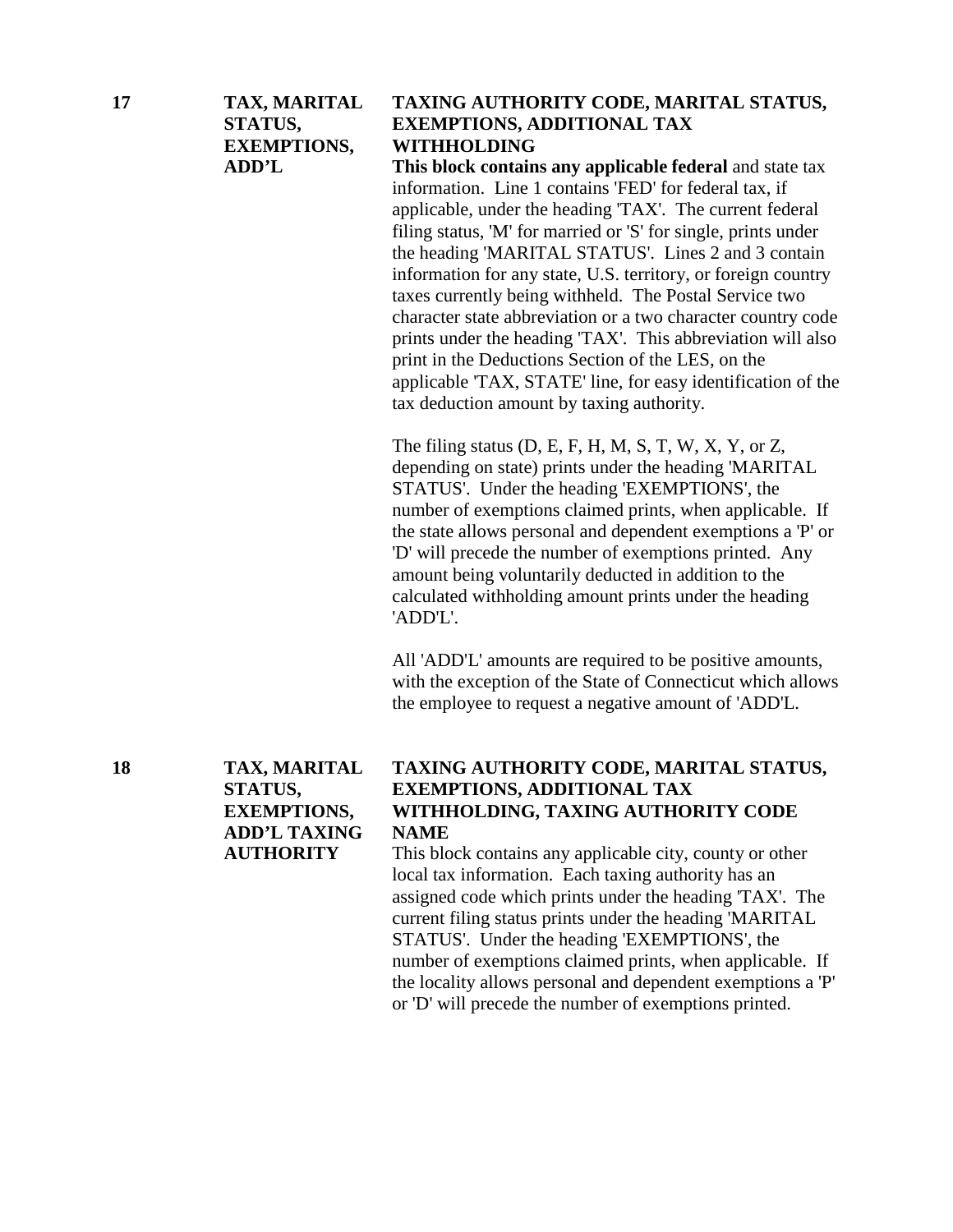Any amount being voluntarily deducted in addition to the calculated withholding amount prints under the heading 'ADD'L'. The name of the tax or taxing authority prints under the heading 'TAXING AUTHORITY'. When applicable, if the employee claims non-resident status 'NR' will print at the end of the taxing authority name. The code assigned to the tax also prints in the Deductions Section of the LES, on one of the following lines, 'TAX,LOCAL, TAX, LOC JEDD, TAX,LOC SCH, TAX,LOC,OCC, TAX,LOC TRAN,' for easy identification of the tax deduction amount. More than 2 different local taxing authority codes may appear in the deduction section, but a maximum of 2 are printed in this block.

# **19 CUMULATIVE CUMULATIVE RETIREMENT TOTAL**<br>**RETIREMENT** This is the cumulative amount of retirement of

This is the cumulative amount of retirement deductions made since transfer to the current payroll office for Civil Service Retirement System (CSRS) or Federal Employees Retirement System (FERS) employees. The amount is identified as follows:

#### CSRS:

This field represents the total cumulative CSRS Retirement amount (Pay Detail Codes TA + TF - TG - TH + WA +  $WO + WS$ ).

#### FERS:

This field represents the total cumulative FERS Retirement amount (Pay Detail Codes  $TI + TR - TN - TT + WP + WR$  $+ W T$ ).

#### **BIWEEKLY BIWEEKLY ANNUITY**

**ANNUITY For re-employed annuitants, block 19 also contains the** biweekly annuity amount used to reduce the employee's biweekly gross pay.

#### **20 MILITARY MILITARY DEPOSIT**

**DEPOSIT** This is the Military Deduction 'X5' Deduction Record amounts.

#### PAID:

This is a total of Payroll deductions plus cash payments made by the employee.

#### OWED:

This is the balance owed which includes Interest that has been applied.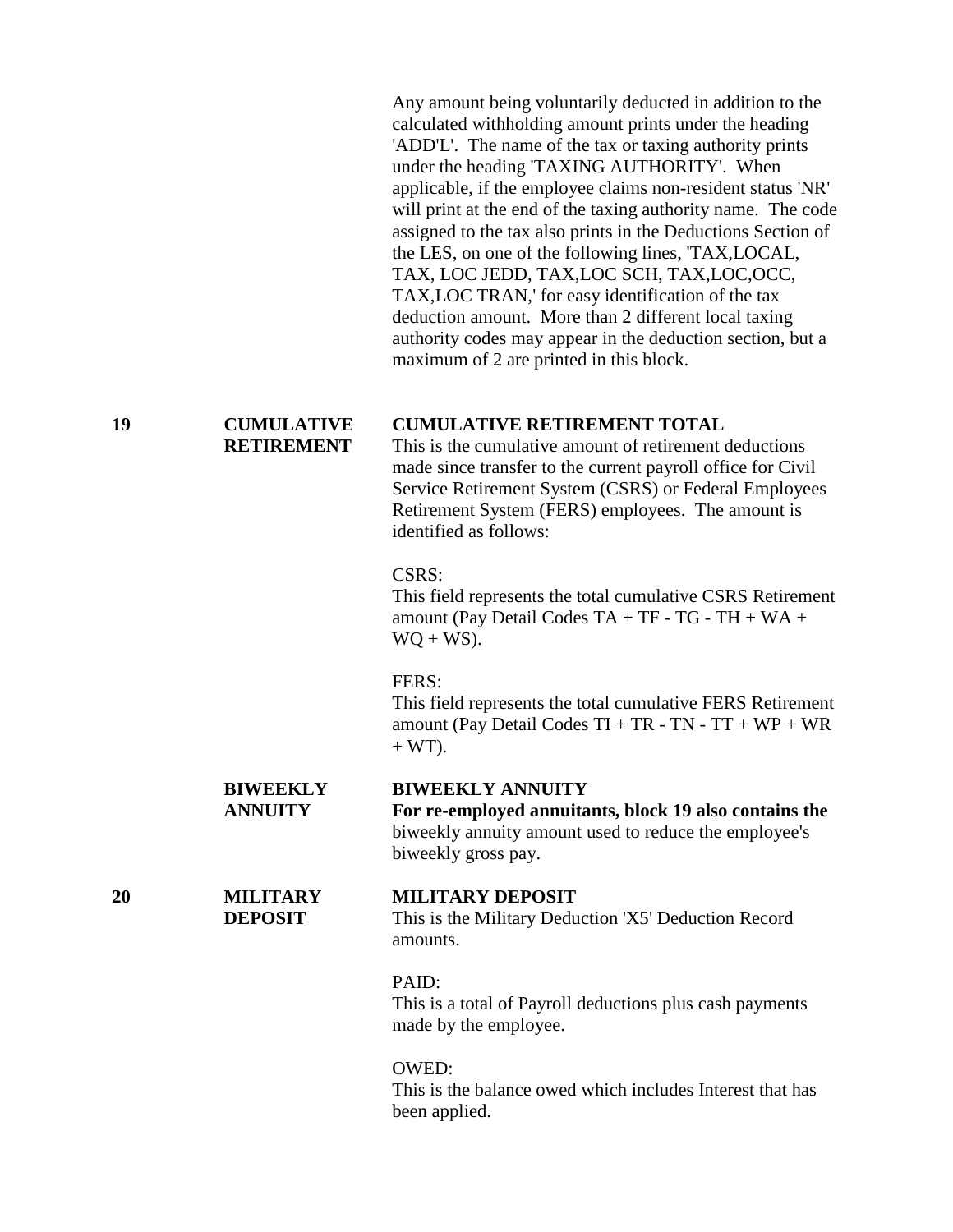**21 GROSS PAY, WAGES DEFERRED** DATE', for: **WAGES, DEDUCTIONS,** GROSS PAY

**TAXABLE WAGES** This block contains, where applicable, the current pay **NONTAXABLE** period amounts, under the heading 'CURRENT', and the **WAGES, TAX** current pay year amounts, under the heading 'YEAR TO

**AEIC, NET PAY** The sum of all types of earnings. TAXABLE WAGES The sum of all earnings subject to federal tax.

#### NONTAXABLE WAGES

The sum of all earnings exempt from federal tax, currently defined as:

- interest paid on back pay award
- cost of living allowance cola (subject to Hawaii tax)
- living quarters allowance
- post allowance
- separate maintenance allowance
- subsistence expense allowance
- temporary quarters subsistence allowance
- lump sum cost of living allowance (subject to Hawaii tax)
- transfer allowance
- education allowance/education travel

The sum of all deductions exempt from federal tax,

- currently defined as:
- lodging
- subsistence
- parking
- transit
- vanpool

[For employees with a Pretax FEHB indicator 'R' \(Reduction Applied\) the following deductions](#page-0-0)  are also defined as exempt from federal tax.

- the biweekly FEHB deduction

- any FEHB indebtedness collected in the current pay period

TAX DEFERRED WAGES

The sum of all deductions not subject to federal tax, currently defined as:

- Thrift Saving Plan
- 401(k) Saving Plan
- Teachers Insurance Annuity Association/College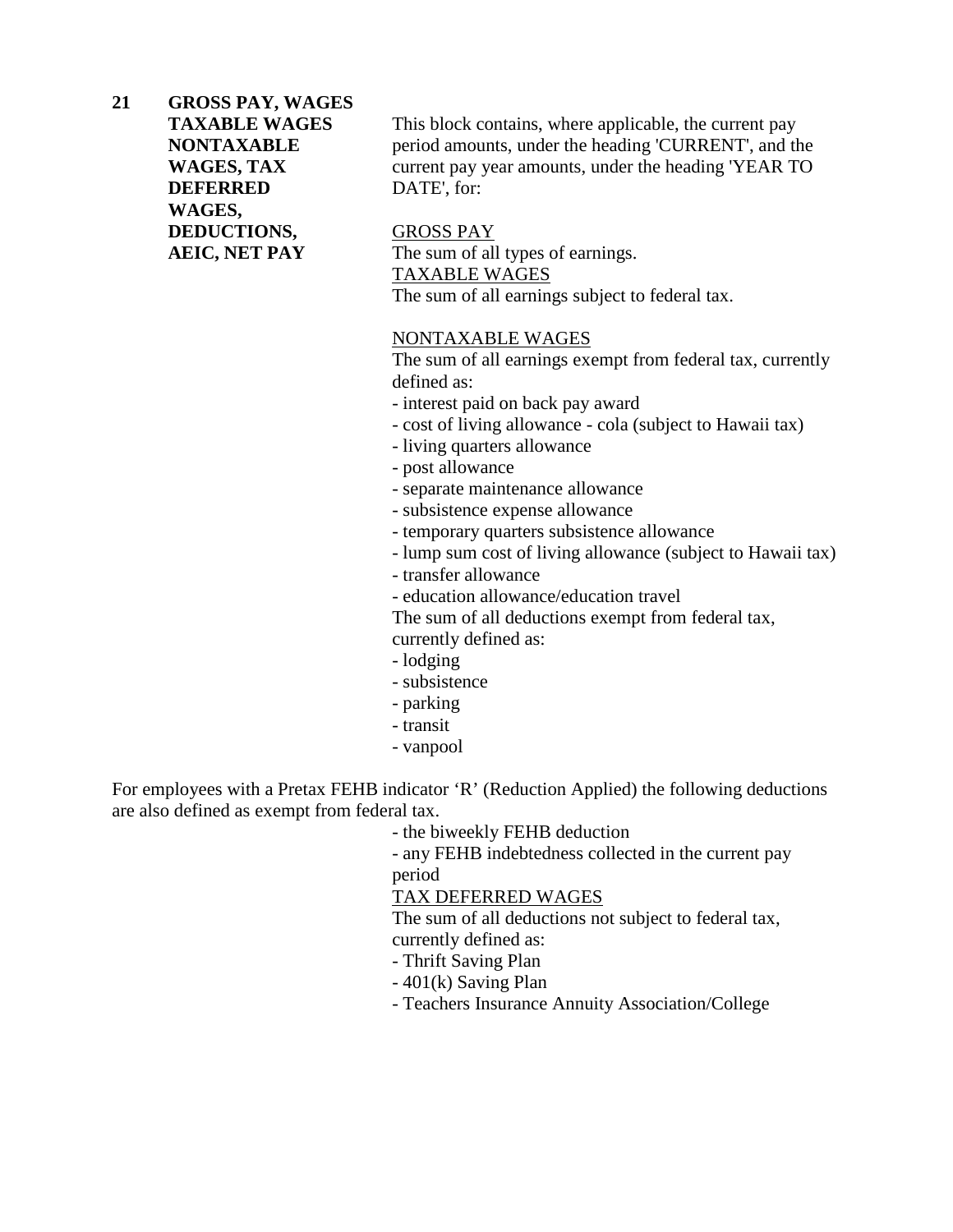Retirement Equities Fund (Retirement and Supplemental Retirement Annuity) - Fidelity Investment Program (Retirement and Supplemental Retirement Annuity) **DEDUCTIONS** The sum of all the payroll deduction amounts. AEIC The advanced earned income credit included in the employee's net pay. NET PAY The amount which remains after Deductions are subtracted from Gross Pay, plus any Advanced Earned Income Credit. The amount of the employee's biweekly direct deposit or check.

## **22 TSP/401(k) DATA TSP/401(k) DATA**

This block contains any applicable Thrift Savings Plan (TSP) or 401(k) Savings Plan information.

For TSP, the block contains the employee selected percentage.

For 401(k) plan the block contains the employee selected deduction percentage designated for each of the  $401(K)$ Investment Funds: the Preservation of Capital (A), The Bonds and/or Other Securities (B), and Stocks (C). In addition, the total wages used for the calculation of the deduction for  $401(k)$  savings, when based on a percentage of pay, is printed.

From this point, the LES will be totally 'free form'. The sections listed below will not be numbered, will have no predetermined size. Data will print only if it applies to the specific employee.

#### **CURRENT EARNINGS** Section

The name of the earning is printed under the column heading 'TYPE'. The number of hours or [days used in determining the amount is printed under the column heading 'HOURS/DAYS'. The](#page-0-0)  dollar amount of the earnings prints under the heading 'AMOUNT'.

If an entitlement is not based on hours or days worked, the 'HOURS/DAYS' column will be blank.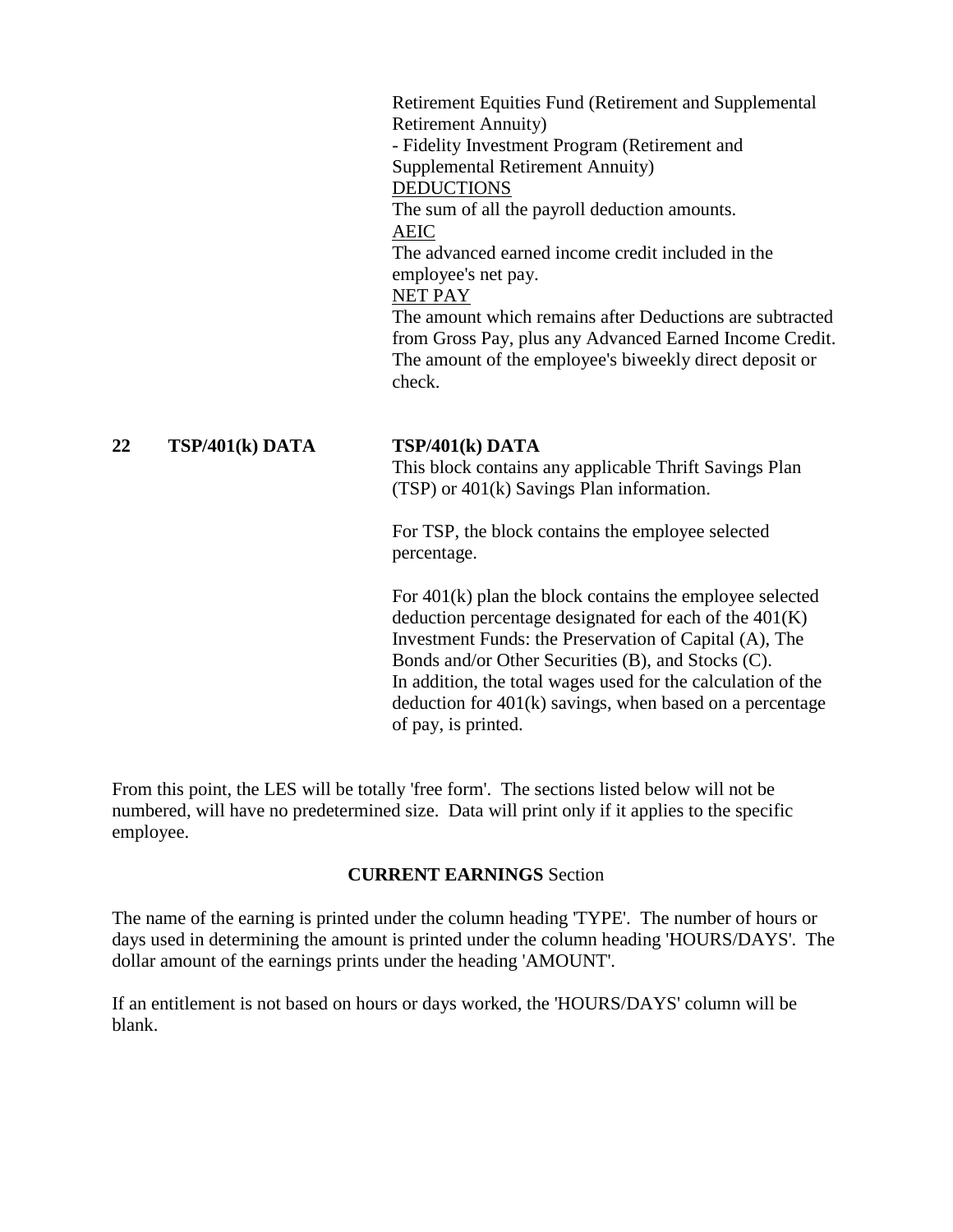[For any employee paid at a daily rate, all the figures under the column heading 'HOURS/DAYS'](#page-0-0)  are in days instead of hours.

#### **TYPE HOURS/DAYS**

REGULAR hours The first occurrence will be the regular hours paid at the regular hourly rate of pay for the associated hours.

|                     |       | The second occurrence will be the regular hours paid at the<br>alternate rate of pay for the associated hours paid to<br>firefighters (employee type code equals 'G') and a<br>fire fighter divisor indicator equal to 'Y'. |
|---------------------|-------|-----------------------------------------------------------------------------------------------------------------------------------------------------------------------------------------------------------------------------|
|                     |       | <b>NOTE:</b> Only firefighters with an employee type code<br>equal to 'G' will have two occurrences of REGULAR<br>earnings.                                                                                                 |
| <b>OT IN TOUR</b>   | hours | This will be the hours paid to firefighters (employee type)<br>code equals 'G') at one and half times the alternate rate of<br>pay for Overtime within the tour.                                                            |
| <b>AEIC</b>         | blank | <b>Advanced Earned Income Credit</b>                                                                                                                                                                                        |
| <b>OVERTIME</b>     | hours |                                                                                                                                                                                                                             |
| <b>OVERTIME T38</b> | hours | Title 38 Overtime                                                                                                                                                                                                           |
| ON CALL T5          |       | hours Title 5 On Call                                                                                                                                                                                                       |
| ON CALL T38         |       | hours Title 38 On Call                                                                                                                                                                                                      |
| PENALTY PAY         | hours |                                                                                                                                                                                                                             |
| <b>NIGHT DIFF</b>   | hours | Night differential                                                                                                                                                                                                          |
| <b>TOUR DIFF</b>    | hours | Tour Differ                                                                                                                                                                                                                 |
| <b>SECOND SHIFT</b> |       | hours Second shift premium                                                                                                                                                                                                  |
| <b>THIRD SHIFT</b>  |       | hours Third shift premium                                                                                                                                                                                                   |
| <b>SUNDAY PREM</b>  |       | hours Sunday premium                                                                                                                                                                                                        |
| <b>SAT PREM T38</b> |       | hours Title 38 Saturday Premium                                                                                                                                                                                             |
| <b>SUN PREM T38</b> | hours | Title 38 Sunday Premium                                                                                                                                                                                                     |
| <b>HOLIDAY PREM</b> |       | hours Holiday premium                                                                                                                                                                                                       |
| HOL OT T38          |       | hours Title 38 Holiday Overtime                                                                                                                                                                                             |
| <b>HOL PREM T38</b> |       | hours Title 38 Holiday Premium                                                                                                                                                                                              |
| <b>ENVIRONMENTL</b> |       | hours Environmental differential                                                                                                                                                                                            |
| <b>HAZARD DUTY</b>  |       | hours Hazardous duty differential                                                                                                                                                                                           |
|                     |       |                                                                                                                                                                                                                             |

**NOTE:** For Environmental and Hazardous Duty, the hours of exposure, as reported through time and attendance, will be printed. Payment may be made for more hours than reported.

| <b>STANDBY PREM</b> | hours Standby duty premium                             |
|---------------------|--------------------------------------------------------|
| <b>AUO PREM</b>     | hours Administratively uncontrollable overtime premium |
| <b>ATC PREM</b>     | hours Air Traffic Controllers Premium Pay              |
| <b>AVAIL PAY</b>    | hours Availability Pay                                 |
| <b>GTMO BEN ALW</b> | hours Guantanamo benefit allowance                     |
| PHYSICIAN AL        | hours Physicians comparability allowance               |
| <b>MD/DDS SP</b>    | hours MD/DDS Special Pay                               |
| <b>FRNGE BENEFT</b> | hours Fringe Benefit (Army COE only)                   |
|                     |                                                        |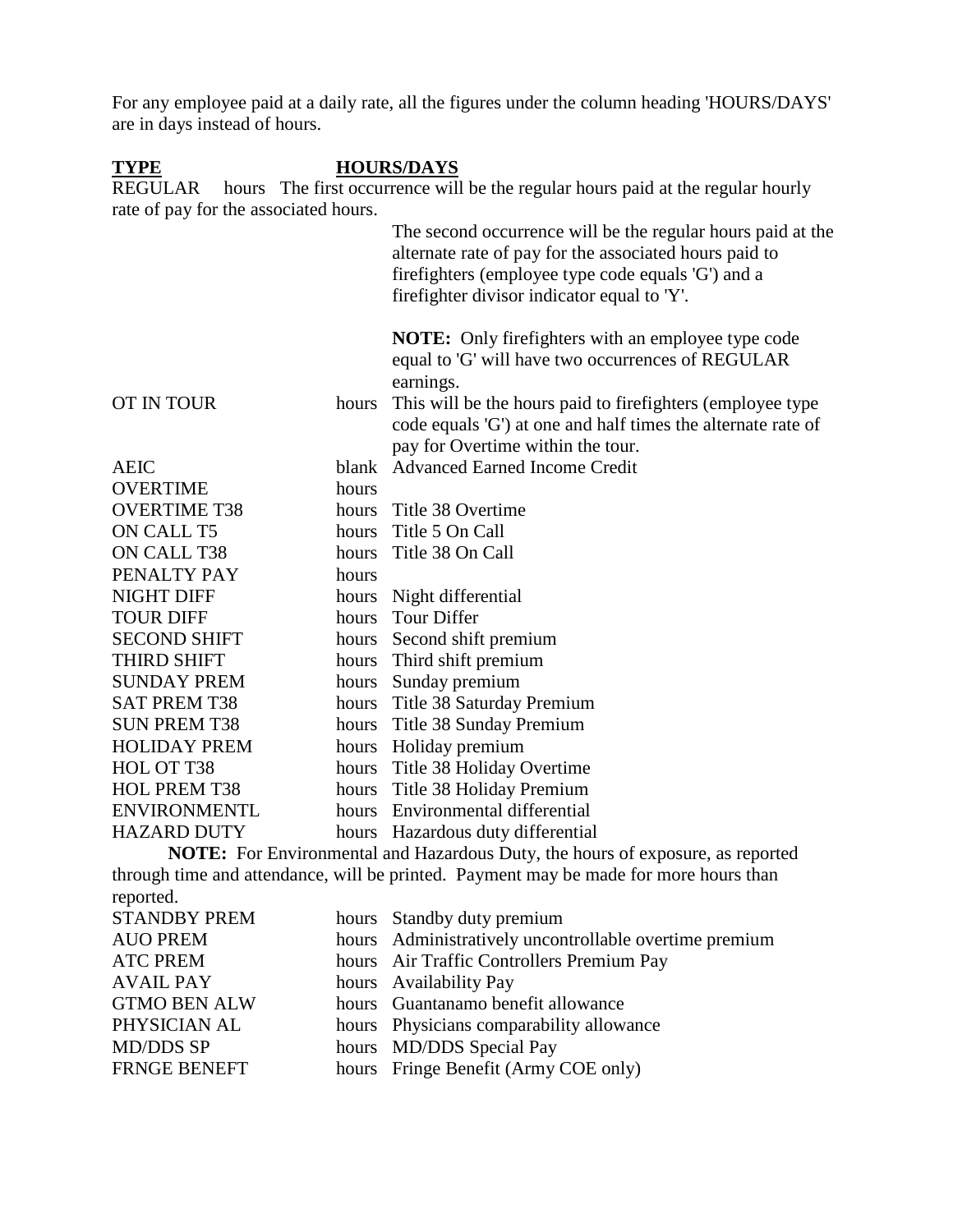DANGER PAY hours POST ALLOW days Post allowance INCENTVE AWD blank Incentive award REFER BONUS blank Referral Bonus

COLA hours Cost of living allowance POST DIFF-NF hours Non-foreign post differential POST DIFF hours Foreign Post Differential TROP DIFF hours Tropical differential STAFFNG DIFF hours Staffing differential RETENTION AL hours Retention allowance SUPVSRY DIFF hours Supervisory differential LQA days Living quarters allowance SMA days Separate maintenance allowance TQSA days Temporary quarters subsistence allowance SUB EXP ALW days Subsistence expense allowance REMOT/OFFSHR days Remote site or offshore allowance INTERST PAID blank Interest paid on a back pay award RECRUIT INC blank Recruitment incentive TRANSFER ALW blank Transfer allowance EDUC ALW/TVL blank Education allowance/education travel RECRUT BONUS blank Recruitment bonus RELOCA BONUS blank Relocation bonus SUGGESTN AWD blank Beneficial suggestion award SES AWARDS blank Senior Executive Service Awards XTRACURR PAY blank Extra-curricular pay, for DODEA XTRADUTY PAY blank Extra duty pay, for DODEA COND EMPL days Condition of Employment Compensation for Teachers assigned as Dormitory Counselors FGN LANG AWD blank Foreign Language Award PRODUCT AWD blank Productivity gainsharing award SEPARATN INC blank Voluntary separation incentive FLIP/FLPP hours Foreign language proficiency pay LUMP SUM PD hours Lump sum payment for annual leave, restored leave, base closure leave, including all applicable premiums ADV ANNUAL hours Collection for advanced annual leave used ADV SICK hours Collection for advanced sick leave used CRED HR PD hours Payment for credit hours COMPTIME PD hours Payment for compensatory time or for religious compensatory time AGED CT PD hours Payment for Compensatory Time that has reached the aged limit of 26 pay periods. ADV RELIG hours Collection for advanced religious compensatory time used ADV TIMEOFF ours Collection for advanced time off award used LSL BRAC RST hours Payment of BRAC Restored Leave SEVERANCE days Severance pay, for separated employees INJURY COP days Injury compensation for separated employees JROTC SUP days Junior Reserve Officer Training Corps Supplemental Pay IMMIN DANGER hours Imminent danger pay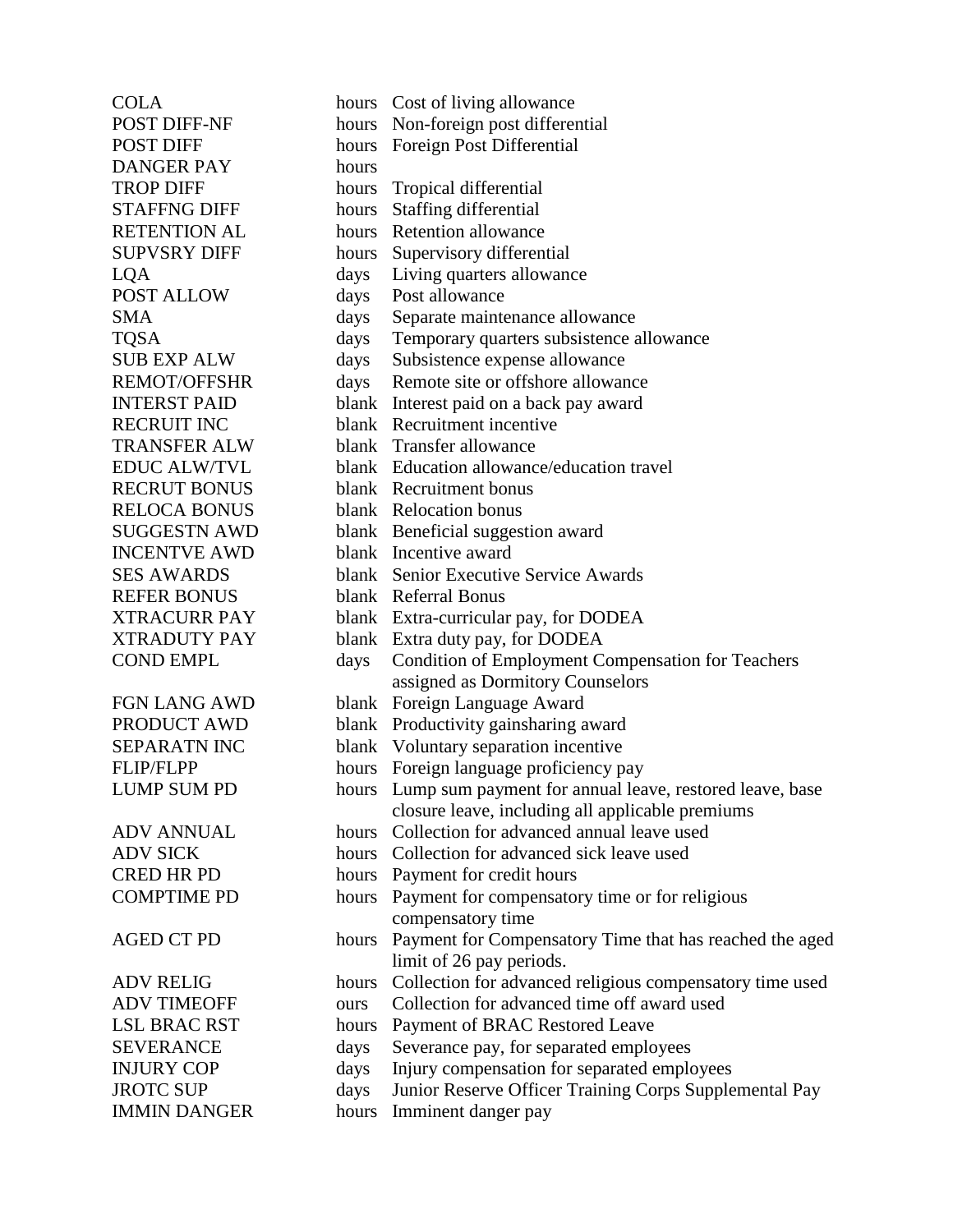#### **RETROACTIVE EARNINGS** Section

The column headings in this section will be the same as the Current Earnings section. The same types of earnings may also be present. This section is to distinguish earnings for prior pay periods due to corrections to time and attendance, late processing of personnel actions, or other similar corrections, from current pay period earnings. The earnings in this section may be negative, showing collections for previous overpayments. The exception to this is for the non-SF50 awards, Employee Provided Vehicle (EPV) and the Permanent Change of Station (PCS) actions which only shows in Retroactive Earnings.

#### **DEDUCTIONS** Section

The name of the deduction prints under the column heading 'TYPE'. Information to further identify certain deductions may print under the heading 'CODE'. The current pay period deduction amount prints under the heading 'CURRENT'. The total amount of the deduction for the pay year prints under the heading 'YEAR TO DATE'.

#### **TYPE**

| Collection of advanced pay for an overseas assignment                        |
|------------------------------------------------------------------------------|
| Court ordered garnishment for arrearage of alimony                           |
| Court ordered garnishment for alimony                                        |
| Voluntary payment for alimony                                                |
| Savings allotment; #1 or #2 under CODE refers to the financial institution   |
| in LES block 15 or 16                                                        |
| Court ordered garnishment for Chapter 13 bankruptcy                          |
| The payroll office assigns a unique identifier to each charity, which prints |
| under CODE to identify the charity for which the deduction is taken          |
| Court ordered garnishment for an arrearage of child support                  |
| Court ordered garnishment for child support                                  |
| Voluntary payment for child support                                          |
| Court ordered commercial garnishment                                         |
| Processing fee for a court ordered commercial garnishment                    |
| Involuntary payment of an agency debt                                        |
| Voluntary repayment of an agency debt                                        |
| Collection of a debt for health benefits; the FEHB enrollment code for       |
| which the debt was created prints under CODE                                 |
| Involuntary payment of a non-agency government debt                          |
| Voluntary payment of a non-agency government debt                            |
| Involuntary indebtedness judgment awarded by a Federal Court                 |
| <b>Collection of Routine Debt</b>                                            |
| Collection of a travel overpayment                                           |
| Deduction for Title 32 employees enrolled in a deferred compensation         |
| program with a private insurance or investment firm                          |
| Disability Insurance - USUHS employees only                                  |
|                                                                              |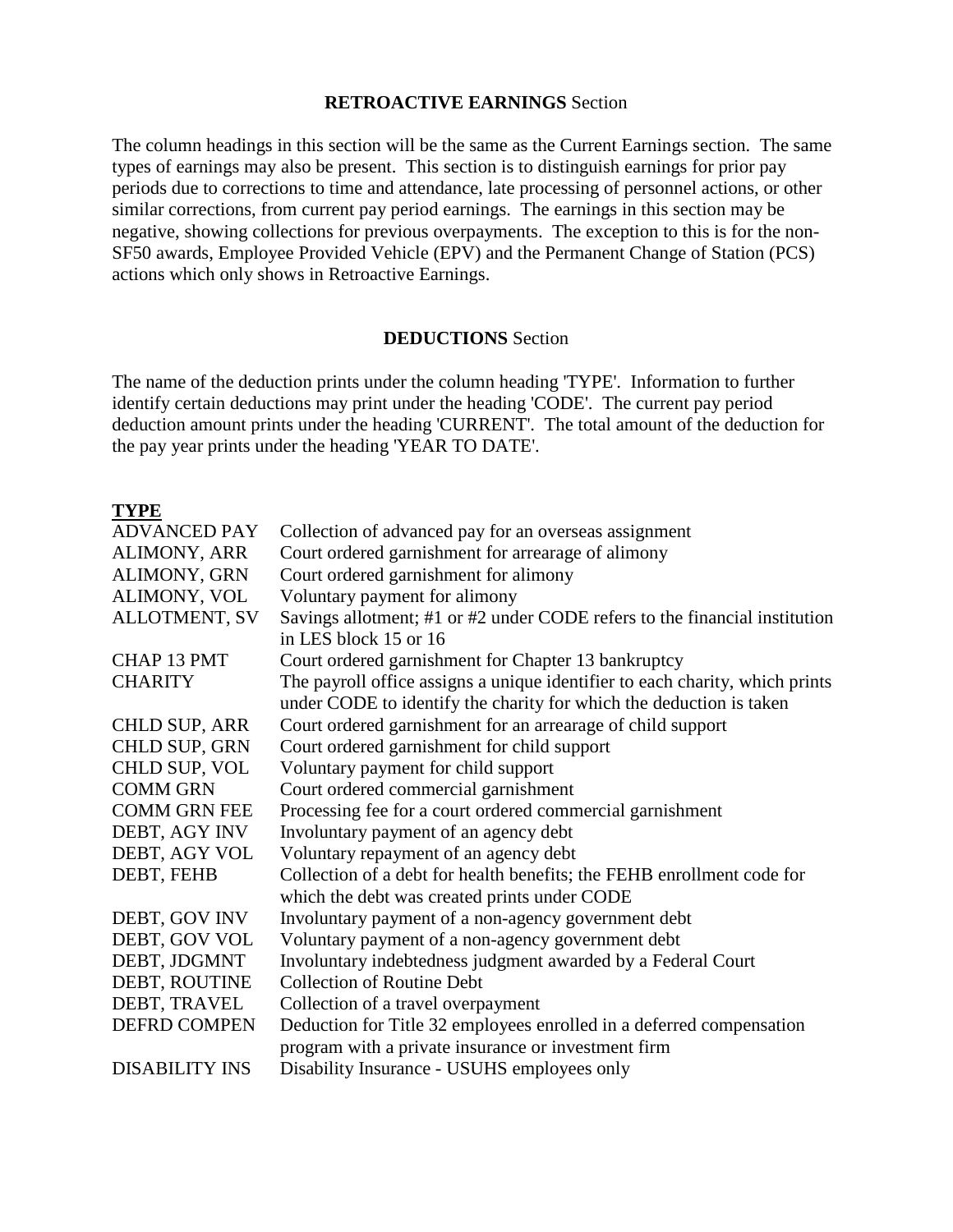| <b>FEGLI</b>        | Federal Employee Group Life Insurance; the code contains the coverage<br>code $(A-N, P-Z, or 9)$ as shown on the SF-50 |
|---------------------|------------------------------------------------------------------------------------------------------------------------|
| <b>FEGLI OPTNL</b>  | Optional FEGLI. Under CODE, the selected options will be identified, A                                                 |
|                     | for Standard \$10,000 option, B for Additional Multiples of Pay, and C for                                             |
|                     | <b>Family Coverage</b>                                                                                                 |
| <b>FEHB</b>         | Federal Employees Health Benefits; the enrollment code for the plan<br>selected prints under CODE                      |
| <b>FEHB REFUND</b>  | Money being refunded due to a retroactive change in an employee's                                                      |
|                     | Federal Employees Health Benefits; the enrollment code for the plan that<br>is refunding the payment prints under CODE |
| <b>FEHB RETRO</b>   | Money being collected from the employee due to a retroactive change or                                                 |
|                     | late enrollment of an employee's Federal Employees Health Benefits; the                                                |
|                     | enrollment code for the plan that is receiving the payment prints under                                                |
|                     | CODE.                                                                                                                  |
| <b>FSA-HD</b>       | Flexible Spending Account for Dependent Care                                                                           |
| <b>FSA-HC</b>       | Flexible Spending Account for Health Care                                                                              |
| <b>LODGING</b>      | Payment for authorized housing.                                                                                        |
| <b>MEDICARE</b>     | Compulsory Hospital Insurance (Part A)                                                                                 |
| <b>MIL DEPOSIT</b>  | Military deposit                                                                                                       |
| <b>MUNDIAL HLTH</b> | Asegurodora Mundial Hospital Insurance                                                                                 |
| <b>MUNDIAL LIFE</b> | Asegurodora Mundial Death and Dismemberment Insurance                                                                  |
| <b>NGAUS</b>        | National guard insurance; the Plan selected, A for TECHLIFE, B for                                                     |
|                     | TECHPAY DISABILITY, C for SUPPLEMENTAL DISABILITY, D for                                                               |
|                     | GUARDLIFE, E for VALUELIFE will print under CODE                                                                       |
| <b>OASDI</b>        | Old age, survivors, and disability insurance; this has commonly been<br>called social security                         |
| ORG/UNION           | Union or professional organization dues; the identification number                                                     |
|                     | assigned to the union or organization, which should also appear on the                                                 |
|                     | form requesting the deduction, will print under CODE                                                                   |
| <b>OS ALLOT DEP</b> | Overseas Allotment; used for support of dependents                                                                     |
| <b>OS ALLOT HME</b> | Overseas Allotment; used for payment of home loans                                                                     |
| <b>OS ALLOT INS</b> | Overseas Allotment; used for payment of Private Insurance                                                              |
| <b>OS ALLOT OTH</b> | Overseas Allotment; used by Non-U.S. employees based on local customs<br>or practice                                   |
| <b>OS ALLOT SAV</b> | Overseas Allotment; used for Savings, EFT/DD to a financial institution                                                |
| <b>OS TELEPHONE</b> | Deduction for the payment of overseas telephone bill                                                                   |
| PRE FEHB COL        | Prepaid FEHB premiums Collected                                                                                        |
| RENT, KUNA          | Payment for government housing by Kuna Indians                                                                         |
| RET, FIDELITY       | Fidelity Investment Program - retirement plan for eligible USUHS                                                       |
|                     | employees only                                                                                                         |
| RET, TIAA/CRF       | Teachers Insurance Annuity Association/College Retirement Equities                                                     |
|                     | Fund - retirement plan for eligible USUHS employees only                                                               |
| <b>RETIRE, CSRS</b> | CSRS retirement; the employee's retirement code shown on the SF-50,<br>will print under CODE                           |
| <b>RETIRE, FERS</b> | FERS retirement; the employee's retirement code shown on the SF-50,                                                    |
|                     | will print under CODE                                                                                                  |
| RETIRE, NAF         | Non-appropriated Fund retirement; the employee's retirement code, shown                                                |
|                     | on the SF-50, will print under CODE                                                                                    |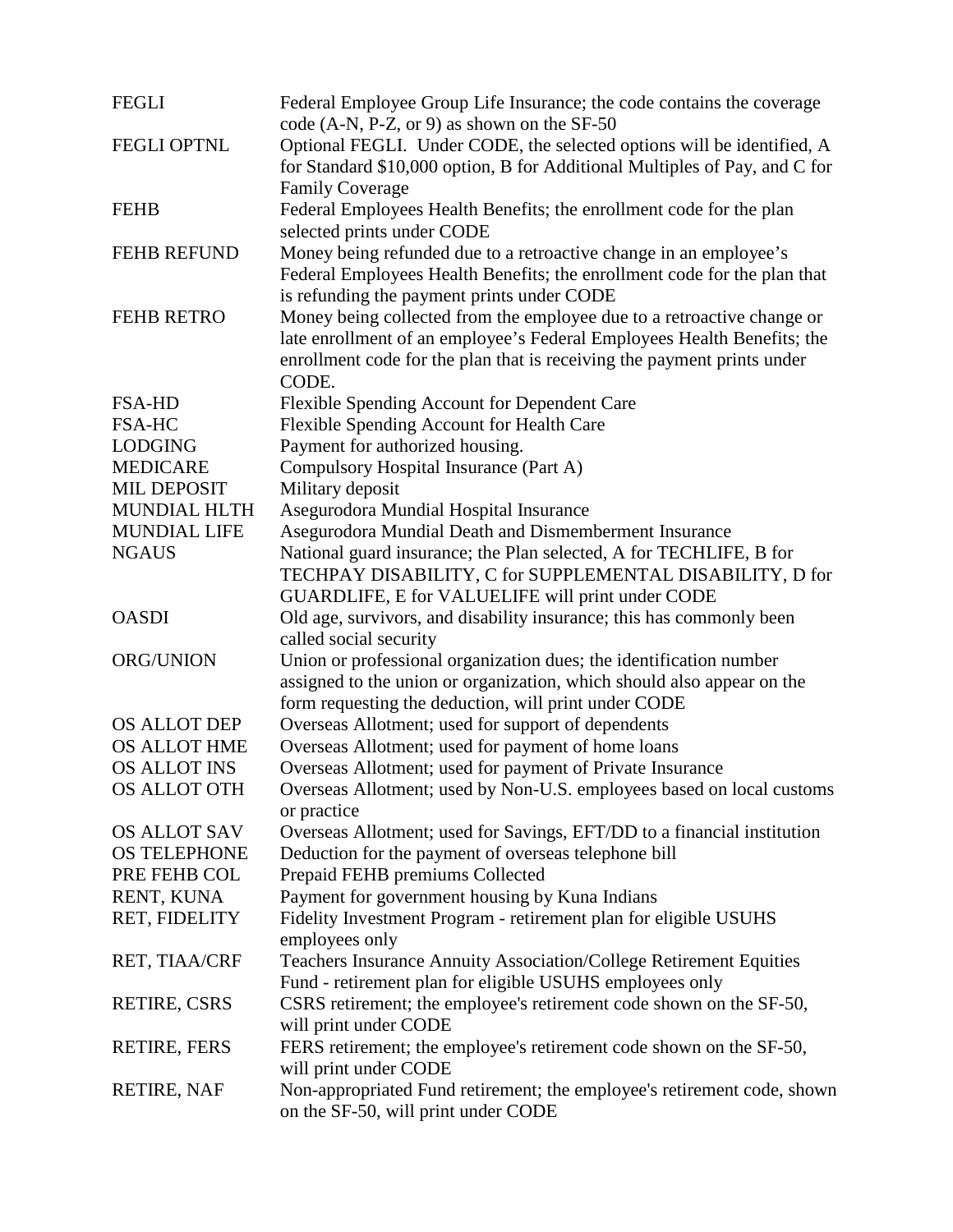| <b>RETIRE, SERS</b> | State employee retirement system, Title 32                                                                                                        |
|---------------------|---------------------------------------------------------------------------------------------------------------------------------------------------|
| <b>SPECIAL PAY</b>  | An amount paid outside the system for a prior period, which is collected                                                                          |
|                     | from the retroactive earnings for this pay period                                                                                                 |
| <b>SRA FIDELITY</b> | Supplemental Retirement Annuity for Fidelity Investment Program -                                                                                 |
|                     | eligible USUHS employees only                                                                                                                     |
| <b>SRA TIAA/CRF</b> | Supplemental Retirement Annuity for Teachers Insurance Annuity                                                                                    |
|                     | Association/College Retirement Equities Fund - eligible USUHS                                                                                     |
|                     | employees only                                                                                                                                    |
| <b>ST/PRV INS</b>   | State or private insurance plans, Title 32                                                                                                        |
| <b>SUBSISTENCE</b>  | Payment for authorized meals.                                                                                                                     |
| TAX LEVY CNT        | <b>Continuous Tax Levy</b>                                                                                                                        |
| <b>TAX LEVY FED</b> | Garnishment for a federal tax levy                                                                                                                |
| TAX LEVY S/L        | Garnishment for a state or local tax levy                                                                                                         |
| TAX PMT, VOL        | Voluntary tax payment to IRS                                                                                                                      |
| TAX, FEDERAL        | Federal income tax                                                                                                                                |
| TAX, LOCAL          | City, county or other local withholding tax; the taxing authority code                                                                            |
|                     | assigned will print under CODE; also found in LES block 18 for current                                                                            |
|                     | deductions                                                                                                                                        |
| TAX, LOC JEDD       | City, county or other local Joint Economic Development District tax; the                                                                          |
|                     | taxing authority code assigned will print under CODE; also found in LES                                                                           |
|                     | Block 18 for current deductions.                                                                                                                  |
| TAX, LOC OCC        | City, county or other local occupational tax; the taxing authority code                                                                           |
|                     | assigned will print under CODE; also found in LES block 18 for current                                                                            |
|                     | deductions                                                                                                                                        |
| TAX, LOC SCH        | City, county or other local school tax; the taxing authority code assigned                                                                        |
|                     | will print under CODE; also found in LES block 18 for current deductions                                                                          |
| TAX, LOC TRAN       | City, county or other local transportation tax; the taxing authority code                                                                         |
|                     | assigned will print under CODE; also found in LES block 18 for current                                                                            |
|                     | deductions                                                                                                                                        |
| TAX, LOC USER       | City, County or other local employee user fee; the taxing authority code                                                                          |
|                     | assigned will print under CODE; also found in LES block 18 for current                                                                            |
|                     | deductions.                                                                                                                                       |
| TAX, LST            | City, county or other local services tax; the taxing authority code assigned<br>will print under CODE; also found in LES block 18 for current     |
|                     | deductions.                                                                                                                                       |
|                     |                                                                                                                                                   |
| TAX, STATE          | State, territory, or foreign income tax; the two character state or country<br>abbreviation will print under CODE; also found in LES block 17 for |
|                     | current deductions                                                                                                                                |
|                     | <b>NOTE:</b> When there is only a year to date amount for a state or local tax on the LES, this                                                   |

**NOTE:** When there is only a year to date amount for a state or local tax on the LES, this indicates that a current year tax deduction is no longer active and the taxing authority name for the previous tax will no longer appear in LES block 17 or 18. The employee can refer to a prior LES, produced when the tax was active, to determine the taxing authority, if necessary.

| <b>PARKING</b> | Parking; amount of the Pretax Transportation Benefit deducted from the |
|----------------|------------------------------------------------------------------------|
|                | employees pay for parking.                                             |
| <b>TRANSIT</b> | Transit; amount of the Pretax Transportation Benefit deducted from the |
|                | employees pay to purchase Transit passes.                              |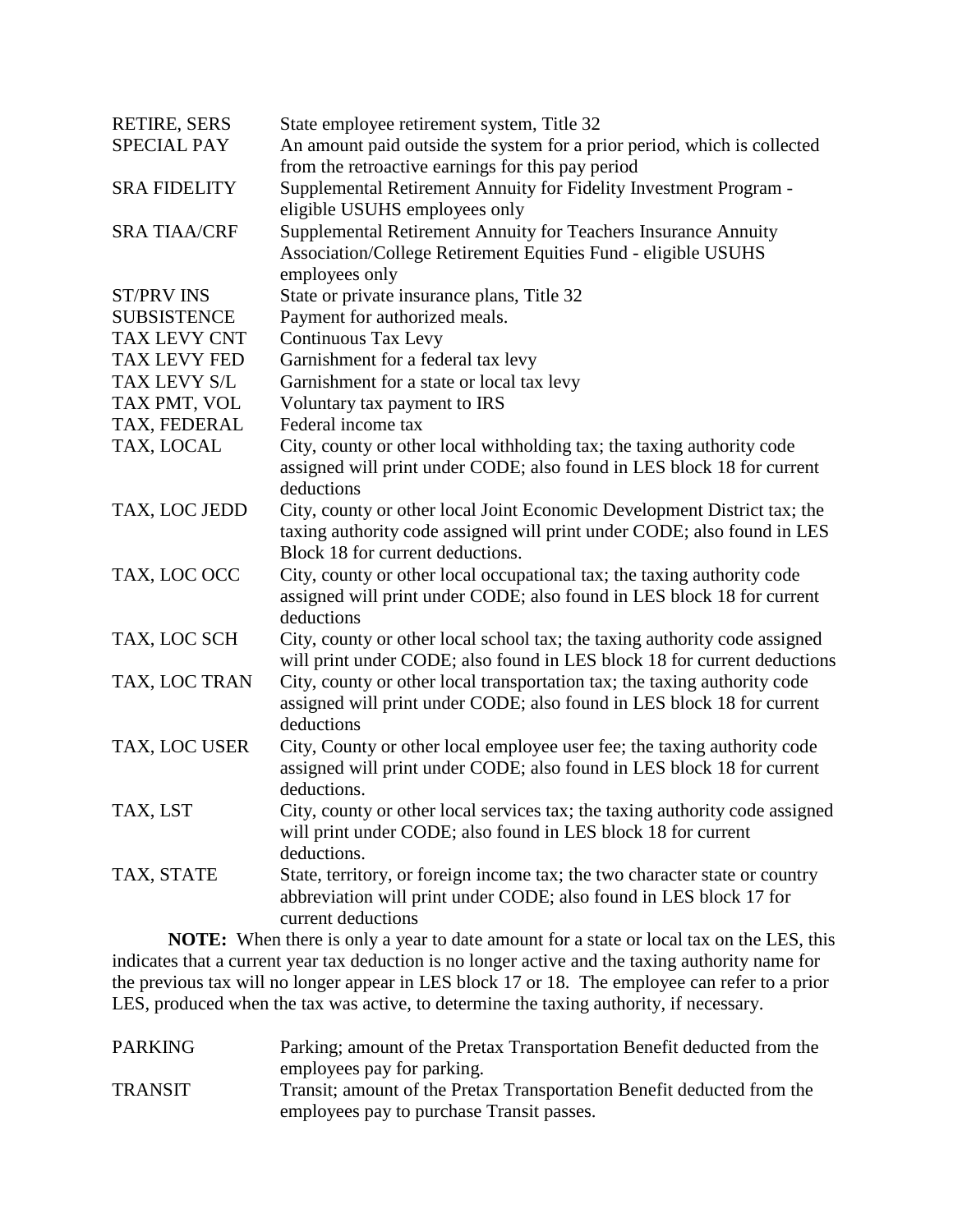| <b>VANPOOL</b>     | Vanpool; amount of the Pretax Transportation Benefit deducted from an<br>employees pay to pay for uses of commercial vanpool services. |
|--------------------|----------------------------------------------------------------------------------------------------------------------------------------|
| <b>TSP LOANS</b>   | Loan payment to the Thrift Investment Board; the TSP Loan Number<br>prints under CODE                                                  |
| <b>TSP SAVINGS</b> | Thrift savings plan; the total percentage of salary being deducted, 1%-                                                                |
|                    | 10%, prints under CODE: also shown in LES block 22                                                                                     |
| JF-DENTAL          | Deduction for the Dental Benefits Program                                                                                              |
| <b>JG – VISION</b> | Deduction for the Vision Benefits Program                                                                                              |
|                    | JH – VISION/DENTL Deduction for both the Vision and Dental Benefits Program                                                            |
| <b>TSP CUC</b>     | $TSP/401(k)$ Catch-up Contribution (over 50)                                                                                           |
| <b>UCGLI</b>       | Union Central Group Life Insurance - USUHS employees only                                                                              |
| $401(K)$ LOANS     | Loan payment to the Non-appropriated Fund Employee 401(k)Plan Trust                                                                    |
| $401(K)$ SAVNGS    | $401(k)$ savings plan; the total percentage of salary being deducted, 1%-                                                              |
|                    | 10%, prints under CODE: also shown in LES block 22                                                                                     |

#### **LEAVE** Section

Only those types of leave applicable to an individual employee print on the employee's LES.

The name of the type of leave prints under the heading 'TYPE'. Any balance carried from the previous leave year prints under the heading 'PRIOR YR BALANCE', when applicable. The accrual for the pay period reflected on this LES prints under the heading 'ACCRUED PAY PD', when applicable. The leave year to date total accrual prints under the heading 'ACCRUED YTD', when applicable. Usage for the pay period reflected on this LES prints under the heading 'USED PAY PD'.

Total usage for the leave year to date prints under the heading 'USED YTD'. Any leave donated to another person prints under the heading 'DONATED/ RETURNED'. Any unused amount returned in the same year will be subtracted from this amount and added to the balance. Any [balance of leave available for use prints under the heading 'CURRENT BALANCE'. In the case](#page-0-0)  of advanced leave, the current balance will be a negative figure. Under the heading 'USE-LOSE/TERM DATE' there will be an amount or a date, depending on the type of leave. These will be explained further below.

The following are types of paid leave or absence.

| <b>TYPE</b>         |                                                                                                                                                          |
|---------------------|----------------------------------------------------------------------------------------------------------------------------------------------------------|
| <b>ANNUAL</b>       | The USE-LOSE/TERM DATE column contains the amount projected to<br>exceed the maximum carry over at the end of the leave year; the use or<br>lose amount. |
| <b>SICK</b>         |                                                                                                                                                          |
| <b>EDUCATOR</b>     | This is for DODEA teachers only and is currently reported as sick leave.                                                                                 |
| <b>BASE CLOSURE</b> | The amount added to this balance is shown in the 'ACCRUED YTD'                                                                                           |
|                     | column in the pay period in which the leave is transferred from annual to                                                                                |
|                     | base closure leave. The USE-LOSE/TERM DATE column contains the                                                                                           |
|                     | date of expiration, or forfeiture, when applicable.                                                                                                      |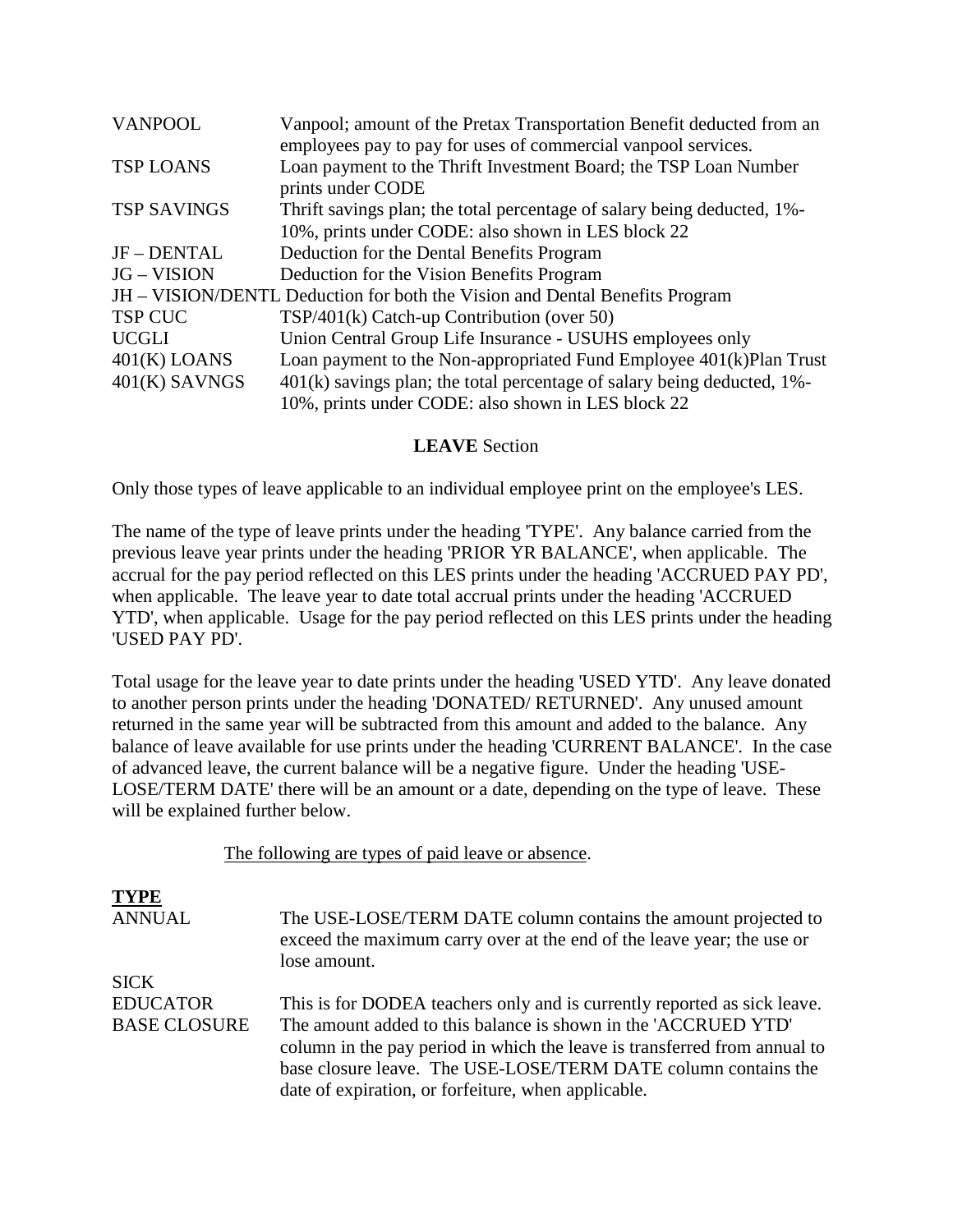| <b>RESTORED</b>     | An employee may have up to three restored leave entries. For each, the<br>amount restored is shown in the 'ACCRUED YTD' column in the pay<br>period in which the leave is restored. The LOSE-USE/TERM DATE<br>column is the expiration, or forfeiture, date of each restored leave balance.                                                                                                                                                                                                                                                                                                                                                                           |
|---------------------|-----------------------------------------------------------------------------------------------------------------------------------------------------------------------------------------------------------------------------------------------------------------------------------------------------------------------------------------------------------------------------------------------------------------------------------------------------------------------------------------------------------------------------------------------------------------------------------------------------------------------------------------------------------------------|
| <b>COMPENSATORY</b> | Compensatory time earned by an employee in a pay period is limited to<br>the number of hours which the employee would be entitled to receive<br>overtime compensation before reaching the biweekly maximum of GS-15,<br>step 10. DCPS will systematically payoff/forfeit compensatory time aged<br>26 pay periods. The definition of Aged Compensatory Time applied<br>depends on the employee's agency. The Defense Logistics Agency (DLA)<br>employees have their aged compensatory time identified as compensatory<br>time earned on or after January 5, 1997. NON-DLA employees have their<br>aged compensatory time identified as compensatory time earned on or |
| <b>GF COMP TIME</b> | after June 8, 1997.<br>Grandfathered compensatory time for Defense Logistics Agency (DLA)<br>employees have their Grandfathered compensatory time identified as<br>compensatory time earned prior to January 5, 1997. Grandfathered<br>compensatory time for NON-DLA employees is identified as<br>compensatory time earned prior to June 8, 1997.                                                                                                                                                                                                                                                                                                                    |
| <b>COMP-RELIG</b>   | Religious compensatory time is for religious observances. Time off for<br>religious reasons are recorded in this field and may be worked either<br>before or after the period of time off. Advance time off for religious                                                                                                                                                                                                                                                                                                                                                                                                                                             |
| <b>CREDIT HRS</b>   | reasons should be repaid within a reasonable time (normally 90 days).<br>Credit hours may only be worked by employees on flexible schedules.<br>Credit hours are hours in excess of the basic work requirements, but<br>within the tour of duty. Credit hours shall be earned and used in the same<br>increments as other leave.                                                                                                                                                                                                                                                                                                                                      |
| <b>DONATED</b>      | This leave type prints for leave recipients only. Donated leave received is<br>shown in the 'ACCRUED YTD' column in the pay period in which the<br>adjustment is processed. Any amount of unused donated leave returned to                                                                                                                                                                                                                                                                                                                                                                                                                                            |
| <b>TIME OFF AWD</b> | the donors prints under the Column heading 'DONATED/RETURNED'.<br>The employee has a year from the effective date to use the award hours.<br>When an award is used the employee has two fields, which are updated.<br>The USE YTD and USE TD. The leave end roll will 'zero' out the USE<br>YTD field on the employees Master Leave History record, but the USE<br>TD will remain until the award is over one year old. The LES has no USE<br>TD field so the USE YTD field on the LES is used to show the number of                                                                                                                                                  |
| <b>MILITARY</b>     | hours used toward a given award.<br>Military leave is based on a fiscal year, therefore, the annual accrual will<br>show in the ACCRUED YTD column in the pay period containing Oct 1.<br>The USE-LOSE/TERM DATE column contains the amount which will be<br>forfeited on September 30 if not used.                                                                                                                                                                                                                                                                                                                                                                   |
| <b>SHORE</b>        | The LOSE-USE/TERM DATE column contains the expiration date, if<br>applicable.                                                                                                                                                                                                                                                                                                                                                                                                                                                                                                                                                                                         |
| <b>HOME</b>         |                                                                                                                                                                                                                                                                                                                                                                                                                                                                                                                                                                                                                                                                       |
| <b>INJURY (COP)</b> | The LOSE-USE/TERM DATE column contains the applicable injury<br>date/injury number.                                                                                                                                                                                                                                                                                                                                                                                                                                                                                                                                                                                   |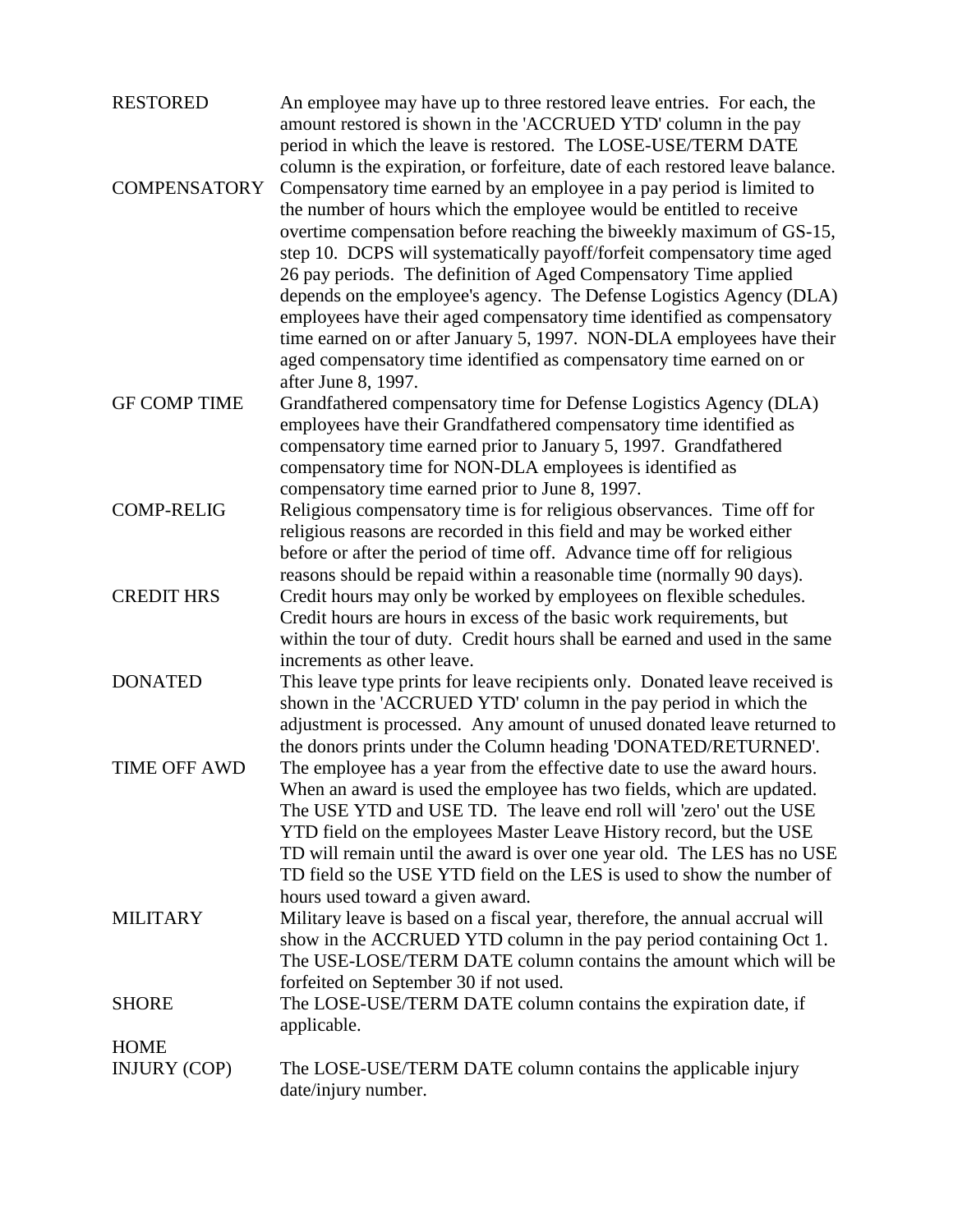| <b>LAW ENFORCE</b>                  | Leave for law enforcement purposes is based on a calendar year, not leave<br>year, with a maximum of 22 days authorized.                                                                                                                                                                                                                                    |
|-------------------------------------|-------------------------------------------------------------------------------------------------------------------------------------------------------------------------------------------------------------------------------------------------------------------------------------------------------------------------------------------------------------|
| <b>HOLIDAY</b><br><b>FAMILY</b>     | The sum of all types of family leave used. The USE-LOSE/TERM DATE<br>column contains a date 1 year from the first reported use of family leave.<br>Administrative leave granted by the employer.                                                                                                                                                            |
| <b>ADMIN</b>                        | Jury duty or Witness leave                                                                                                                                                                                                                                                                                                                                  |
| <b>COURT</b>                        | Leave for duty with the DC National Guard                                                                                                                                                                                                                                                                                                                   |
| <b>DC GUARD</b><br><b>INJ ADMIN</b> | Time reported from the time of an injury until the end of the scheduled<br>shift                                                                                                                                                                                                                                                                            |
|                                     | Authorized absence from duty, such as tardiness                                                                                                                                                                                                                                                                                                             |
| <b>EXCUSED</b>                      |                                                                                                                                                                                                                                                                                                                                                             |
| NONWORK PD<br><b>DISABLED VET</b>   | This leave type prints for Disabled Veteran Leave (DVL) receipents only<br>if there is applicable information available to report. If there is appliciable<br>information to report the LES will display DVL Beginning Balance, DVL<br>Received Year to Date, DVL Used Pay Period, DVL Used Year to Date,<br>DVL Ending Balance, and DVL Forfeited to Date. |

The following are all types of unpaid leave or absence.

| <b>TYPE</b>         |                                                                            |
|---------------------|----------------------------------------------------------------------------|
| <b>LWOP</b>         | Authorized leave without pay.                                              |
| <b>SUSPENSION</b>   | Temporary non-pay and non-duty status                                      |
| AWOL                | Absence without leave                                                      |
| <b>FURLOUGH</b>     | Activity ordered leave without pay, usually due to temporary lack of funds |
| N/DTY IN SCH        | Nonduty within the predetermined schedule, for DODEA only.                 |
| <b>MIL LWOP</b>     | For employees called to active military duty                               |
| <b>WORKERS COMP</b> | Absence when the employee is paid by the Office of Worker's                |
|                     | Compensation                                                               |

The following types of leave may have **'PRIOR YR BALANCE'** hours or days reported on the LES:

ANNUAL, SICK, RESTORED, COMPENSATORY, COMPEN-RELIG, GF COMP TIME, CREDIT HRS, TIMEOFF AWD, MILITARY, SHORE, and HOME.

The following types of leave may have **'ACCRUED PAY PD'** hours or days reported on the LES:

ANNUAL, SICK, COMPENSATORY, COMPEN-RELIG, CREDIT HRS, SHORE, HOME.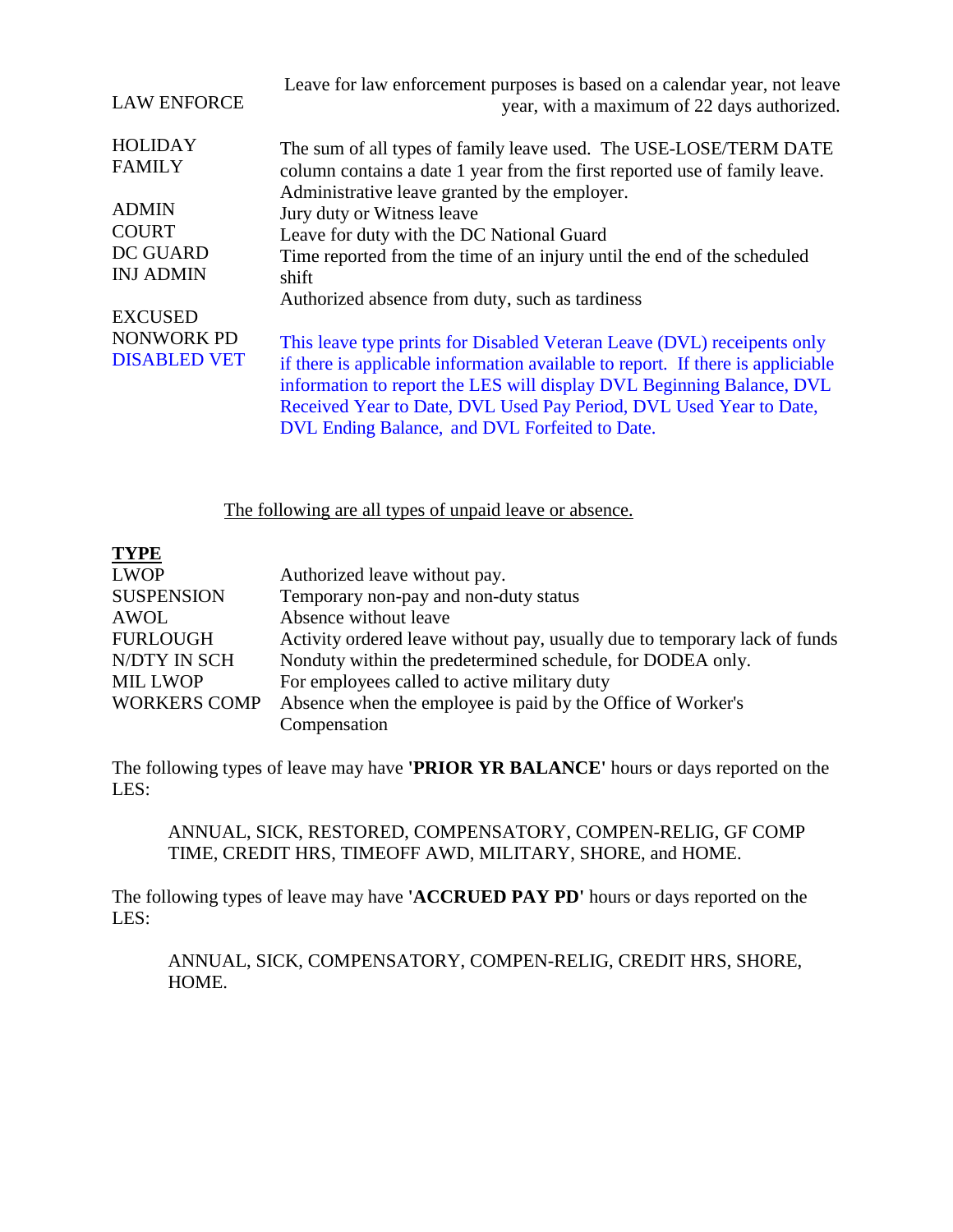The following types of leave may have **'ACCRUED YTD'** hours or days reported on the LES:

ANNUAL, SICK, EDUCATOR, BASE CLOSURE, RESTORED, COMPENSATORY, COMPEN-RELIG, CREDIT HRS, DONATED, TIMEOFF AWD, MILITARY, SHORE, HOME.

All types of leave may have **'USED PAY PD'** hours or days reported on the LES.

The following types of leave will not have **'USED YTD'** hours or days reported on the LES; the year to date totals will be included in the ADMIN year to date total.

COURT, DC GUARD, INJ ADMIN, EXCUSED, NONWORK PD

The following types of leave will not have **'USED YTD'** hours or days reported on the LES; the year to date totals will be included in the LWOP year to date total.

SUSPENSION, AWOL, FURLOUGH, N/DTY IN SCH

The following types of leave may have **'DONATED'** hours reported on the LES:

ANNUAL, BASE CLOSURE, RESTORED

All donated hours being **'RETURNED'** will be added to the employee's annual leave balance.

The following types of leave may have **'CURRENT BALANCE'** hours or days reported on the LES:

ANNUAL, SICK, EDUCATOR, BASE CLOSURE, RESTORED, COMPENSATORY, GF COMP TIME, COMPEN-RELIG, CREDIT HOURS, DONATED, TIMEOFF AWD, MILITARY, SHORE, HOME.

The following types of leave may have a use or lose balance under the heading **'USE-LOSE/TERM DATE'**:

ANNUAL, MILITARY

The following types of leave may have a termination date under the heading **'USE-LOSE/TERM DATE'**:

BASE CLOSURE, RESTORED, SHORE

INJURY (COP) leave will have the injury number printed under the heading **'USE-LOSE/TERM DATE'**.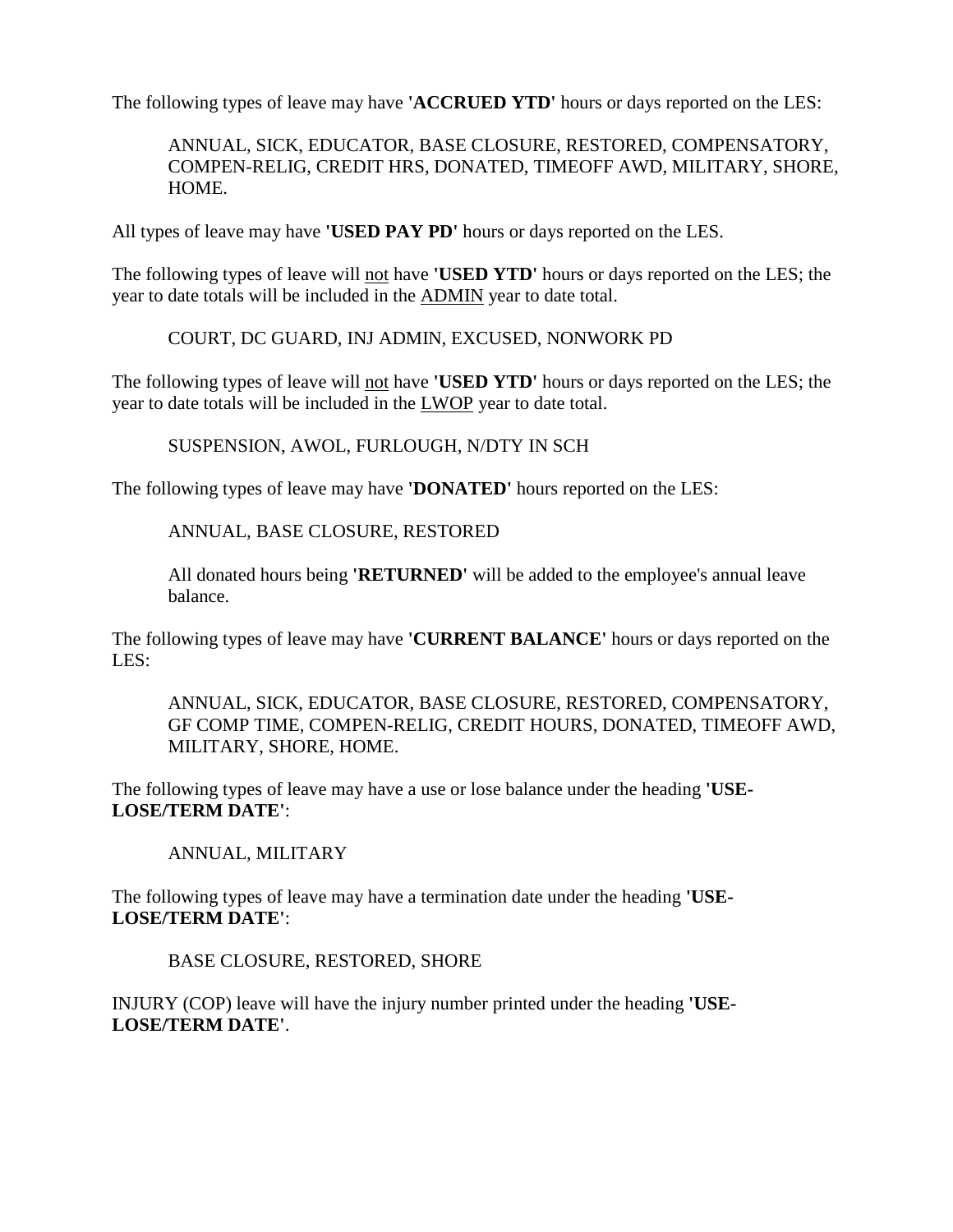#### **BENEFITS PAID BY GOVERNMENT FOR YOU** Section

[This section displays employer contributions associated with employee deductions. The name of](#page-0-0)  the employer contribution prints under the column heading 'TYPE'. The current pay period contribution amount prints under the column heading 'CURRENT'. The total amount of the contributions for the pay year prints under the heading 'YEAR TO DATE'.

| <b>TYPE</b>          |                                                         |
|----------------------|---------------------------------------------------------|
| 401K SAVINGS         | 401-K savings plan                                      |
| 401K SRCHRGE         | 401-K employer surcharge                                |
| <b>DISABLTY INS</b>  | Disability insurance                                    |
| <b>FEGLI</b>         | Federal Employees Group Life Insurance                  |
| <b>FEHB</b>          | <b>Federal Employees Health Benefits</b>                |
| <b>MEDICARE</b>      | Medicare                                                |
| <b>OASDI</b>         | Old Age Survivor Disability Insurance (Social Security) |
| RET, FIDELTY         | <b>Fidelity Retirement</b>                              |
| RET, TIAA/CRF        | <b>TIAA/CRF Retirement</b>                              |
| RETIRE, CSRS         | Civil Service Retirement                                |
| <b>RETIRE, FERS</b>  | <b>Federal Employees Retirement</b>                     |
| <b>RETIRE, FSPS</b>  | Foreign Service Pension System                          |
| <b>RETIRE, FSRDS</b> | Foreign Service Retirement and Disability System        |
| RETIRE, NAF          | <b>Non-Appropriated Funds Retirement</b>                |
| <b>RETIRE, SERS</b>  | State Employees Retirement (Title 32)                   |
| <b>TSP BASIC</b>     | <b>Thrift Savings Plan Basic</b>                        |
| <b>TSP MATCHING</b>  | <b>Thrift Savings Plan Matching</b>                     |

#### **REMARKS** Section

All remarks that apply to an employee print on the LES, unless there is insufficient room on the form due to the number of earning, deduction, or leave entries.

There are three types of remarks that may be printed on the LES: 'SPECIAL', 'ADDITIONAL', or 'GENERAL'. All 'SPECIAL' remarks applicable to an employee are printed prior to any 'ADDITIONAL' remarks being printed. All 'ADDITIONAL' remarks will be printed after any 'SPECIAL' remarks and prior to any applicable 'GENERAL' remarks.

Listed below are all remarks presented in the sequence they occur on the LES. Each 'SPECIAL' and 'GENERAL' remark is followed by a description of the criteria used by the system to produce the remark.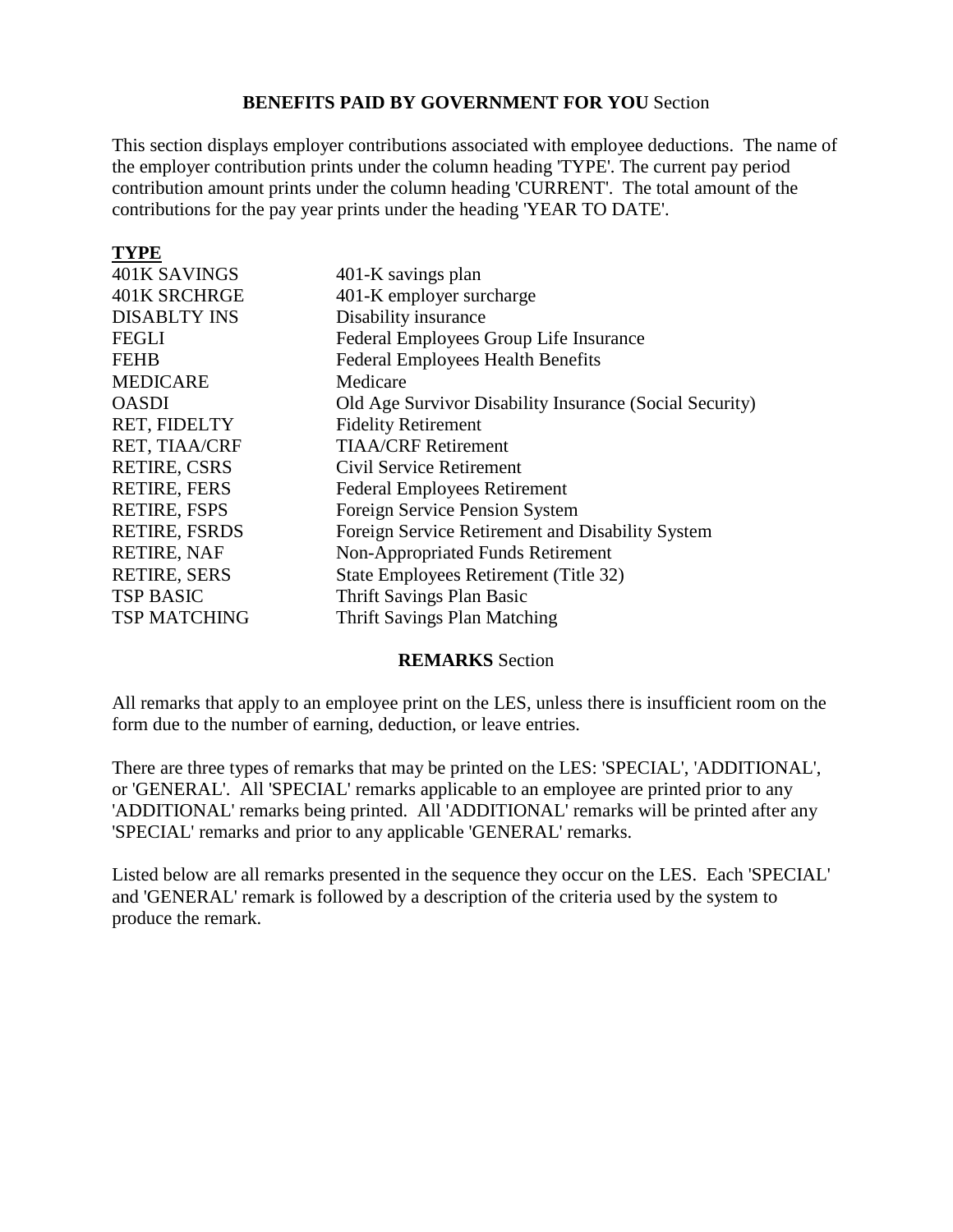#### **LES SPECIAL REMARKS:**

#### **YOUR PAYROLL OFFICE ID NUMBER IS XXXXXXXXX– XXXXXXXXXXXXXXXXXXXXXXXXXXXXXXXXXXXXX.**

The first blank represents each employee's payroll office ID. The second blank is the Agency name based on the database as follows:

For:

CP1, ZKA, ZGT, ZL0, OMA, ZFA, ZFR, ZPM = DEPARTMENT OF DEFENSE ZPD = DEPARTMENT OF ENERGY ZPH = DEPARTMENT OF HEALTH AND HUMAN SERVICES ZKE = EXECUTIVE OFFICE OF THE PRESIDENT ZPV = DEPARTMENT OF VETERANS AFFAIRS ZPB = BROADCASTING BOARD OF GOVERNORS

#### **FEDERAL EMPLOYEES' HEALTH BENEFITS (FEHB) OPEN SEASON FROM THE SECOND MONDAY OF NOVEMBER THROUGH THE SECOND MONDAY OF DECEMBER.**

This remark is printed during the FEHB open season.

#### **BUY US SAVINGS BONDS- Go to WWW.TREASURYDIRECT.GOV**

This remark is printed every pay period in the months of April, May and June every year during the national bond campaign.

#### **NET PAY INCLUDES CURRENT AWARD NET OF**

This remark is produced whenever an award is included with the current net pay amount.

#### **ANNUAL RE-CERTIFICATION IS REQUIRED FOR PRETAX TRANSPORTATION BENEFITS. TO PREVENT INTERRUPTION, PLEASE PROVIDE CERTIFICATION TO YOUR CSR PRIOR TO DECEMBER 15.**

This remark is printed for all pay periods disbursed in November and any pay period disbursed in December that is prior to December 15th, for all active employees with Transportation Pretax Benefits.

### **IT IS YOUR DUTY TO COMPLY WITH FEDERAL TAX LAWS. CALL THE IRS FOR ASSISTANCE AT 1-800-829-1040 OR ACCESS THEIR WEBSITE AT WWW.IRS.GOV.**

This remark will be produced the first full pay period in March of each year.

#### **MISSED TAX DAY? CALL THE IRS FOR ASSISTANCE AT 1-800-829-1040 OR ACCESS THEIR WEBSITE AT WWW.IRS.GOV.**

This remark will be produced the last pay period in April of each year.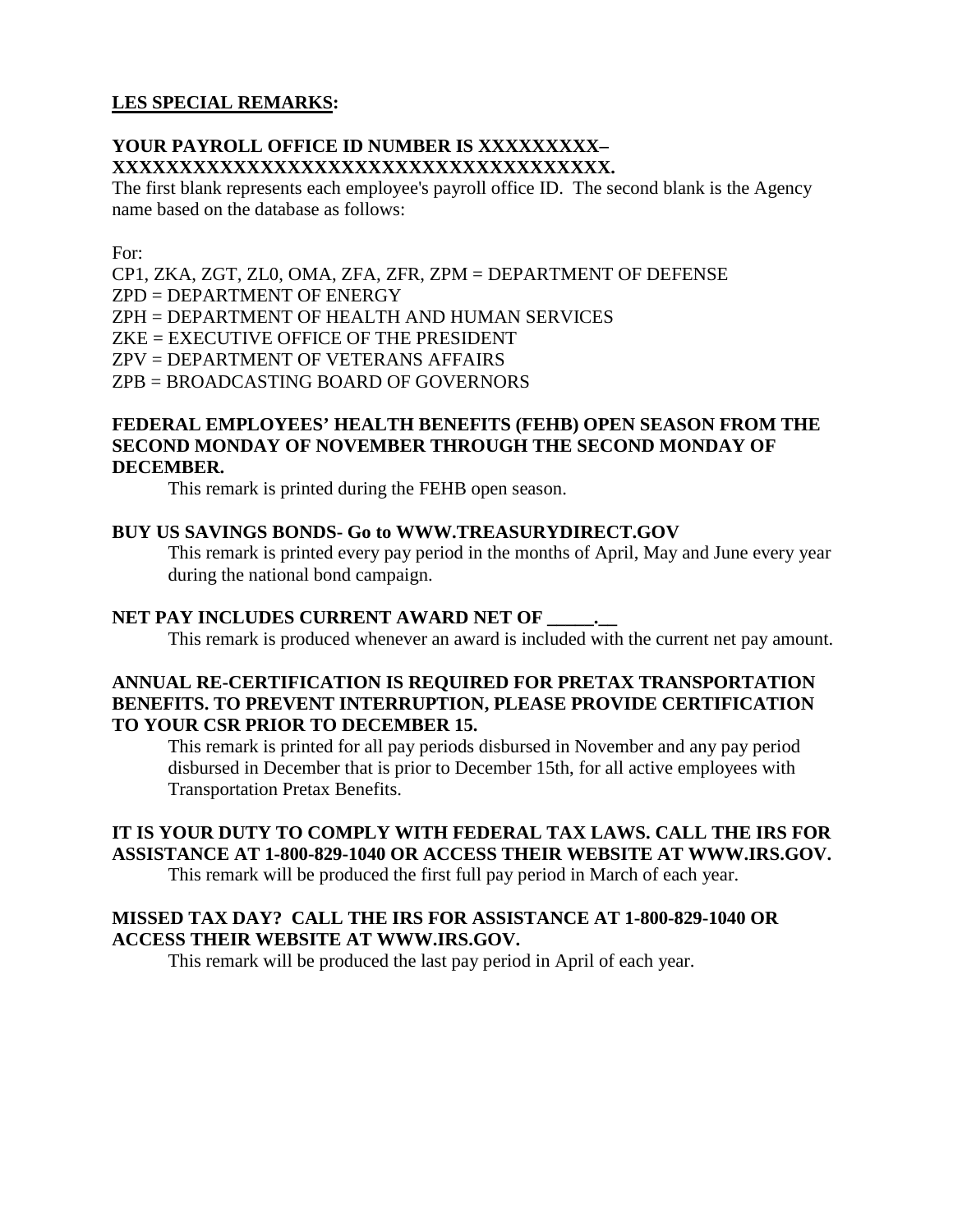#### **STILL WAITING ON HARD COPY TAX FORMS? GET THEM FASTER, PROTECT YOUR PERSONAL INFORMATION, ACCESS, DOWNLOAD AND PRINT ALL YOUR W2S BY CHOOSING ELECTRONIC DELIVERY THROUGH MYPAY. LOG IN AT [HTTPS://MYPAY.DFAS.MIL/MYPAY.ASPX](https://mypay.dfas.mil/MYPAY.ASPX) AND SELECT THE TURN ON/OFF HARD COPY W2 OPTION.**

This remark is printed during the months of August, September, October, and November. This statement should not be printed on the LES for VA or DOE employees.

#### **THE BASIC OT RATE IN BOX 6 IS YOUR BASE HOURLY RATE IN BOX 5 TIMES 1.5; HOWEVER, YOUR ACTUAL OT RATE FOR ANY GIVEN DAY CAN BE AFFECTED BY SHIFT OR OTHER PREMIUM PAY.**

This remark is produced for all employees with FLSA status N for non-exempt.

#### **TO PROVIDE YOUR EMPLOYMENT AND/OR SALARY INFORMATION TO AN ORGANIZATION (BUSINESS, BANK, CREDIT UNION) OR PERSON, LOGIN TO THE DCPDS PORTAL [HTTPS://COMPO.DCPDS.CPMS.OSD.MIL/,](https://compo.dcpds.cpms.osd.mil/) GO TO MYBIZ EMPLOYMENT VERIFICATION, AND EMAIL INFORMATION DIRECTLY TO THE REQUESTOR.**

This remark is printed during the first full pay period of January, April, July, and October. This remark should not be printed on the LES for DOE, HHS, BBG, VA and EOP employees.

#### **NGA CIVILIAN EMPLOYEES HAVE TWO EMPLOYMENT VERIFICATION OPTIONS. OPT 1: PEOPLESOFT EMPLOYMENT VERIFICATION MODULE (EVM) FOUND ON NGANET>PEOPLESOFT>EMPLOYEE SELF SERVICE>MY PERSONAL INFORMATION>EMPLOYMENT VERIFICATION. OPT 2: [WWW.THEWORKNUMBER.COM](http://www.theworknumber.com/)**

This remark is printed during the first full Pay Period in January, April, July, and October of each year specifically for National Geospatial-Intelligence Agency (NGA) employees.

#### **ADDITIONAL REMARKS:**

'ADDITIONAL REMARKS' are generated per Director, Civilian Pay Systems direction. Remark text and the time frame that each remark will be printed will be provided to DFAS, I&T Functional for input to the Leave and Earnings Statement (LES) Remarks Table. A maximum of three lines of 90 characters per line may be printed per pay period for each Additional Remark.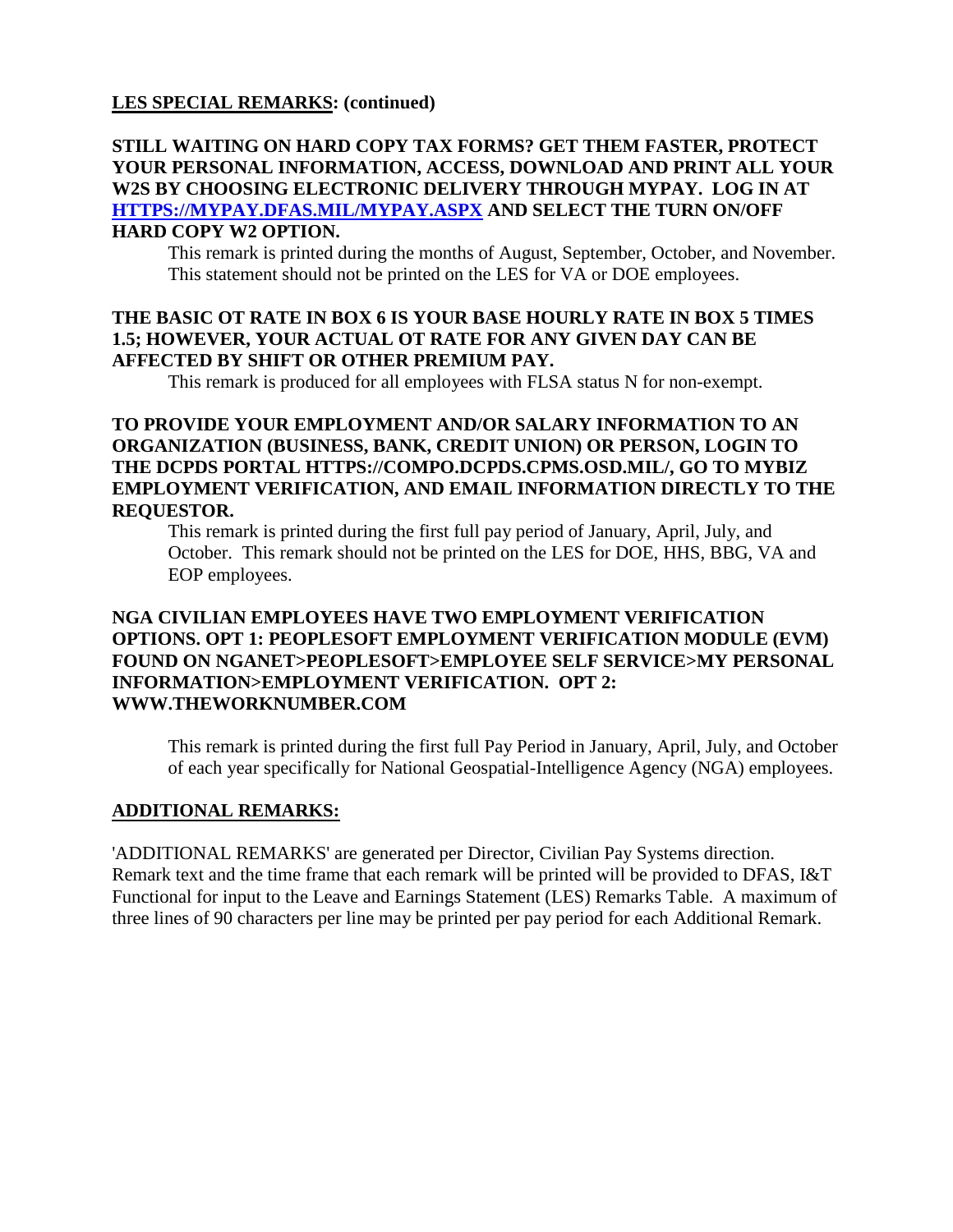#### **GENERAL REMARKS:**

#### **YOUR PASSWORD HAS BEEN ESTABLISHED/CHANGED FOR ACCESSING MYPAY. IF YOU DID NOT TAKE THIS ACTION, CONTACT 1-888-332-7411 OR (216) 522-5096.**

This remark will be produced when notification is received by DCPS that an employee's password for myPay has been established or changed in Master Pin Database (MPDB).

#### **LES FOR REPORTING SSN XXX-XX-XXXX.**

This remark is produced when an employee receives an LES for a secondary SSN.

#### **THE CUMULATIVE RETIREMENT AMOUNT SHOWN MAY NOT REFLECT TOTAL RETIREMENT DEDUCTIONS DUE TO A CHANGE IN PAYROLL OFFICE OR A BREAK IN SERVICE.**

This remark is printed for new 'CSRS' and 'FERS' employees on the employee's first LES, excluding 'employees new to government'.

#### **PAY HELD - CONTACT CSR WITH EFT/WAIVER INFORMATION.**

This remark is printed every pay period that an employee's pay has been held due to non-receipt of EFT or WAIVER information at the CSR.

#### PAY COMPUTED USING HOURLY AND ALTERNATE HOURLY RATES\_

This remark will be produced anytime regular money is being paid to a firefighter (employee type code equals 'G') and has a firefighter divisor indicator equal to 'Y'. The blank will contain the Alternate hourly rate.

#### **ACCESS TO YOUR LES IS NOW AVAILABLE THROUGH MYPAY. HARD COPY SERVICE WILL STOP IN TWO PAY PERIODS. CONTACT MYPAY CUSTOMER SUPPORT UNIT IF YOU CANNOT ACCESS YOUR LES.**

This remark is produced the first pay period an employee elects through myPay to not receive a hardcopy LES due to the capability through myPay to receive LES via the WEB.

#### **YOU HAVE ELECTED TO NO LONGER RECEIVE A HARDCOPY W2 IN THE MAIL. ACCESS TO YOUR W2 IS AVAILABLE IN MYPAY.**

This remark is produced when an employee has elected to receive their W-2 via myPay.

#### **YOU WILL RECEIVE AN ELECTRONIC W-2 UNLESS YOU ACCESS MYPAY TO ELECT A HARDCOPY.**

This remark is produced when an employee elects to receive an electronic W-2. This remark will not be produced for Department of Energy (DoE) employees.

#### **ACCESS TO YOUR W-2 WILL BE AVAILABLE AT HTTPS://MYPAY.DFAS.MIL.**

This remark is produced if the employee's W-2 indicator is switched to 'E' electronic. This remark will not be produced for Department of Energy (DoE) employees.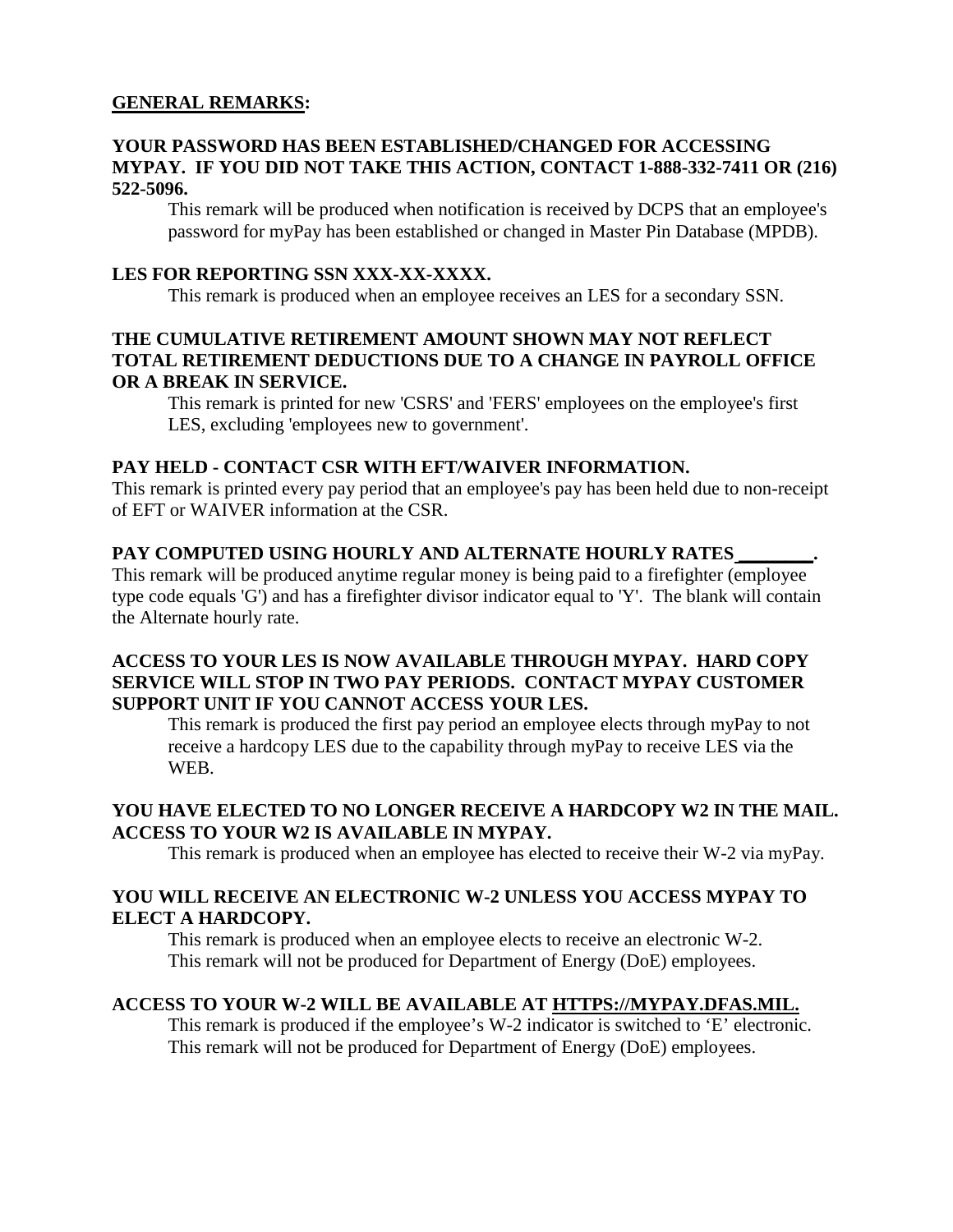#### **REGULAR EARNINGS INCLUDES \_\_\_\_\_\_\_ HOURS PAID USING ALTERNATE/DUAL HOURLY RATE \$\_\_\_\_\_\_\_\_.**

This remark is produced for employees who are paid regular pay at alternate hourly rates. The first blank is the number of hours and the second is the hourly rate for those hours.

#### **OVERTIME EARNINGS INCLUDE \_\_\_\_\_\_\_ HOURS PAID USING OVERTIME ALT/DUAL HOURLY RATE \_\_\_\_\_\_\_\_.**

This remark is produced for employees who are paid overtime pay at alternate hourly rates. The first blank is the number of hours and the second is the hourly rate for those hours.

#### **PAY WILL BE SUSPENDED NEXT PAY PERIOD IF EFT/WAIVER INFO IS NOT SUBMITTED - CONTACT CSR.**

This remark is printed the pay period before an employee's pay will be held due to nonreceipt of EFT or WAIVER information.

#### **\_\_\_\_\_\_\_\_\_\_ CURRENT DANGER PAY PAID FOR \_\_\_\_\_\_\_\_\_\_\_\_\_.**

This remark is produced for employees who are paid Danger Pay. The first blank is the amount paid for current Danger Pay, the second blank will contain the location where the amount was earned.

#### **THE ENTITLEMENT PERCENTAGE FOR THIS LOCATION IS \_\_\_%.**

This remark is produced for employees who are paid Danger Pay. The blank will contain the percentage for the Danger Pay entitlement.

#### **NET PAY PAYMENT BY CHECK - BANK CLOSURE**

This remark is produced when notification is received that a bank has closed and the direct deposit is no longer valid.

#### **YOU WILL NOT RECEIVE A LEAVE AND EARNING STATEMENT IN THE MAIL AS DIRECTED BY YOUR AGENCY**

This remark is produced when the employees who had their LES DELIVERY IDC changed from 'H' to 'E' by their agency

#### **ALLOTMENT CANCELED - BANK CLOSURE.**

This remark is produced when notification is received that a bank has closed and the direct deposit is no longer valid.

#### **\_\_\_\_\_\_\_\_\_\_ RETROACTIVE DANGER PAY PAID FOR \_\_\_\_\_\_\_\_\_\_\_\_\_**

This remark is produced for employees who are paid retro Danger Pay. The first blank is the amount paid for retro Danger Pay, the second blank will contain the location where the amount was earned.

#### **\_\_\_\_\_\_\_\_\_\_ RETROACTIVE DANGER PAY PAID.**

This remark is produced for employees who are paid retro Danger Pay.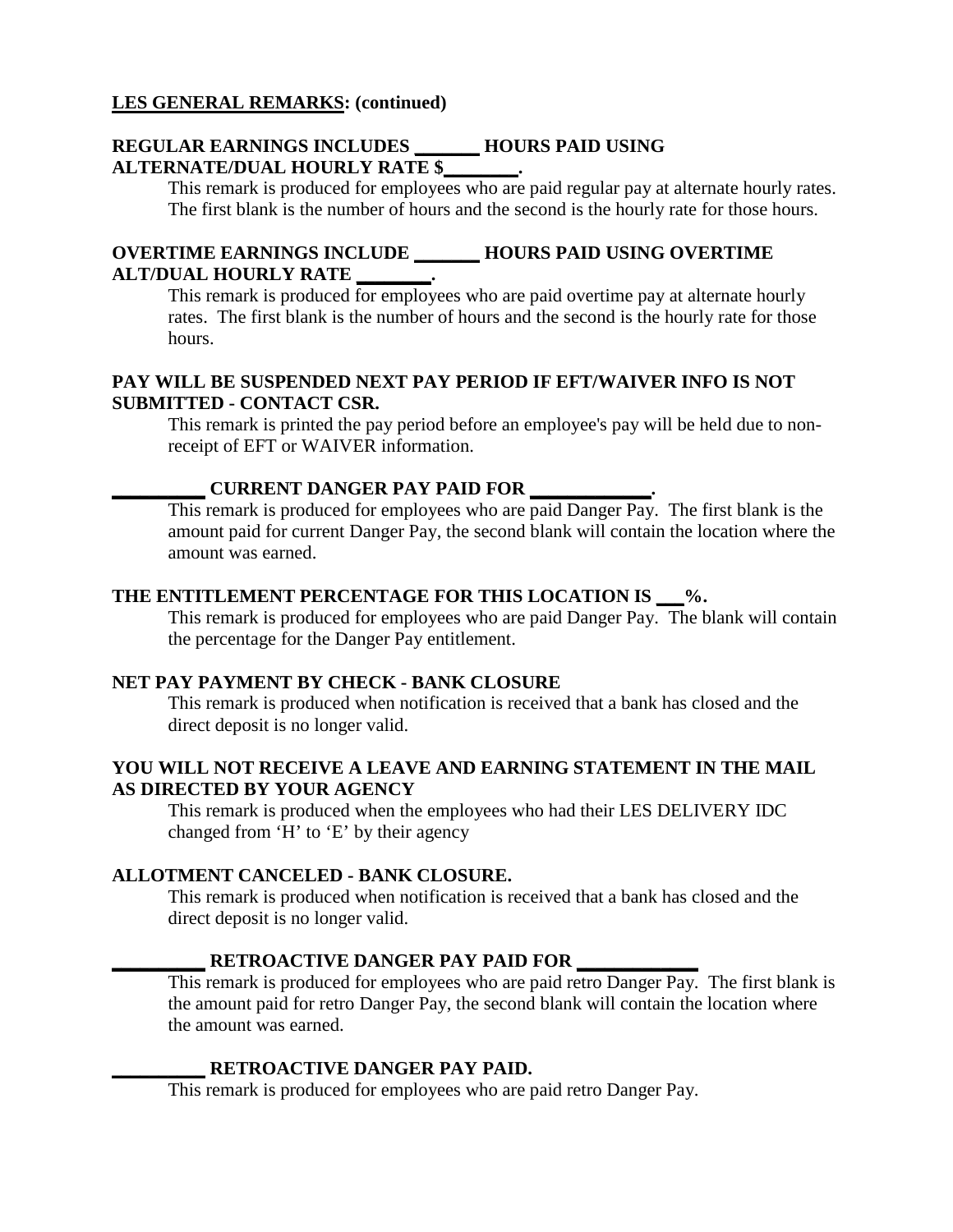#### **\_\_\_\_\_\_\_\_\_\_ CURRENT FOREIGN POST DIF PAID FOR**

This remark is produced for employees who are paid Foreign Post Differential Pay. The first blank is the amount paid for current Foreign Post Differential Pay, the second blank will contain the location where the amount was earned.

#### **\_\_\_\_\_\_\_\_\_\_ RETROACTIVE FOREIGN POST DIF PAID.**

This remark is produced for employees who are paid retro Foreign Post Differential Pay.

#### **BANK CHANGE - NET PAY**

**\_\_\_\_\_\_\_\_\_.** 

This remark is produced when a bank merger is processed.

#### **\_\_\_\_\_\_\_\_\_\_ RETROACTIVE FOREIGN POST DIF PAY FOR \_\_\_\_\_\_\_\_\_\_\_\_\_**

This remark is produced for employees who are paid retro Foreign Differential Pay. The first blank is the amount paid for retro Foreign Post Differential Pay, the second blank will contain the location where the amount was earned.

#### **NET PAY BANK/ACCOUNT NUMBER/ACCOUNT TYPE CHANGED.**

This remark is produced when the SF1199A information submitted to change a bank, account number, or account type for net pay is processed.

#### **SAVINGS ALLOTMENT CHANGED, PLEASE VERIFY.**

This remark is produced when the allotment information for any allotment has changed.

### **BIWEEKLY PAY LIMIT EXCEEDED. YOUR \_\_\_\_\_\_\_\_\_\_\_\_ PAY REDUCED BY**

This remark is produced when the employee exceeds the Biweekly Pay Limit.

#### **EXCEPTION PAY LIMIT EXCEEDED. YOUR \_\_\_\_\_\_\_\_\_\_\_\_ PAY REDUCED BY**

**\_\_\_\_\_\_\_\_\_.**  This remark is produced when the employee exceeds the Exception Pay Limit.

#### **NAME, SSN, DOB, OR MAILING ADDRESS CHANGED.**

This remark is produced when name, SSN, date of birth, or mailing address have changed.

#### **BIWEEKLY PAY LIMIT EXCEEDED. YOUR \_\_\_\_\_\_\_\_\_\_\_\_ HOURS REDUCED BY**

**\_\_\_\_\_\_\_\_\_.**  This remark is produced when Biweekly Pay Limit has been reached and compensatory hours have been reduced.

#### **EXCEPTION PAY LIMIT EXCEEDED. YOUR \_\_\_\_\_\_\_\_\_\_\_\_ HOURS REDUCED BY**

**\_\_\_\_\_\_\_\_\_.**  This remark is produced when the Exception Pay Limit has been reached and compensatory hours have been reduced.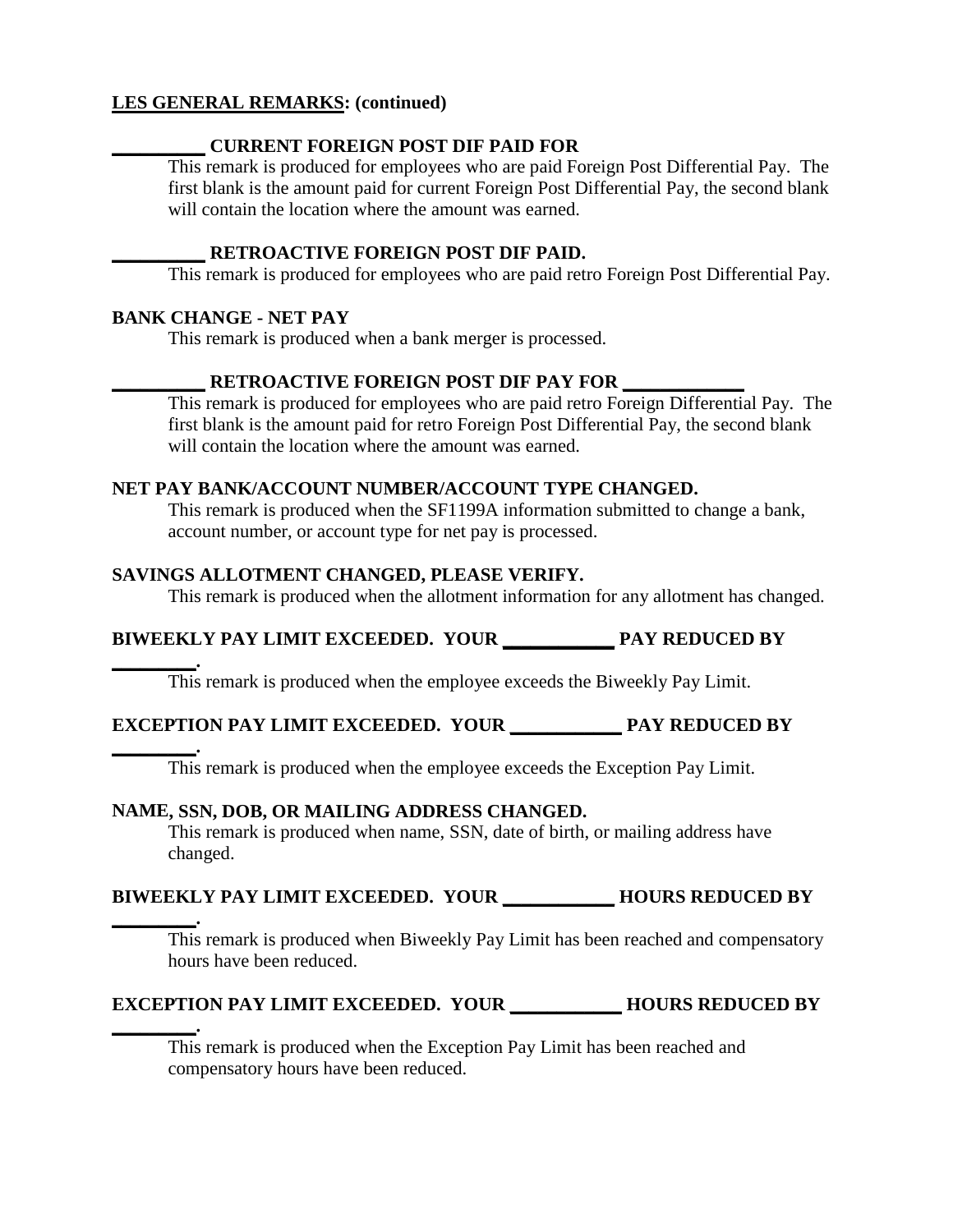#### **BASIC PAY CHANGED.**

This remark is produced when the employee's basic pay changes due to such actions as promotion, within grade increase, down grade, or legislative changes.

#### **PAYABLE SALARY CAPPED IN ACCORDANCE WITH 5 USC 5304 OR OTHER STATUTORY AUTH AT \_\_\_\_\_\_\_\_\_\_\_**

This remark is printed when the total amount printed in block 7 of the LES is the uncapped salary amount passed from personnel which exceeds the capped payable salary amount. The blank will contain the actual payable salary this employee is entitled to be paid.

#### PRETAX FEHB EXCLUSION \$

This remark is produced when an employee has a Pretax FEHB indicator 'R' (Reduction Applied). The blank will contain the actual biweekly FEHB deduction, plus any FEHB indebtedness collected in the current pay period. This is the amount that was used to reduce the employees 'subject to' OASDI, Medicare, Federal Tax and the applicable State and Local taxes in the current pay period.

#### **YOU HAVE WAIVED FEHB PRETAX EXCLUSION.**

This remark is produced when an employee has a Pretax FEHB indicator 'W' (Waiver Applied).

#### **PAY COMPUTED USING RETAINED INFORMATION.**

This remark is produced when the employee is in 'Retained Grade' status.

#### **PRETAX TRANSPORTATION BENEFITS EXCLUSION \$\_\_\_\_\_.\_\_.**

This remark is produced each pay period that an employee has earnings 'subject to' OASDI, Medicare, Federal Tax and the applicable State and Local taxes reduced for their Pretax Transportation Benefit. The blank will contain the amount of Pretax Benefit for 'Parking', 'Transit' and/or 'Vanpool' entered into DCPS.

#### **EDUCATOR PAYMENT OPTION CHANGED FROM \_\_MONTH TO \_\_\_ MONTH**

This remark is produced when an educator changes the number of months their pay is based on.

#### **PAY SUSPENDED TEMPORARY APPOINTMENT EXPIRED.**

This remark is produced when the hours, amount, or not to exceed date is reached on a temporary appointment.

#### **ANNUAL AGGREGATE LIMIT EXCEEDED.\$\_\_\_\_\_\_\_\_\_\_\_\_ OF \_\_\_\_\_\_\_\_\_\_\_\_ HAS BEEN CUTBACK.**

This remark is printed when an employee's pay has exceeded the annual aggregate limit and an amount is being cutback. The first blank will contain the dollar amount of the earnings cutback. The second blank will contain the type of earnings cutback.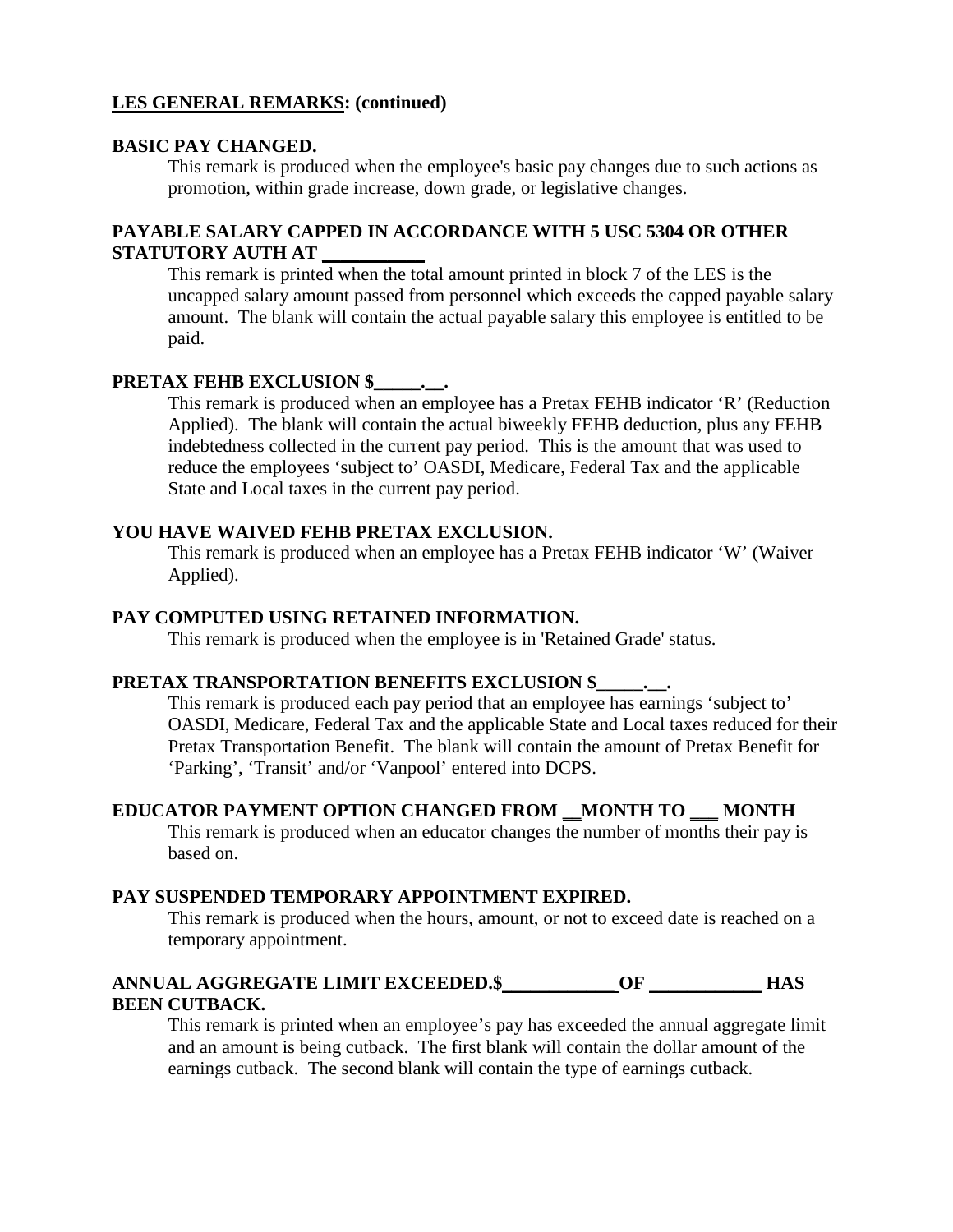#### **ANNUAL AGGREGATE LIMIT EXCEEDED.\$\_\_\_\_\_\_\_\_\_\_\_\_ OF \_\_\_\_\_\_\_\_\_\_\_\_ HAS BEEN DEFERRED.**

This remark is printed when an employee's pay has exceeded the annual aggregate limit and an amount is being deferred. The first blank will contain the dollar amount of the earnings deferred. The second blank will contain the type of earnings deferred.

#### **\_\_\_\_\_\_\_\_\_\_ \_\_\_\_\_\_\_\_\_\_\_\_ PREVIOUSLY DEFERRED DUE TO ANNUAL AGGREGATE LIMIT BEING EXCEEDED PAID THIS PERIOD.**

This remark is printed when an employee is being paid earnings that were previously deferred due to exceeding the annual aggregate limit. The first blank will contain the dollar amount of deferred earnings paid. The second blank will contain the type of deferred earnings paid.

#### **PAY RATE ADJUSTED TEMPORARY PROMOTION EXPIRED.**

This remark is produced when the not to exceed date is reached and pay is adjusted back to the permanent rate.

#### **EARNINGS PREVIOUSLY DEFERRED HAVE BEEN USED THIS PAY PERIOD TO OFFSET DEBT(S).**

This remark is produced when the (Process using Deferred Earnings Against Current Debt) or the (Process Using Deferred Earnings to Offset Current Pay Period Debt (earnings) released by P9380) creates and/or applies adjustments with 'P9353AAZ' or 'P9353AAY' in the user name. There should be no more than one occurrence of this message per employee each pay period.

#### **\_\_\_\_\_\_\_\_\_\_ \_\_\_\_\_\_\_\_\_\_\_\_ PREVIOUSLY CUTBACK DUE TO ANNUAL PREMIUM PAY LIMIT BEING EXCEEDED PAID THIS PERIOD.**

The first blank will contain the dollar amount being paid and the second blank will be the literal conveying the type of earning being paid.

#### **SEVERANCE PAY TERMINATED - EMPLOYEE REHIRED.**

This remark is produced when a separated employee is rehired and the severance pay is stopped.

#### **REEMPLOYED ANNUITANT MONTHLY OFFSET CHANGED.**

This remark is produced when the monthly offset amount is changed.

#### **\_\_\_\_\_\_\_\_\_\_ CURRENT PERIOD FGN POST ALLOWANCE PAID FOR \_\_\_ DAYS AT \_\_\_\_\_\_/DAY**

This remark is produced for employees who are paid Foreign Post Allowance Pay. The first blank will contain the amount paid for current Foreign Post Allowance Pay, and the second blank will contain the number of days the Foreign Post Allowance Pay is being paid for the specific city location, percentage, daily rate, and family size. The final blank will contain the daily rate used for the calculation of the Foreign Post Allowance Pay.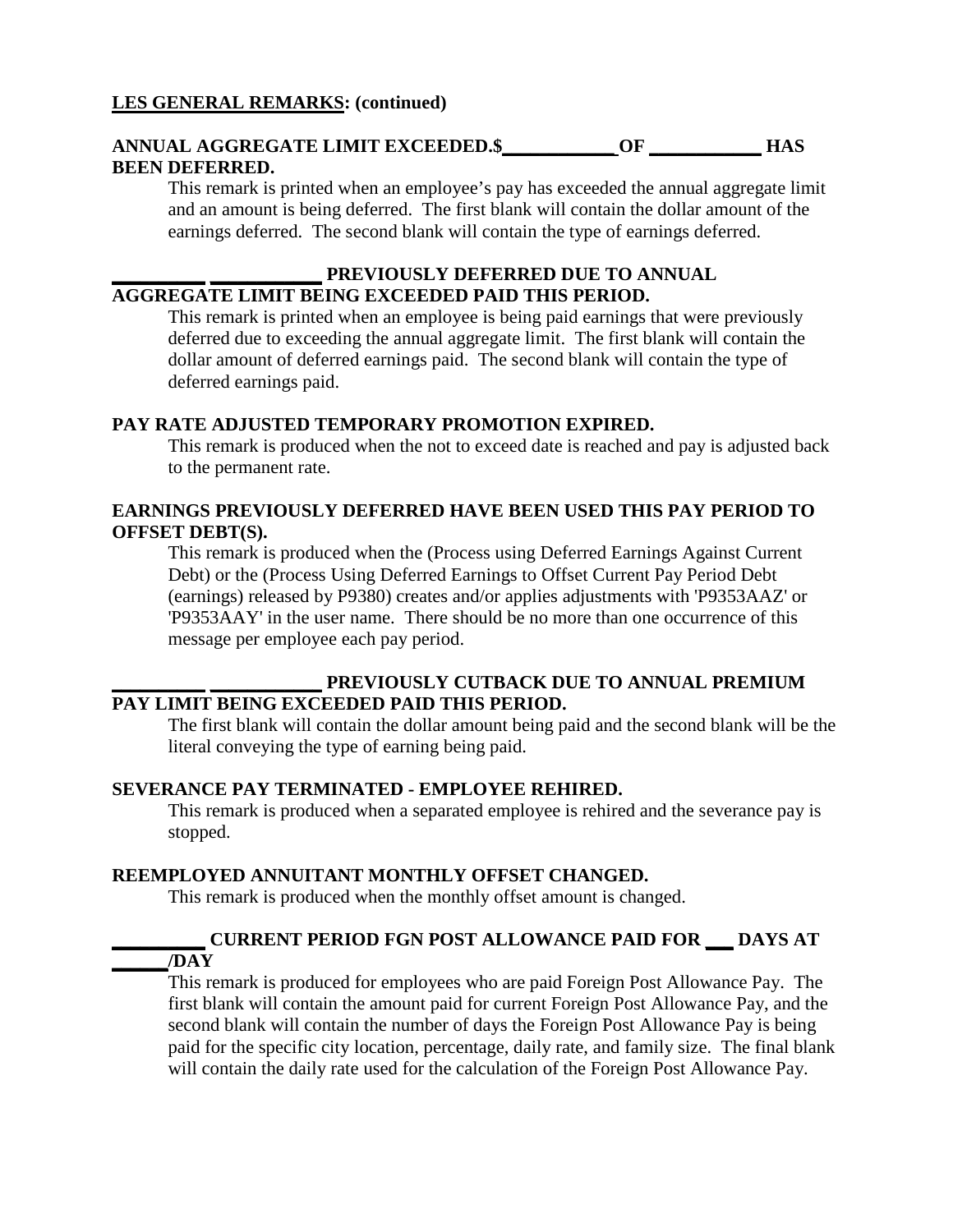#### **\_\_\_\_\_\_\_\_\_\_ RETROACTIVE FGN POST ALLOWANCE PAID FOR \_\_\_ DAYS AT \_\_\_\_\_\_/DAY**

This remark is produced for employees who are paid retroactive Foreign Post Allowance Pay. The first blank will contain the amount paid for Retroactive Foreign Post Allowance Pay, and the second blank will contain the number of days the Foreign Post Allowance Pay is being paid for the Specific city location, percentage, daily rate, and family size. The final blank will contain the daily rate used for the calculation of the Foreign Post Allowance Pay.

#### **IN WITH A FAMILY SIZE OF .**

This remark is produced for employees when current and/or retro Foreign Post Allowance is paid. The first blank will contain the percentage for the Foreign Post Allowance entitlement and the second blank will contain the city location where the amount was earned. The final blank will contain the family size for the Foreign Post Allowance entitlement.

#### **\_\_\_\_\_\_\_\_\_\_ RETROACTIVE FGN POST ALLOWANCE PAID FOR PAY PERIODS**

#### **PRIOR TO** / / .

This remark is produced for employees who are paid retroactive Foreign Post Allowance Pay. The first blank will contain the amount paid for Retroactive Foreign Post Allowance Pay for the pay periods prior to the line in the sand date for Release 08-2, and the second blank will contain the line in the sand date.

#### **ALLOWANCE/DIFFERENTIAL/PREMIUM/INCENTIVE PAY CHANGED**

This remark is produced for all transactions that update or change an entitlement.

#### **YOUR REQUEST FOR AN HSA WAS NOT PROCESSED. PLEASE VERIFY INFO AND RESUBMIT.**

Alert to the employee when the HSA transaction was not processed.

#### **NET PAY INCLUDES EXTRACURRICULAR/EXTRA DUTY PAY**

This remark is produced when an Extracurricular or Extra Duty Pay Award (YY &YZ) is included with the current net pay amount.

#### **NET PAY INCLUDES VOLUNTARY SEPARATION INCENTIVE PAY.**

This remark is produced when a VSIP Award (YS) is included with the current net pay amount.

#### **INCENTIVE PAID.**

This remark is produced when a recruitment bonus or relocation bonus is processed.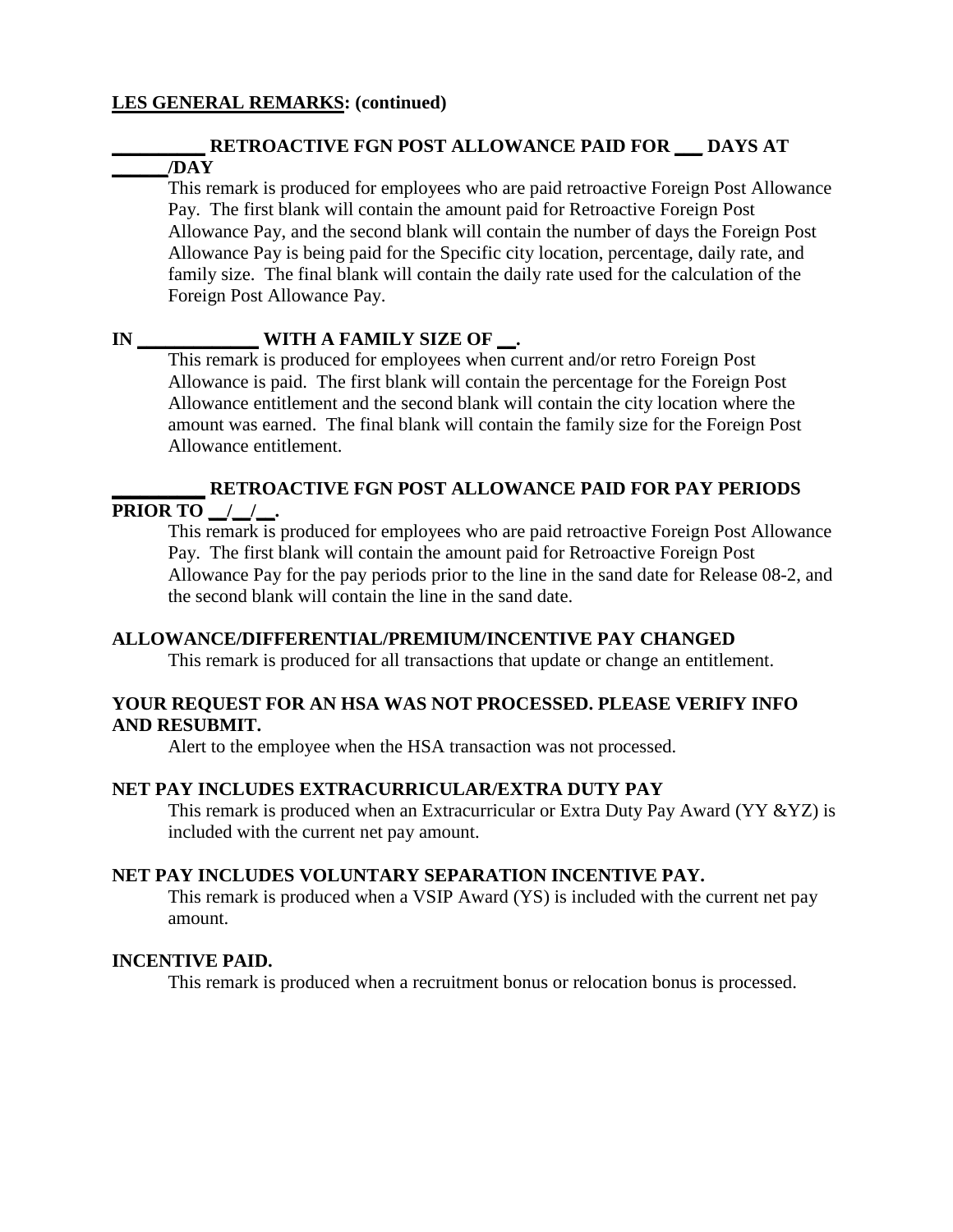#### **COLLECTED THIS PAY PERIOD FOR A \$\_\_\_\_\_\_\_\_ (LESS AMT APPLIED LEAVES A REMAINING BALANCE \$)\_\_\_\_\_\_\_ CORRECTION DEBT IN ACCORDANCE WITH DEBT COLLECTION IMPROVEMENT ACT OF 1996. PAYROLL OFFICE CUSTOMER SERVICE DESK () \_\_\_\_ DSN ().**

The first \$ is the amount withheld for the current pay period. The second  $\$\quad$  field is the gross amount of the debt. The third  $\$\quad$  field is the total amount owed for the applicable overpayment. The next blank will identify the cause of the overpayment, which will be one of the following; Personnel, Time and Attendance, Allowance or FEGLI. The next blank is the Applicable Payroll Office Debt Section Service Desk's Commercial phone number. DSN is the DSN prefix for that number. This remark will be the first remark to print.

#### **LUMP SUM PAID.**

This remark is produced when there is a lump sum payment for leave. Annual, Restored, and Base Closure are the types of leave that could be included.

#### LUMP SUM LEAVE PAYMENT INCLUDES \_\_\_\_\_\_\_\_\_ @\_\_\_

This remark is produced each pay period that annual or restored leave is paid to a firefighter (employee type code equals 'G'). The first blank will contain 'ANNUAL' or 'RESTORED' to denote the type of lump sum leave being paid. The second blank will contain all the hours and the applicable rate(s) at which they were paid.

#### **INDEBTEDNESS COLLECTED FROM RETROACTIVE EARNINGS AND/OR ADJUSTED DEDUCTIONS.**

This remark is produced when the system automatically collects an overpayment (indebtedness) from a retroactive payment and/or adjusted deductions in accordance with the Debt Collection Improvement Act of 1996.

#### **ADJUSTMENTS MADE FOR \_\_\_\_\_ IN THE AMOUNT OF \_\_\_\_\_\_\_\_\_\_\_\_.**

This remark is produced when an employee has a non SF-50 award, Employee Provided Vehicle (EPV) or Permanent Change of Station (PCS) actions.

The first blank will be filled as follows:

| If Pay Detail is: | Fill the blank with: |
|-------------------|----------------------|
| <b>IA</b>         | AWARD                |
| IF.               | EPV                  |
| ΙP                | <b>PCS</b>           |
|                   |                      |

The second blank will be filled with the amount associated with the Pay Detail Code.

#### **INDEBTEDNESS COLLECTED FOR ADV ANNUAL.**

This remark is produced when an automatic collection is made for advanced annual leave used.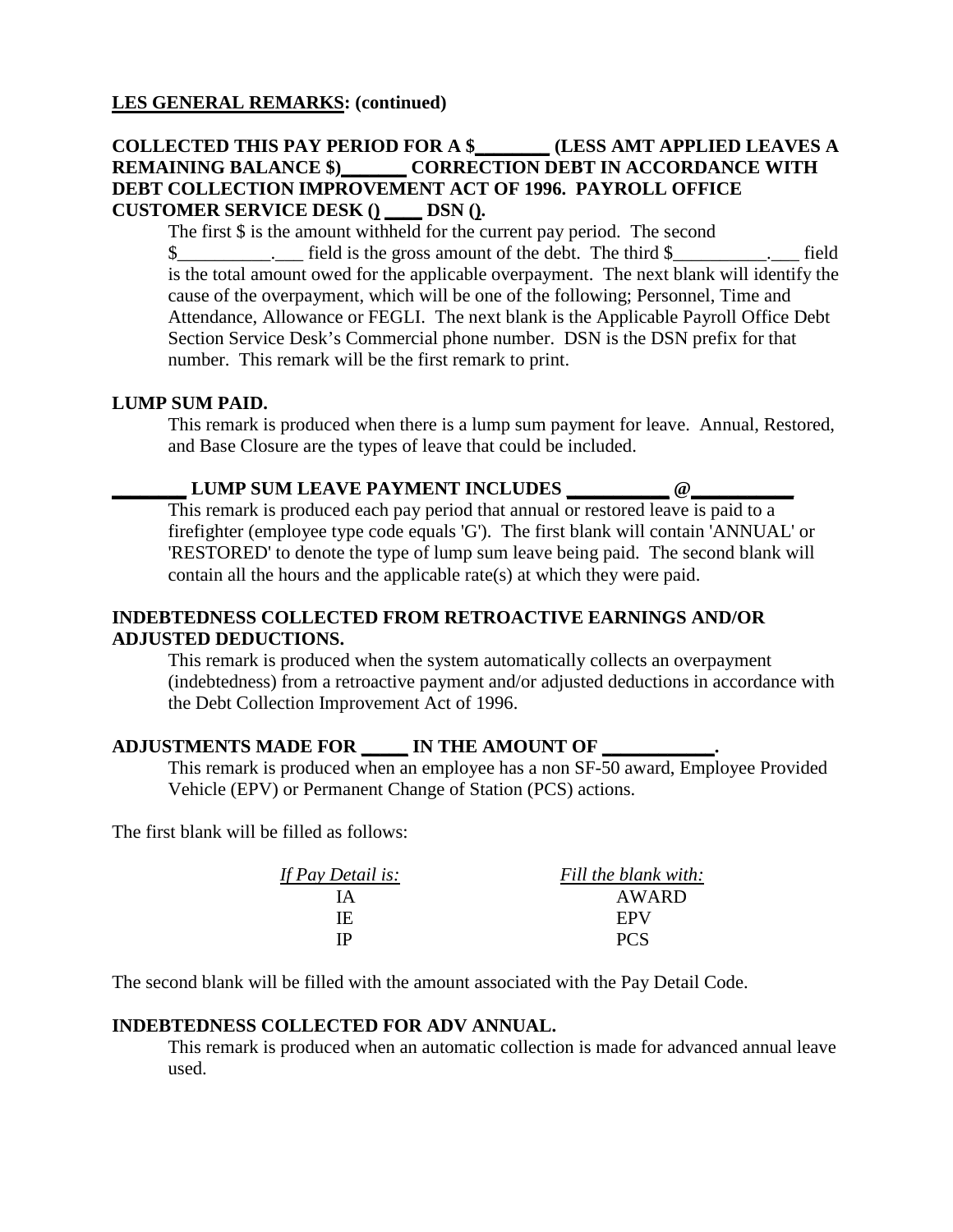#### **\_\_\_\_\_\_\_\_\_\_ COLLECTED THIS PAY PERIOD FOR \_\_\_\_\_\_\_\_\_\_ (LESS AMT APPLIED LEAVES A REMAINING BALANCE \_\_\_\_\_\_\_\_\_\_) \_\_\_\_\_\_\_\_\_\_\_\_\_\_\_\_\_\_\_\_ CORRECTION DEBT IN ACCORDANCE WITH 5 U.S.C. 5514. PAYROLL OFFICE CUSTOMER SERVICE DESK, \_\_\_\_\_\_\_\_ DSN \_\_\_.**

The first  $\frac{1}{2}$  is the amount withheld for the current pay period. The second  $\frac{1}{2}$  is the 'Total' Debt Amount' for the overpayment. The third  $\hat{\mathbf{S}}$  is the remaining balance after the current pay deduction, any adjustments, and any cash payments. The next blank will identify the cause of the overpayment, which will be one of the following; Personnel, Time and Attendance, Allowance or FEGLI. The next blank is the Applicable Payroll Office Debt Section Service Desk's Commercial phone number. DSN is the DSN prefix for that number.

#### **INDEBTEDNESS COLLECTED FOR ADV SICK.**

This remark is produced when an automatic collection is made for advanced sick leave used.

#### **INDEBTEDNESS COLLECTED FOR ADV TIME OFF.**

This remark is produced when an automatic collection is made for advanced time off award leave used is not received within two pay periods or at time of separation.

#### **FOR QUESTIONS ON THE COLLECTION OF YOUR HHS CREDIT CARD DEBT, CONTACT 301-504-3301.**

This remark is produced when a collection is made for a Travel Card Debt. (Address code equal TC02)

#### **INDEBTEDNESS COLLECTED FOR ADV RELIG.**

This remark is produced when an automatic collection is made for advanced religious compensatory time used.

#### **CONTACT YOUR AGENCY COORDINATOR FOR INFORMATION ABOUT DEDUCTION FOR GOV TRAVEL CARD DEBT.**

This remark is produced when a collection is made for a Travel Card Debt. (First two positions of the address code equal TC)

#### **\_\_\_\_\_\_\_ HOURS ANNUAL LEAVE UNAVAILABLE FOR USE DURING CURRENT APPOINTMENT.**

This remark is produced each pay period that annual leave is not available for use for each 'EOP Non-Leave Earner' employee and each Executive or Court of Military Appeals Judge who has annual leave held in abeyance. The blank will contain the number of annual leave hours held in abeyance.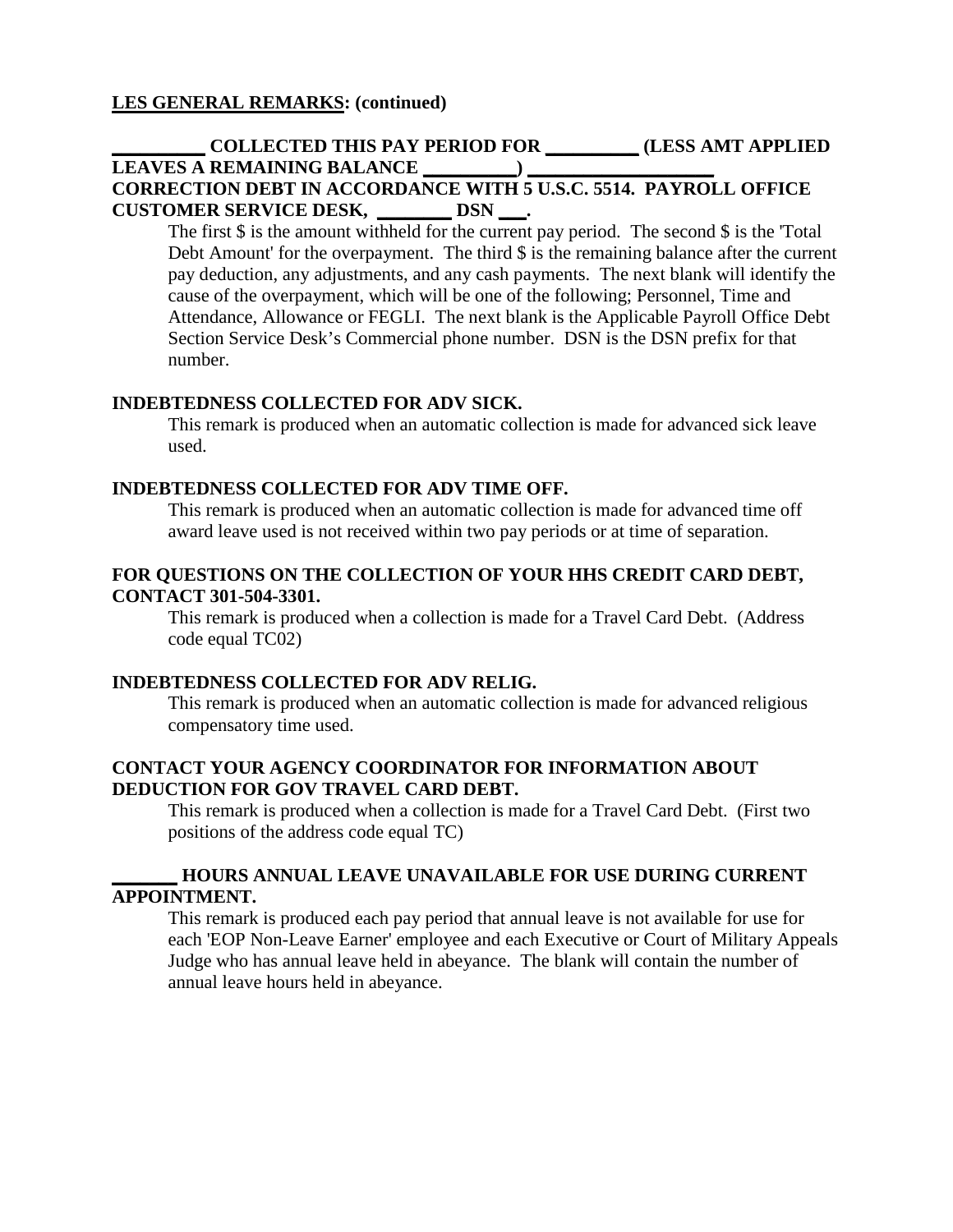#### **\_\_\_\_\_\_\_ HOURS SICK LEAVE UNAVAILABLE FOR USE DURING CURRENT APPOINTMENT.**

This remark is produced each pay period that sick leave is not available for use for each 'EOP Non-Leave Earner' employee and each Executive or Court of Military Appeals Judge who has sick leave held in abeyance. The blank will contain the number of sick leave hours held in abeyance.

#### **\_\_\_\_\_\_\_ HOURS ANNUAL LEAVE FORFEITED THIS PERIOD.**

This remark is produced in the pay period that an USUHS 'AD' employee forfeits annual leave. The blank will contain the number of annual leave hours that were forfeited this pay period.

#### **\_\_\_\_\_\_\_ COMPENSATORY TIME HOURS PAID YTD.**

This remark is produced when an employee is paid overtime for a compensatory time balance. The blank will contain the number of compensatory hours paid year to date.

#### **\_\_\_\_\_\_ HOURS COMPENSATORY TIME WILL BE PAID PAY PERIOD ENDING**

**\_\_\_\_\_\_\_\_.** This remark is produced when an employee is within two pay periods of the payment of compensatory hours. The blank will contain the number of hours to be paid out. The second blank will be the pay period ending date that it will be paid.

#### **\_\_\_\_\_\_ HOURS COMPENSATORY TIME WILL BE FORFEITED PAY PERIOD ENDING\_\_\_\_\_\_\_\_.**

The remark is produced when an employee is within two pay periods of forfeiting compensatory time. The first blank is the number of hours that will forfeit and the second blank is the pay period ending date that the compensatory time will forfeit.

#### **PART TIME CARRYOVER ANNUAL LEAVE \_\_\_\_\_\_\_\_.**

This remark is produced to notify a part time employee of carryover hours of annual leave. The blank is the number of hours of carryover annual leave.

#### **PART TIME CARRYOVER SICK LEAVE \_\_\_\_\_\_\_\_.**

This remark is produced to notify a part time employee of carryover hours of sick leave. The blank is the number of hours of carryover sick leave.

#### **\_\_\_\_\_\_ COMPENSATORY TIME HOURS FORFEITED YTD.**

This remark is produced when an employee forfeits compensatory time. The blank will contain the number of compensatory hours that were forfeited year to date.

#### **\_\_\_\_\_\_ INVESTIGATOR OVERTIME HOURS CONSIDERED - NOT PAID.**

This remark will be produced when a Criminal Investigator that is authorized (ZM) LEO Availability Premium Pay also has (OY) overtime hours - not paid.

#### **CREDIT HOURS PAID.**

This remark is produced when an employee is paid for a credit hour balance.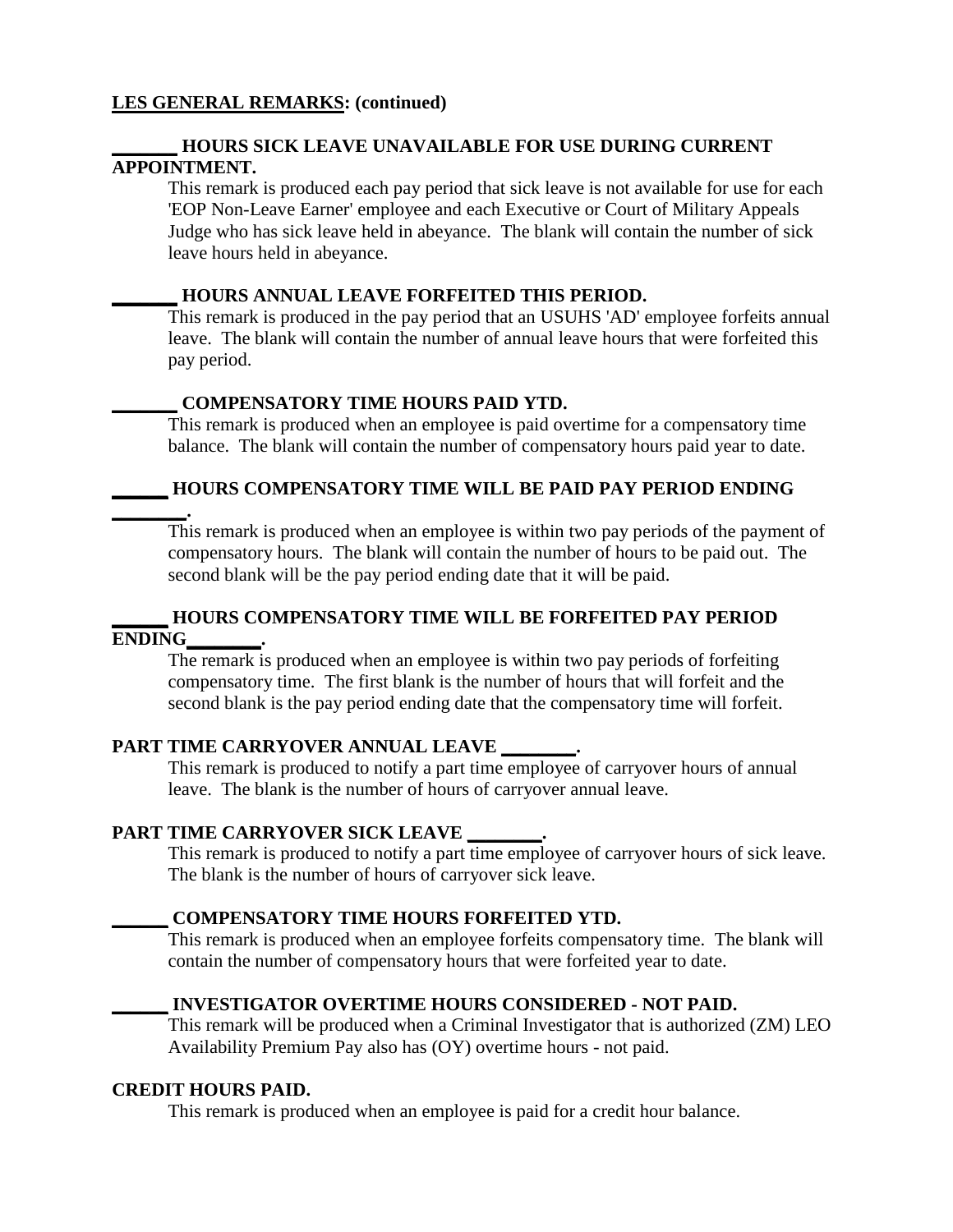#### **\_\_\_\_\_\_\_\_ CREDIT HOURS FORFEITED.**

This remark shows the actual credit hours forfeited for the year to date.

#### **TRAVEL COMPENSATORY TIME FORFEITED.**

This remark is produced when Travel Compensatory Time is forfeited after 26 pay periods

#### **\_\_\_\_\_\_ HOURS TRAVEL COMPENSATORY TIME WILL BE FORFEITED PAY PERIOD ENDING \_\_\_\_\_\_\_\_.**

This remark is produced when an employee is within two pay periods of the expiration date of travel compensatory time. The first blank is the number of travel compensatory hours that will forfeit. The second blank is the pay period in which the travel compensatory time will forfeit.

#### **TIME OFF AWARD FORFEITED.**

This remark is produced when time off award hours are forfeited (lost).

#### **\_\_\_\_\_\_ HOURS TIME OFF AWARD WILL BE FORFEITED BY PAY PERIOD ENDING MM/DD/YY**

This remark is produced when the employee's time off award will forfeit due to the expiration date in the next period. (Note: This remark will not appear for HHS employees).

#### **BRAC LEAVE \_\_\_\_\_\_\_\_ HOURS PAID.**

This remark is produced when BRAC Restored Leave is paid.

#### **RECESS TIME PAID FOR WEEK \_\_\_\_\_\_\_\_\_\_\_\_\_**

This remark is produced for 9-Month/3-Month Veterans Affairs Nurses when they are on recess to indicate the employee was paid for recess time during week 1, week 2, or week 1 and week 2.

#### **FEDERAL TAX WITHHOLDING INFORMATION CHANGED.**

This remark is produced when a W-4 withholding certificate change is processed or in the pay period in which February 15 falls for employees claiming exempt from Federal

#### **TAX DEDUCTION CHANGED FOR STATE #1.**

This remark is produced when a withholding change is processed.

#### **TAX DEDUCTION CHANGED FOR STATE #2.**

This remark is produced when a withholding change is processed.

#### **TAX DEDUCTION CHANGED FOR LOCAL.**

This remark is produced when a withholding change is processed.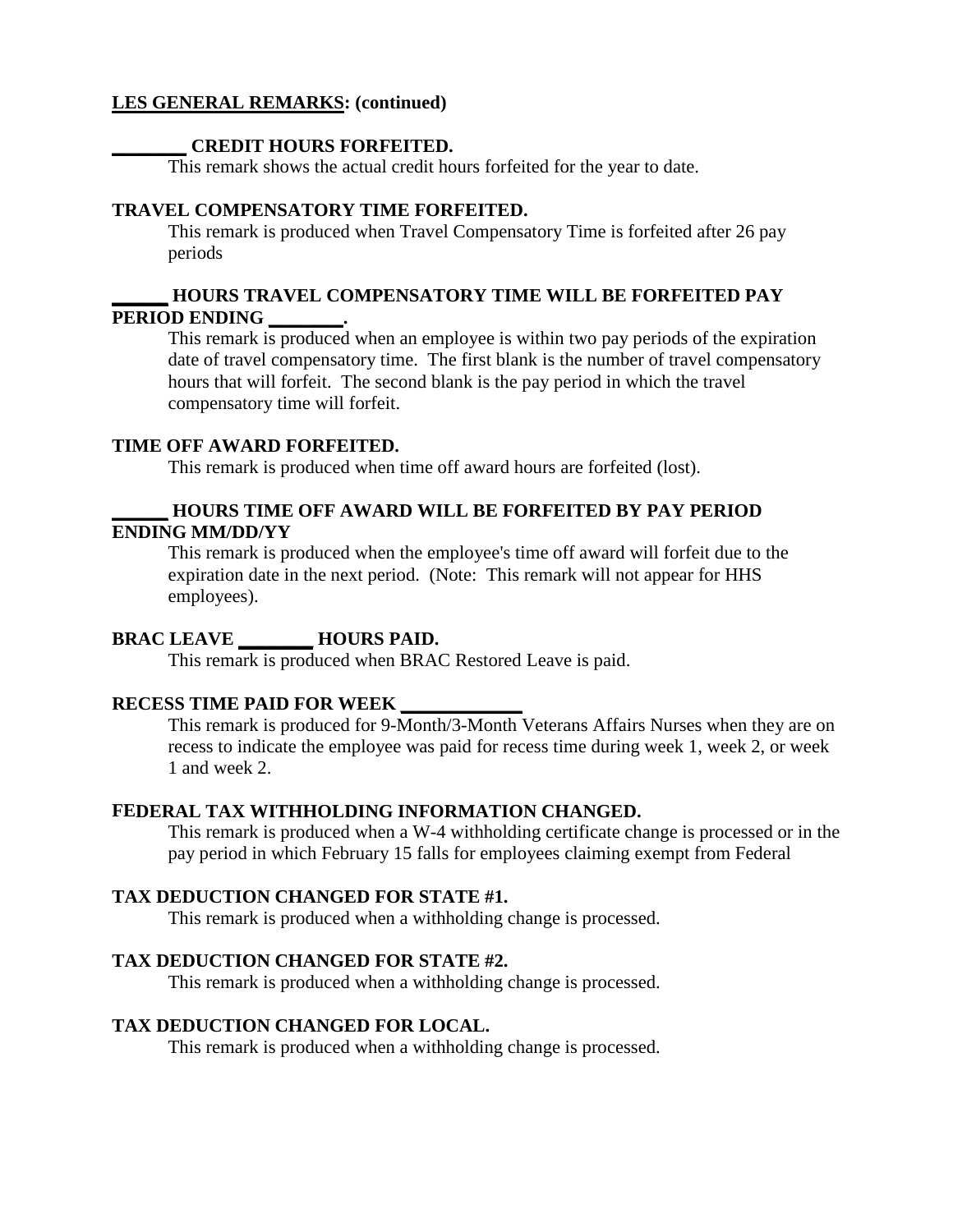#### **\$\_\_\_\_\_\_\_\_\_ COLLECTED THIS PAY PERIOD FOR A \$\_\_\_\_\_\_\_\_\_\_ TREASURY OFFSET PROGRAM DEBT. CONTACT THE TOP CALL CENTER AT 1-800-304-3107 FOR MORE INFORMATION.**

This remark is produced for employees with a Treasury Offset Program (TOP) debt. The first  $\frac{1}{2}$  is the amount of the current pay period collection. The second  $\frac{1}{2}$  is the actual GROSS DEBT amount passed from the debt module

#### **COLLECTED AND REMITTED THIS PAY PERIOD FOR A \$\_ STUDENT LOAN REPAYMENT. CONTACT YOUR ACTIVITY FOR MORE INFORMATION.**

This remark is produced for employees with a Student Loan repayment. The first \$is the amount of the current pay period collection. The second \$is the actual GROSS DEBT amount passed from the debt module.

#### **OCCUPATIONAL TAX DEDUCTED THIS PERIOD.**

This remark is produced for the one pay period a year that Pennsylvania tax Occupational Tax is withheld.

#### **MANDATORY TAX WITHHOLDING HAS BEEN IMPLEMENTED BASED ON A LETTER FROM THE IRS. FOR QUESTIONS, PLEASE CONTACT THE IRS WITHHOLDING COMPLIANCE OFFICE AT 1-855-839-2235.**

This remark is produced if employee did not have a Federal Tax Lock-In Letter effective for the previous Pay Period and the employee has a Federal Tax Lock-In Letter effective for the current Pay Period.

#### **AS A RESULT OF THE IRS LETTER, ANY ADDITIONAL AMOUNT OF WITHHOLDING PREVIOUSLY ELECTED HAS BEEN REMOVED.**

This remark is produced if the employee received the new "IMPLEMENTED" LES remark referenced above in the current Pay Period and the employee's Federal Tax additional amount has been zeroed out due to the Federal Tax Lock-In Letter process.

#### **MANDATORY TAX WITHHOLDING HAS BEEN MODIFIED BASED ON A MODIFICATION LETTER FROM THE IRS. FOR QUESTIONS, PLEASE CONTACT THE IRS WITHHOLDING COMPLIANCE OFFICE AT 1-855-839-2235.**

This remark is produced if the employee had a Federal Tax Lock-In Letter effective for the previous pay period, has a Federal Tax Lock-In Letter effective for the current pay period, and either the employee's Federal Tax Lock-In Letter Marital Status or the Federal Tax Lock-In Letter Regular Exemptions for the current pay period are a different value from the Federal Tax Lock-in Letter that was effective in the previous pay period.

#### **MANDATORY TAX WITHHOLDING HAS BEEN DISCONTINUED BASED ON A LETTER FROM THE IRS. FOR QUESTIONS, PLEASE CONTACT THE IRS WITHHOLDING COMPLIANCE OFFICE AT 1-855-839-2235.**

This remark is produced when the employee had a Federal Tax Lock-In Letter effective for the previous pay period and does not have a Federal Tax Lock-In Letter effective for the current pay period.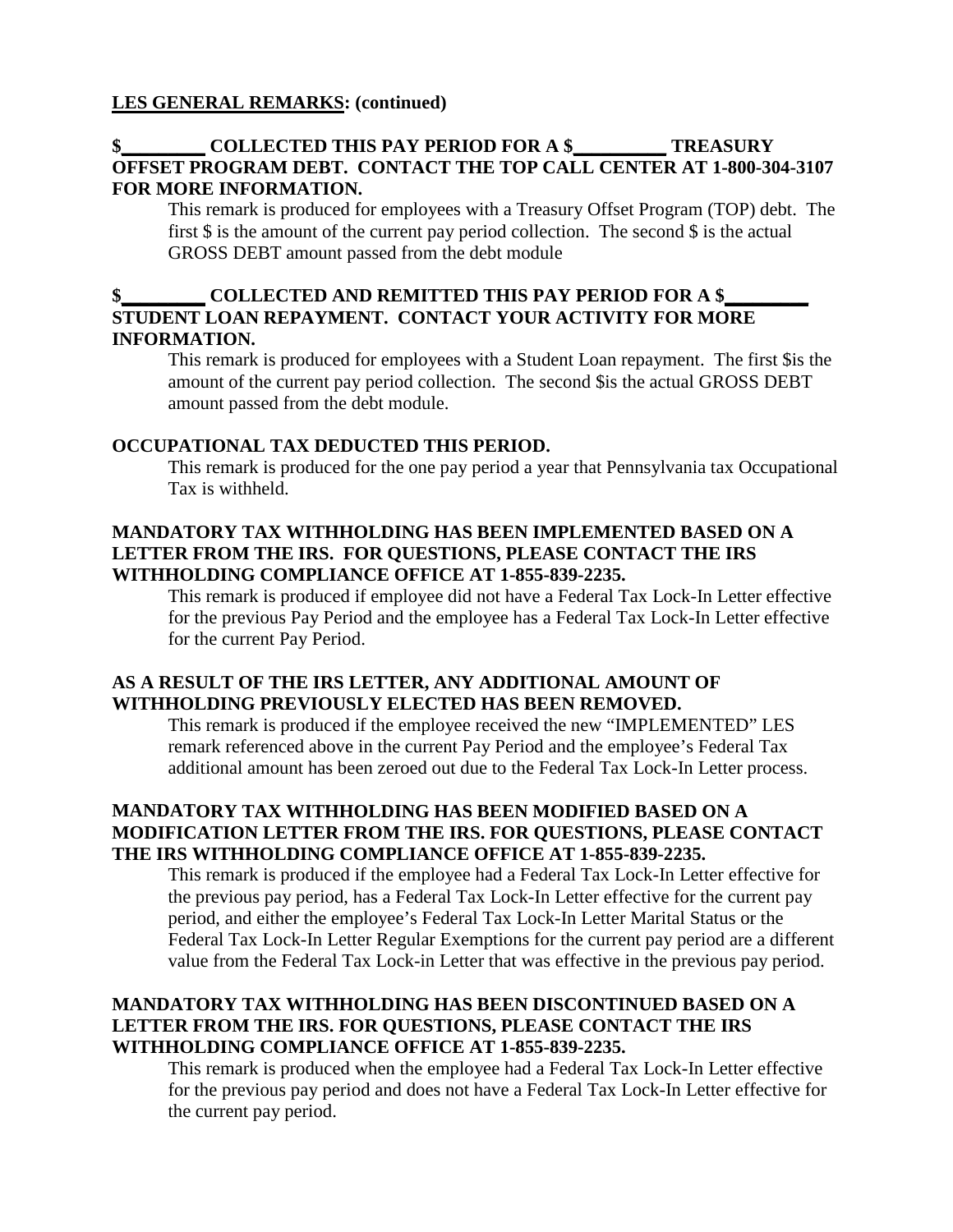#### **RETIREMENT CODE/PLAN CHANGED FROM \_\_\_\_\_\_\_\_ TO \_\_\_\_\_\_\_\_\_**

This remark is produced when an employee has a retirement code change or when NAF retirement plan/indicators change. The blanks will contain the name of the applicable retirement code plans.

#### **UNIFORM ALLOWANCE ADDED/CHANGED.**

#### **TIME & ATTENDANCE NOT ENTERED FOR ALL SCHEDULED HOURS.**

Missing Time for Health and Human Services (HHS) employees. When a HHS employee has 'KM' missing time code created that was not changed to a valid T&A type Code this LES Remark (#193) will be generated.

#### **STUDENT LOAN ENTITLEMENT/DEDUCTION ADDED OR CHANGED.**

This remark is produced when the entitlement amount or the deduction amount is added, changed or deleted.

#### **CASH PAYMENT PROCESSED FOR RETIREMENT.**

This remark is produced whenever a cash payment for retirement is processed.

#### **STUDENT LOAN ENTITLEMENT/DEDUCTION NOT PAID/DEDUCTED.**

This remark is produced when both the entitlement and deduction amounts are set to 0.00.

#### **RETIREMENT DEDUCTION CHANGED.**

This remark is produced for employees with CSRS Retirement Codes C and E or NAF Retirement Codes 5D, 5F or 5G when the deduction amount changes because the maximum limits are reached for OASDI or when the deduction amount is changed for employees with State Endorsed Retirement (SERS).

#### **OASDI AND MEDICARE PERCENTAGE CHANGED.**

This remark is produced when the OASDI or Medicare deduction percentages are changed.

#### **MILITARY DEPOSIT INTEREST APPLIED. \_\_\_\_\_\_.\_\_**

This remark is produced when the interest is applied to the balance due for Military Deposits. The blank will contain the amount of interest.

#### **CASH PAYMENT PROCESSED FOR MILITARY DEPOSIT \_\_\_\_\_\_.\_\_**

This remark is produced when a cash payment is processed for a Military Deposit. The blank will contain the amount of the cash payment that was processed in the pay period for a Military Deposit.

#### **MILITARY DEPOSIT DEDUCTION CHANGED.**

This remark is produced when the biweekly deduction amount for Military Deposit is changed.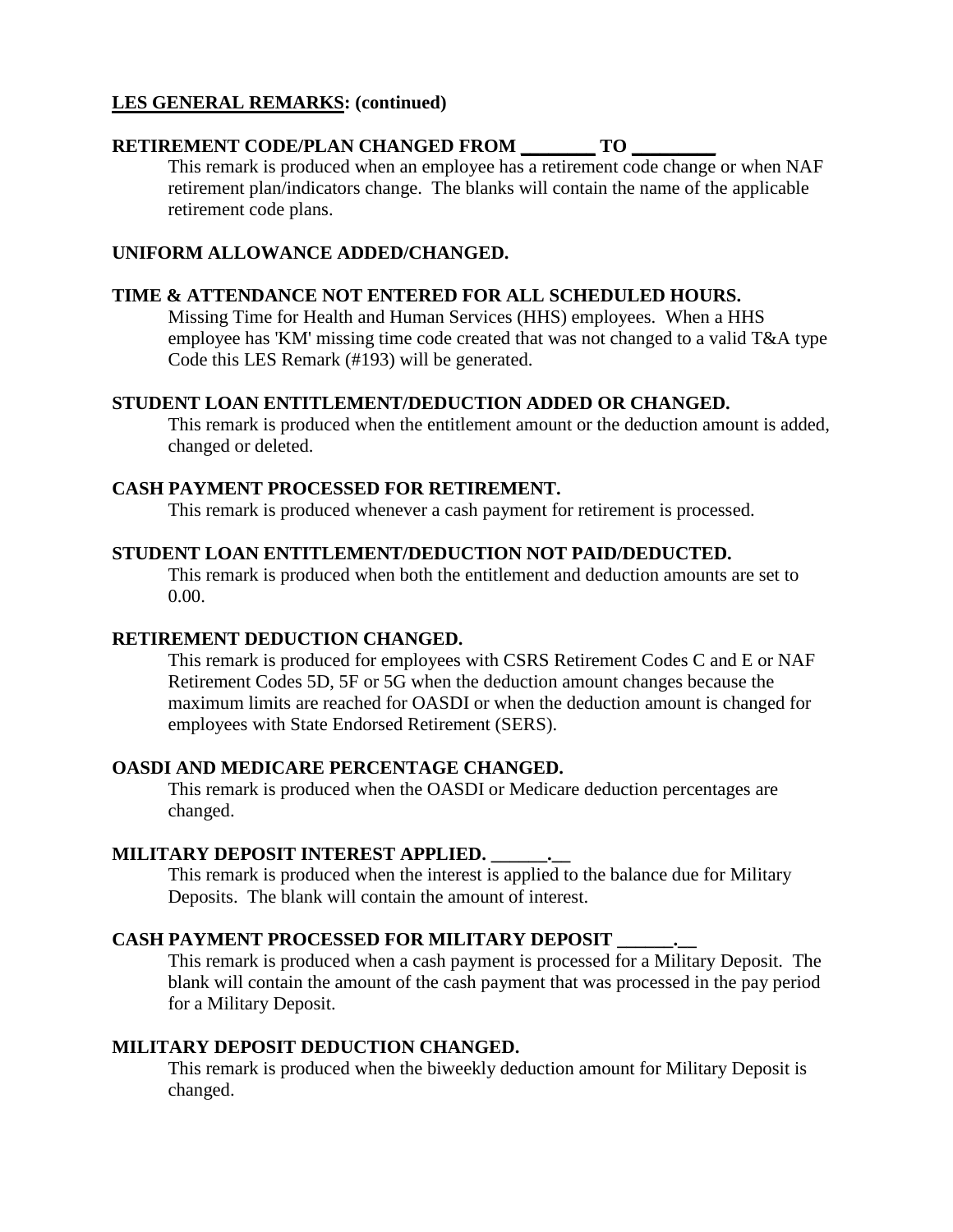#### **TSP/ROTH DEDUCTION PERCENT OR AMOUNT CHANGED.**

This remark is produced when the percent or fixed pay period deduction amount for TSP changes.

#### **TSP/ROTH-CUC ADDED/CHANGED.**

This remark is produced when the biweekly deduction amount for TSP Catch-up contributions changes.

#### **TSP LOAN PAYMENT CHANGED.**

This remark is produced when the deduction amount for a TSP loan changes.

#### **401(K) DEDUCTION PERCENT CHANGED.**

This remark is produced when the deduction percentage for the 401(k) plan changes.

#### **401(K) FUND DISTRIBUTION CHANGED.**

This remark is produced when the fund distribution for the 401(k) deduction changes.

#### **401(K) LOAN PAYMENT CHANGED.**

This remark is produced when the deduction amount for a 401(k) loan changes.

#### **DEDUCTION ADDED/CHANGED FOR QUARTERS.**

This remark is produced when a deduction for quarters is added or the deduction amount changes.

#### **DEDUCTION ADDED/CHANGED FOR PARKING.**

This remark is produced when a deduction for parking is added or the deduction amount changes.

#### **DEDUCTION CHANGED FOR DEBT.**

This remark is produced when the deduction amount for an indebtedness changes.

#### **DEDUCTION CHANGED FOR GARNISHMENT.**

This remark is produced when the deduction amount for a garnishment changes.

#### **DEDUCTION ADDED/CHANGED FOR TAX LEVY. FOR MORE INFORMATION CONTACT IRS AT 1-800-829-7650.**

This remark is produced when the deduction amount for a tax levy changes.

#### **CASH PAYMENT PROCESSED FOR DEBT.**

This remark is produced when a cash payment is made for an indebtedness.

#### **FEHB OPEN SEASON ENROLLMENT PROCESSED.**

This remark is produced in the first full pay period in January when an employee's open season FEHB change is effective.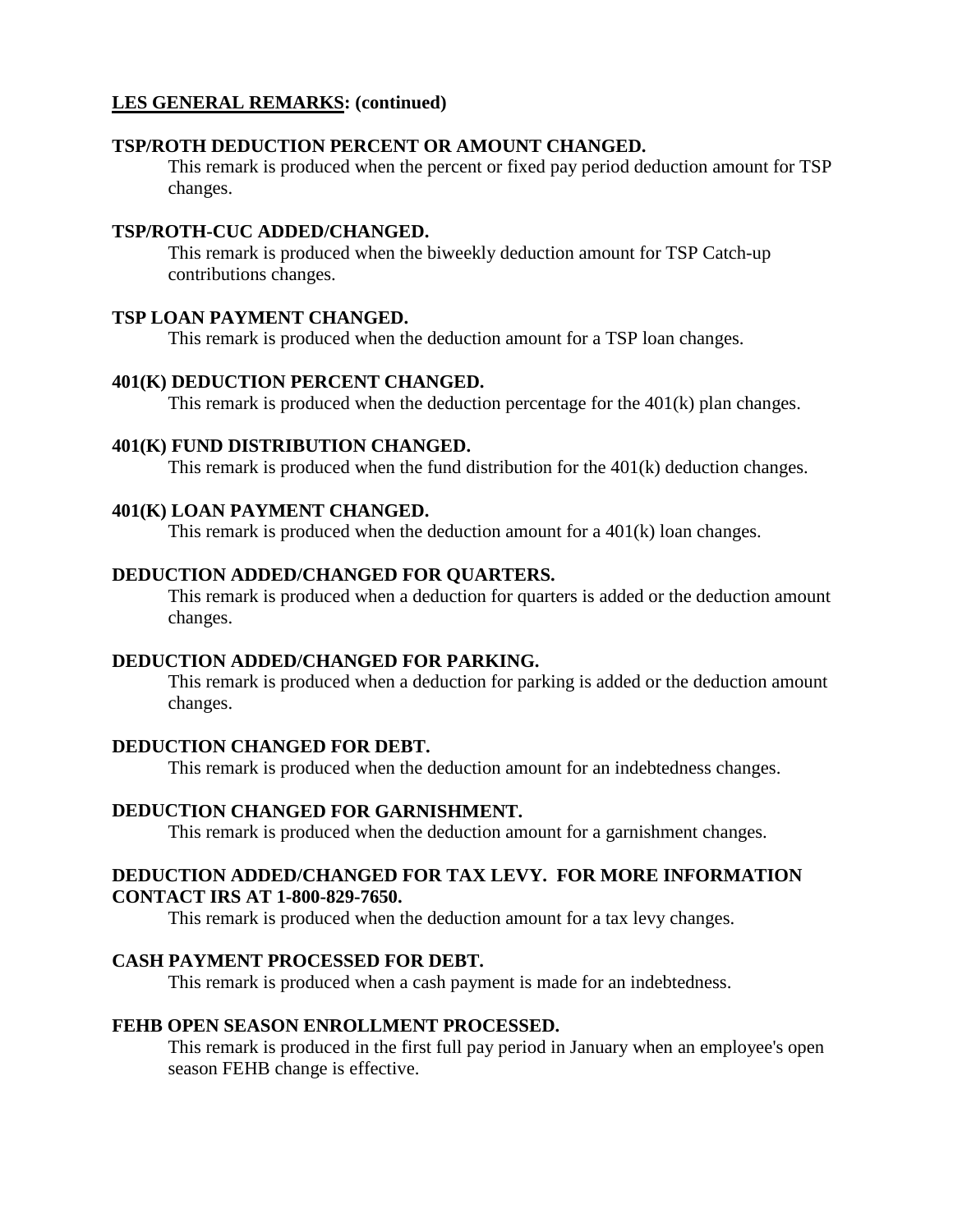#### **FEHB DEDUCTION CHANGED.**

This remark is produced when the FEHB enrollment code or the deduction amount changes except in the pay period open season changes are processed.

# **DEDUCTION CHANGED FOR LONG TERM CARE INSURANCE -**

#### **EMPLOYEE/SPOUSE.**

This remark is produced when the employee has a deduction amount change for the employee or spouse LTC insurance.

#### **DEDUCTION CHANGED FOR LONG TERM CARE INSURANCE - DEPENDENT.**

This remark is produced when the employee has a deduction amount change for the dependent LTC insurance.

#### **DEDUCTION ADDED/CHANGED FOR FSA - HEALTH CARE.**

This remark is produced when the biweekly deduction amount for Flexible Spending Health Care changes.

#### **DEDUCTION ADDED/CHANGED FOR FSA - DEPENDENT CARE**

This remark is produced when the biweekly deduction amount for Flexible Spending Dependent Care changes.

#### **CASH PAYMENT PROCESSED FOR FEHB.**

This remark is produced when a cash payment for an FEHB indebtedness is processed.

#### **FEHB PREMIUM HAS BEEN PREPAID BY YOUR AGENCY DUE TO INSUFFICIENT PAY. THIS DEBT MUST BE REPAID EXCEPT FOR THOSE ELIGIBLE RESERVISTS IN SUPPORT OF CONTINGENCY OPERATIONS.**

This remark is produced when an employee has an employer contribution or adjustment for FEHB.

#### **PREPAID FEHB PREMIUM DEBT COLLECTED.**

This remark is produced when an employee has a deduction or adjustment for FEHB.

#### **DEDUCTION ADDED/CHANGED FOR VISION AND/OR DENTAL CARE.**

This remark is produced when the employee adds or changes their vision or dental deduction.

#### **RETROACTIVE ADJUSTMENT(S) FOR HEALTH BENEFITS PROCESSED.**

This remark is produced when an automatic collection for an FEHB indebtedness is processed.

#### **LIFE INSURANCE ELECTION EFFECTIVE.**

This remark will be produced when an employee's FEGLI code or NAGUS information is changed. The blanks will contain the SF50 date of the life insurance enrollment or election change.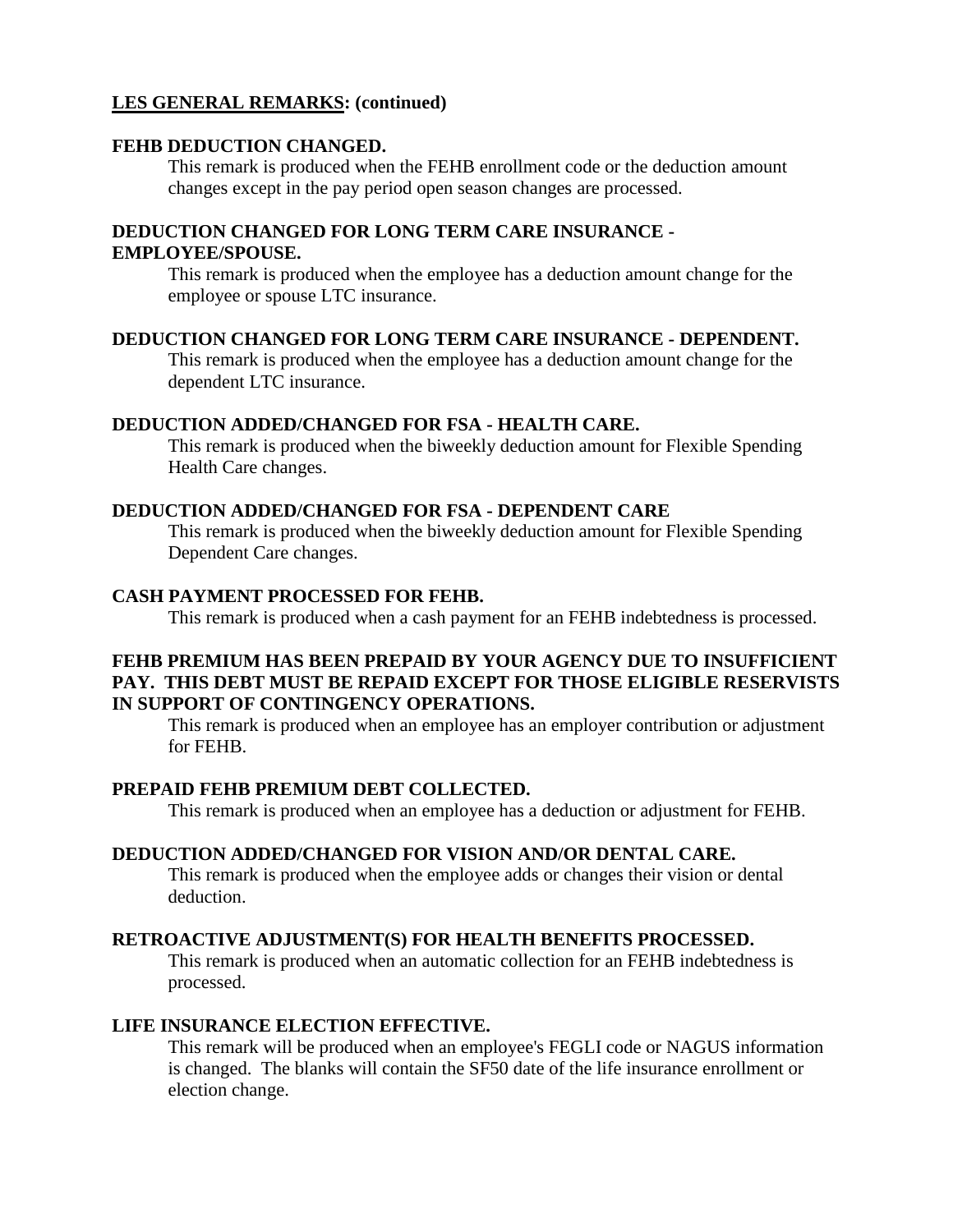#### **LIFE INSURANCE AGE CATEGORY CHANGED.**

This remark will be produced when an employee's age category is changed.

#### **LIFE INSURANCE DEDUCTION CHANGED.**

This remark is produced when the deduction amount for FEGLI, NGAUS, or State/Private Insurance is changed.

#### **LIFE INSURANCE PREMIUM CALCULATED USING MULTIPLE SHIFT RATES.**

This remark is produced for a Wage Board employee when the FEGLI deduction is calculated using multiple shift rates.

#### **UNION/EMPLOYEE ORGANIZATION CHANGED.**

This remark is produced when an action is processed to change the union or employee organization for which an employee is having a deduction made for dues.

#### **UNION/EMPLOYEE ORGANIZATION DEDUCTION CHANGED.**

This remark is produced when the percent or amount of the union or employee organization dues deduction changes.

#### **CFC ELECTION EFFECTIVE THIS PAY PERIOD.**

This remark is produced when the deduction for the Combined Federal Campaign (charity) begins in the first full pay period in January.

#### **CFC DEDUCTION CHANGED.**

This remark is produced when the deduction amount for the Combined Federal Campaign (charity) changes.

#### **LEAVE BALANCES CONVERTED.**

This remark is produced when an employee changes employee type and the leave system changes.

#### **\_\_\_\_\_\_\_\_\_ \_\_\_\_\_ LEAVE DONATED THIS PAY PERIOD.**

This is remark # 355. The first blank will contain the number of hours (days) donated, the second blank will be the literal, HOURS or DAYS, as appropriate.

#### **\_\_\_\_\_\_\_\_\_ \_\_\_\_\_ DONATED LEAVE HOURS RETURNED THIS PAY PERIOD.**

The first blank will contain the number of hours (days) returned, the second blank will be the literal, HOURS or DAYS, as appropriate.

#### **YOUR CONTRIBUTION TO THE LEAVE BANK HAS BEEN PROCESSED.**

This remark is produced when a contribution is taken from the employee to fulfill the leave bank membership.

#### **LEAVE ACCRUAL RATE CHANGED.**

This remark is produced in the pay period an employee's annual leave accrual rate changes, based on SCD for leave.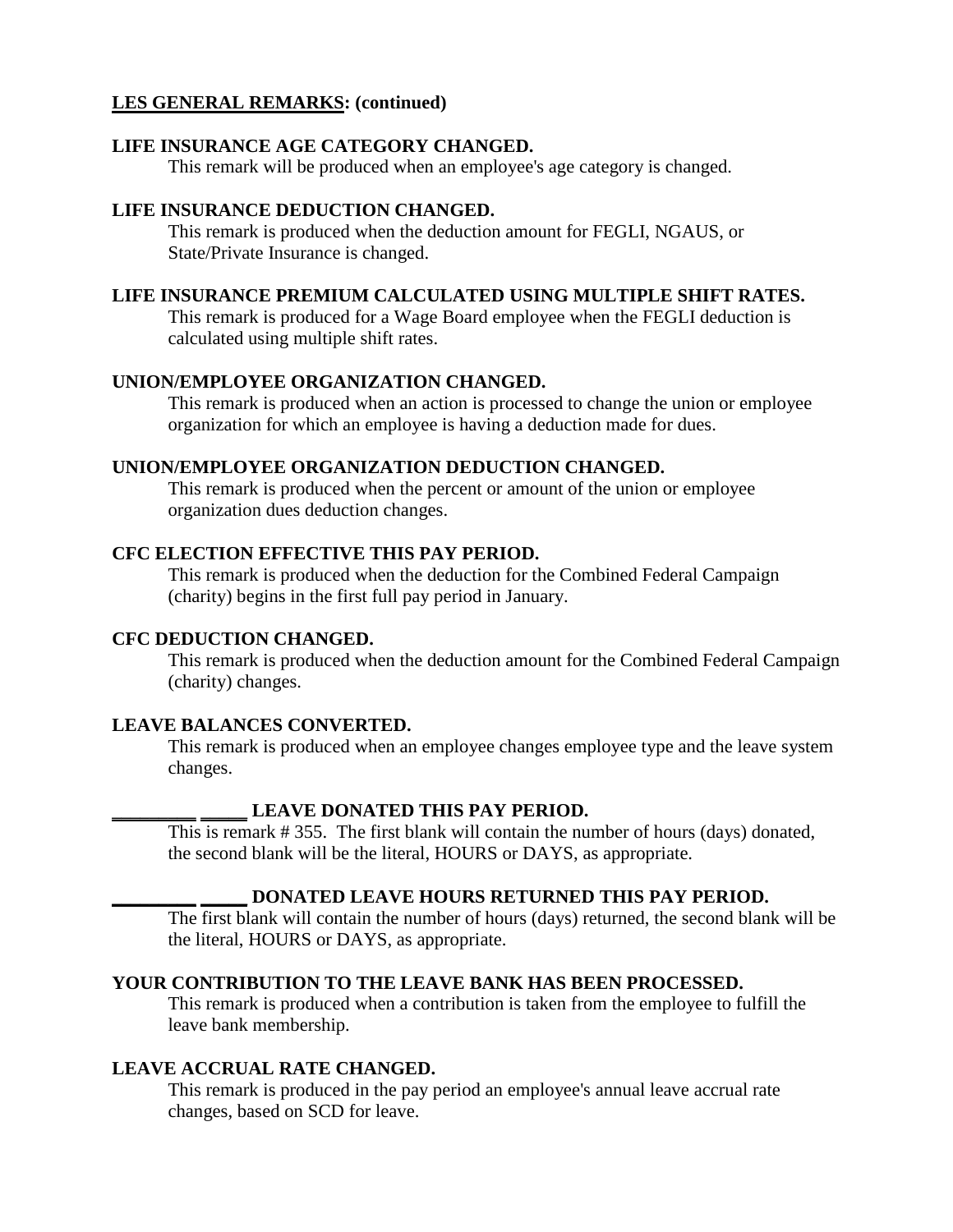#### **YOUR LEAVE CEILING HAS CHANGED.**

This remark is produced in the pay period there is a change in the leave ceiling carryover.

#### **SERVICE COMP DATE (LEAVE) CHANGED.**

This remark is produced when the service computation date for leave is changed.

#### **RETROACTIVE LEAVE ADJUSTMENTS PROCESSED.**

This remark is produced when adjustments are made to an employee's leave record.

#### **RETROACTIVE CASH AWARD PAYMENT INCLUDED IN NET CHECK.**

This remark is produced when a retroactive correction to a cash award results in additional cash award money being included in the current net pay amount.

#### **RETROACTIVE CASH AWARD OVERPAYMENT COLLECTED THIS PAY PERIOD.**

This remark is produced when a retroactive correction to a cash award results in a cash award overpayment being collected from current pay.

#### **RETROACTIVE TIME AND ATTENDANCE ADJUSTMENTS PROCESSED.**

This remark is produced when corrections are made to prior pay period time and attendance transactions.

#### **RETROACTIVE PERSONNEL DATA PROCESSED.**

This remark is produced when a transaction received from the civilian personnel system contains an effective date for a prior pay period.

#### **CONSENSUAL COLLECTION OF DISHONORED CHECK.**

This remark is produced when collection of a dishonored check is processed through the system.

#### **HOME LEAVE AVAILABLE FOR USE \_\_/\_\_/\_\_.**

This remark is produced for every employee that has a home leave 'eligibility use date' that is greater than the current pay period end date.

**YOUR \_\_\_\_\_\_\_\_\_\_ RETIREMENT DATA WAS SENT TO OPM \_\_\_\_\_. SEPARATION DATE** | | | **REGISTER NUMBER \_\_\_\_. PAYROLL OFFICE NUMBER \_\_\_\_\_\_\_\_\_. FOR QUESTIONS CALL: 1-888-767-6738 OR 1-202-606-0500. OR WRITE: OPM, RETIREMENT OPERATIONS CENTER. PO BOX 45 BOYERS PA 16017-0045.** 

This remark is produced when an employee's 'Register Process Date' for retirement is entered in the system.